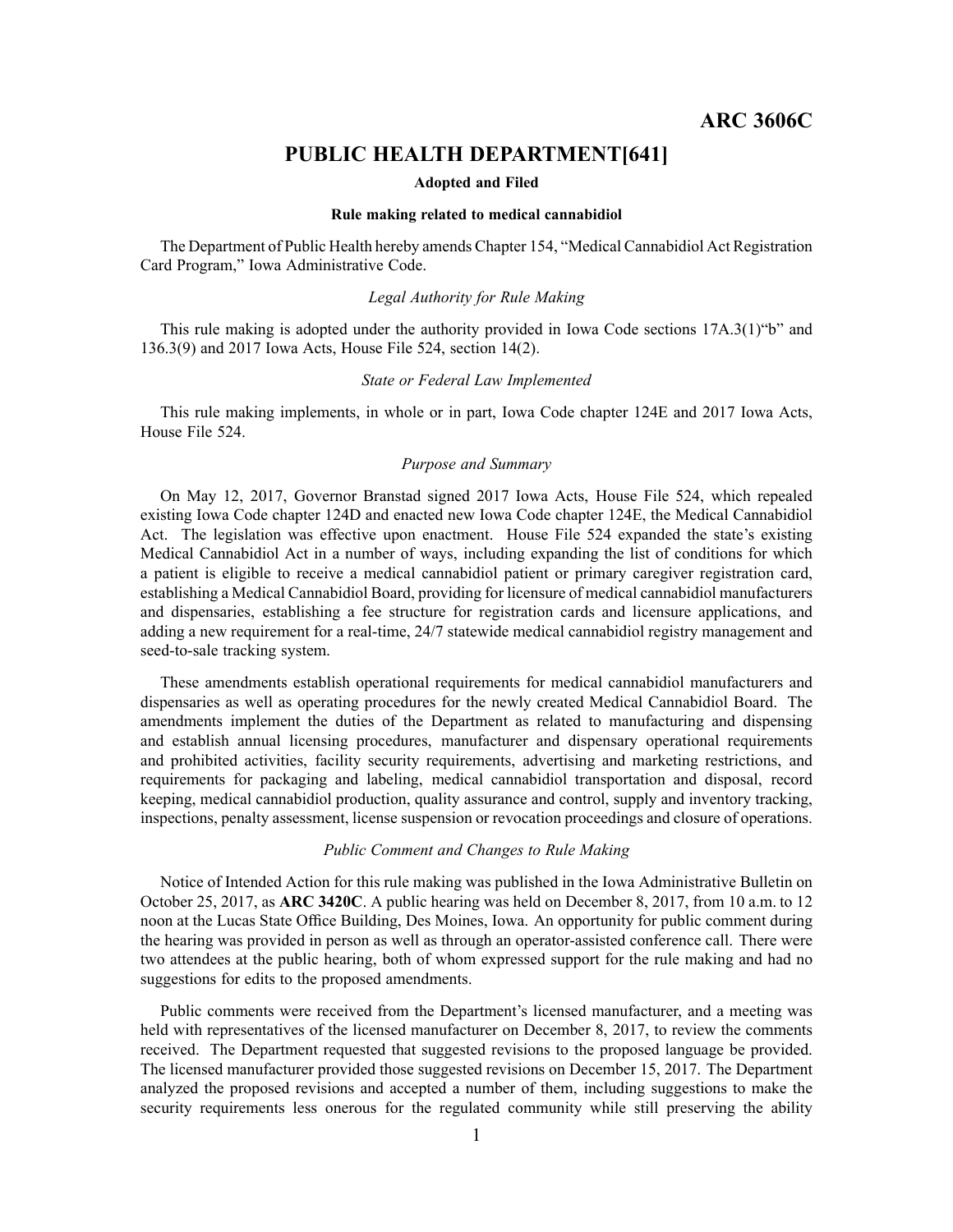to identify diversion of medical cannabidiol products or cannabis plant material. Recommended revisions to the product-labeling rules, as well as to the marketing and advertising rules, have not been incorporated at this time, as additional research into the practices in other states is ongoing. The Department understands the regulated community's interest in labeling, marketing and advertising activities. The rules as adopted will still allow for labeling, marketing and advertising activities but will require the Department's approval and oversight prior to commencement of these activities. Iowa Code references were updated to reflect codification of 2017 Iowa Acts, House File 524, at Iowa Code chapter 124E.

## *Adoption of Rule Making*

This rule making was adopted by the State Board of Health on January 10, 2018.

## *Fiscal Impact*

The Department anticipates that implementation of 2017 Iowa Acts, House File 524, will cause the expenditure of state funds in excess of \$100,000 per year. Anticipated costs include personnel to oversee the startup and administration of the program, technology solutions that are required by the statute, and administrative costs for equipment and office supplies.

#### *Jobs Impact*

After analysis and review of this rule making, no impact on jobs has been found.

## *Waivers*

Waiver provisions for these rules are located at 641—Chapter 178.

#### *Review by Administrative Rules Review Committee*

The Administrative Rules Review Committee, <sup>a</sup> bipartisan legislative committee which oversees rule making by executive branch agencies, may, on its own motion or on written reques<sup>t</sup> by any individual or group, review this rule making at its regular monthly meeting or at <sup>a</sup> special meeting. The Committee's meetings are open to the public, and interested persons may be heard as provided in Iowa Code section 17A.8(6).

# *Effective Date*

This rule making will become effective on March 7, 2018.

The following rule-making actions are adopted:

ITEM 1. Amend **641—Chapter 154**, title, as follows: MEDICAL CANNABIDIOL ACT REGISTRATION CARD PROGRAM

ITEM 2. Amend rule 641—154.1(87GA,HF524) as follows:

**641—154.1(87GA,HF524) Definitions.** For the purposes of these rules, the following definitions shall apply:

*"Accredited nonpublic school"* means any nonpublic school accredited by the Iowa state board of education, excluding home schools.

*"Audit"* means <sup>a</sup> financial review by an independent certified public accountant that includes select scope engagemen<sup>t</sup> or other methods of review that analyze operational or compliance issues.

*"Background investigation"* means <sup>a</sup> thorough review of an entity, owner, investors, and employees conducted by the department of public safety, including but not limited to state and national criminal history records, credit records, and internal revenue service records.

*"Batch"* means <sup>a</sup> set of cannabis plants that are grown, harvested, and processed together, such that they are exposed to substantially similar conditions throughout cultivation and processing.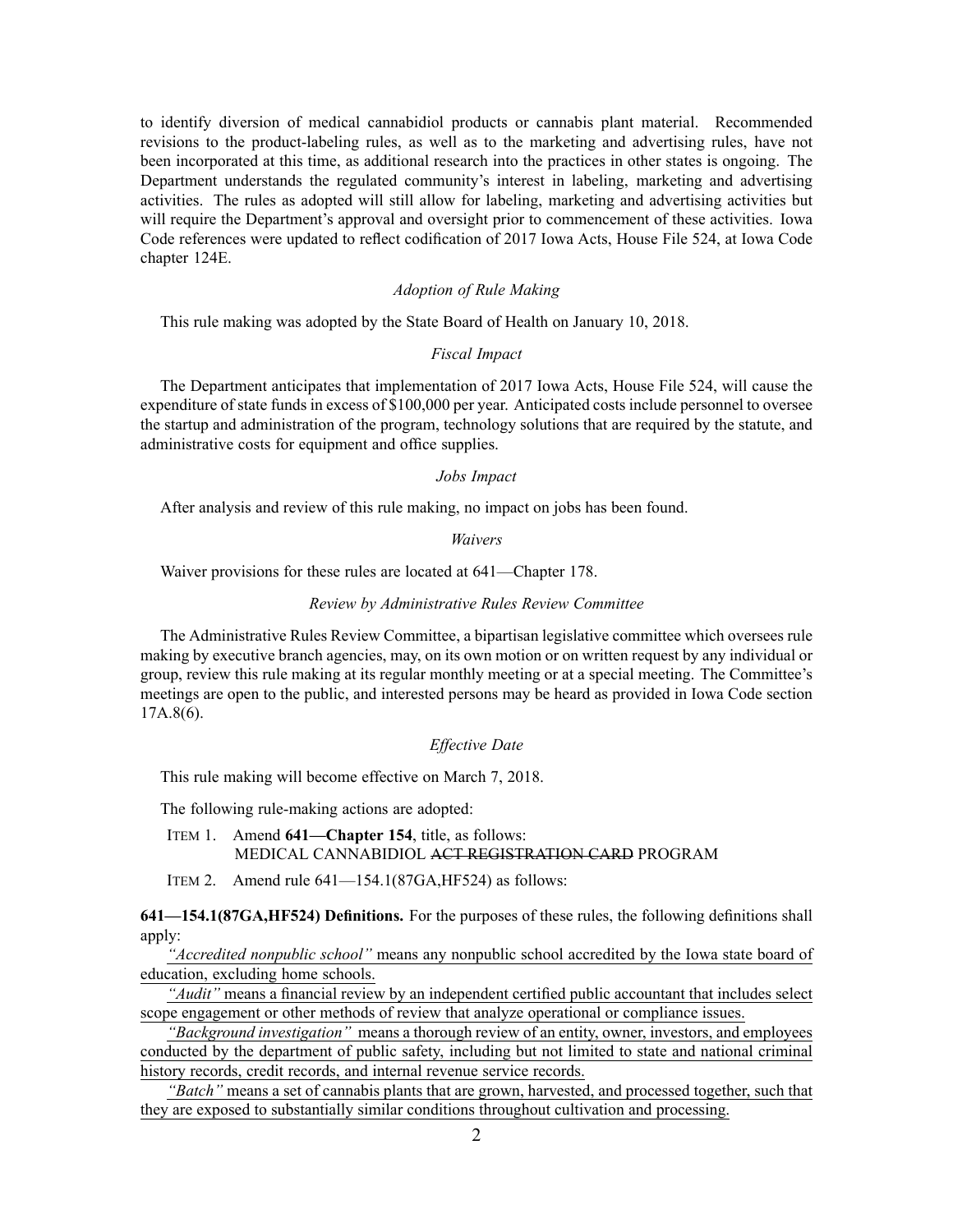*"Batch number"* means <sup>a</sup> unique numeric or alphanumeric identifier assigned to <sup>a</sup> batch of cannabis plants by <sup>a</sup> manufacturer when the batch is first planted. The batch number shall contain the manufacturer's number and <sup>a</sup> sequence to allow for inventory and traceability.

*"Biosecurity"* means <sup>a</sup> set of preventative measures designed to reduce the risk of transmission of:

1. Infectious diseases in crops;

2. Quarantined pests;

3. Invasive alien species;

4. Living modified organisms.

*"Bordering state"* means the same as defined in Iowa Code section [331.910](https://www.legis.iowa.gov/docs/ico/section/2017/331.910.pdf).

*"Cannabis"* means seeds, plants, cuttings, or plant waste material from *Cannabis sativa* L. or *Cannabis indica* used in the manufacture of medical cannabidiol.

*"Crop input"* means any substance applied to or used in the cultivation and growth of <sup>a</sup> cannabis plant. "Crop input" includes, but is not limited to, pesticides, fungicides, fertilizers, and other soil or medium amendments.

*"Date of expiration"* means one year from the date of issuance of the medical cannabidiol registration card by the department of transportation.

*"Date of issuance"* means the date of issuance of the medical cannabidiol registration card by the department of transportation.

*"Debilitating medical condition"* means any of the following:

- 1. Cancer, if the underlying condition or treatment produces one or more of the following:
- $\bullet$ Severe or chronic pain.
- $\bullet$ Nausea or severe vomiting.
- $\bullet$ Cachexia or severe wasting.
- 2. Multiple sclerosis with severe and persistent muscle spasms.
- 3. Seizures, including those characteristic of epilepsy.
- 4. AIDS or HIV as defined in Iowa Code section [141A.1](https://www.legis.iowa.gov/docs/ico/section/2017/141A.1.pdf).
- 5. Crohn's disease.
- 6. Amyotrophic lateral sclerosis.

7. Any terminal illness, with <sup>a</sup> probable life expectancy of under one year, if the illness or its treatment produces one or more of the following:

- $\bullet$ Severe or chronic pain.
- ●Nausea or severe vomiting.
- $\bullet$ Cachexia or severe wasting.
- 8. Parkinson's disease.
- 9. Untreatable pain.

*"Department"* means the Iowa department of public health.

*"Department of transportation"* means the Iowa department of transportation.

*"Director"* means the director of the Iowa department of public health.

*"Dispensary"* means an individual or entity licensed by the department to dispense medical cannabidiol to patients and primary caregivers pursuan<sup>t</sup> to Iowa Code chapter 124E and these rules. "Dispensary" includes the employees and agents of the dispensary.

*"Dispensary facility"* means any secured building, space, grounds, and physical structure of <sup>a</sup> dispensary licensed by the department to dispense medical cannabidiol and where the dispensing of medical cannabidiol is authorized.

*"Dispense"* or *"dispensing"* means to supply medical cannabidiol to patients pursuan<sup>t</sup> to Iowa Code chapter 124E and these rules.

*"Disqualifying felony offense"* means <sup>a</sup> violation under federal or state law of <sup>a</sup> felony under federal or state law, which has as an element the possession, use, or distribution of <sup>a</sup> controlled substance, as defined in 21 U.S.C. §802(6).

*"Edible medical cannabidiol products"* means food items containing medical cannabidiol. "Edible medical cannabidiol products" does not include pills, tinctures, oils, or other forms of medical cannabidiol that may be consumed orally or through the nasal cavity that do not contain food or food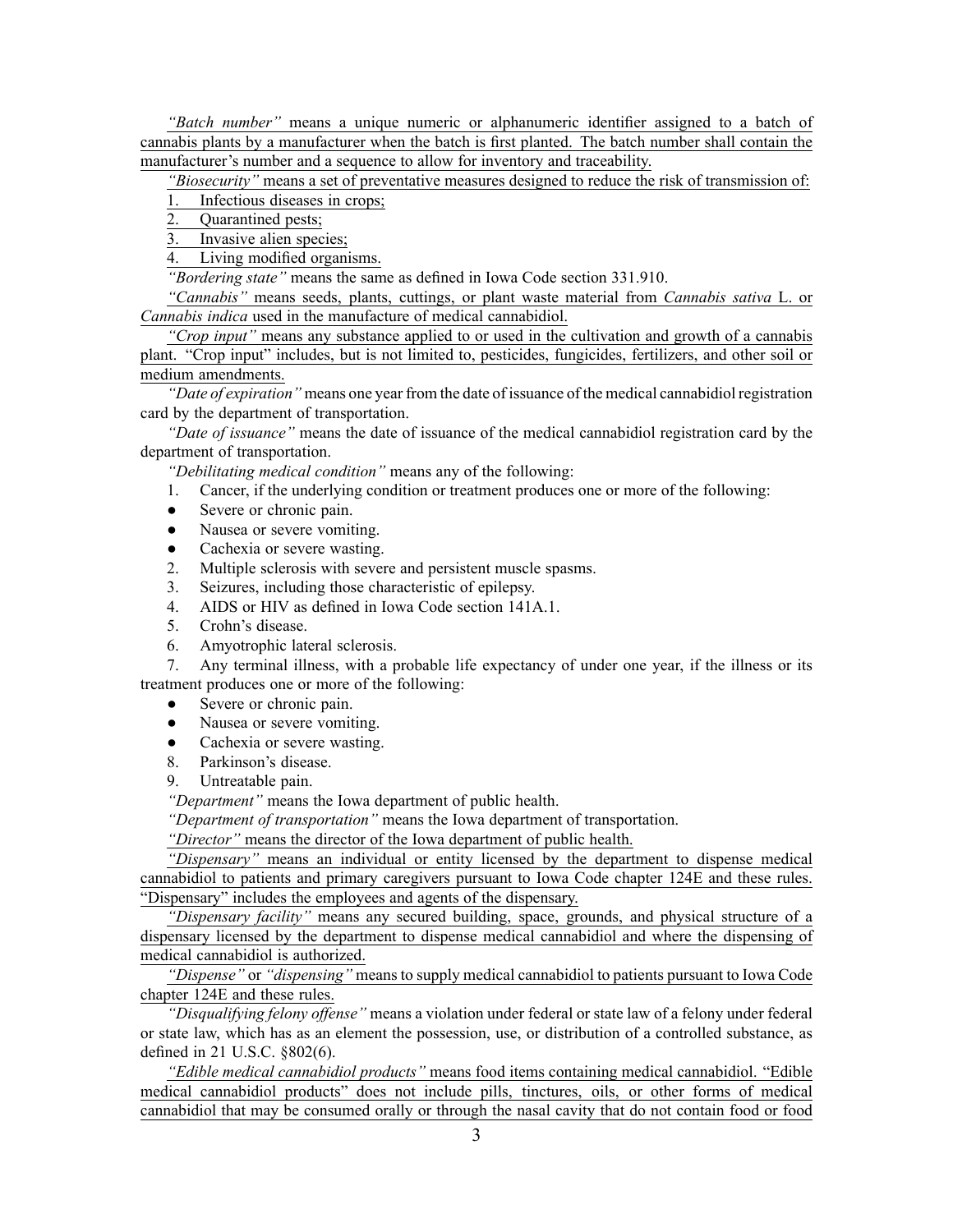additives; provided that food or food additives used as carriers, excipients, or processing aids shall not be considered food or food additives.

*"Form and quantity"* means the types and amounts of medical cannabidiol allowed to be dispensed to <sup>a</sup> patient or primary caregiver as approved by the department subject to recommendation by the medical cannabidiol board and approval by the board of medicine.

*"Health care practitioner"* means an individual licensed under Iowa Code chapter [148](https://www.legis.iowa.gov/docs/ico/chapter/2017/148.pdf) to practice medicine and surgery or osteopathic medicine and surgery who is <sup>a</sup> patient's primary care provider. "Health care practitioner" shall not include <sup>a</sup> physician assistant licensed under Iowa Code chapter [148C](https://www.legis.iowa.gov/docs/ico/chapter/2017/148C.pdf) or an advanced registered nurse practitioner licensed pursuan<sup>t</sup> to Iowa Code chapter [152](https://www.legis.iowa.gov/docs/ico/chapter/2017/152.pdf) or [152E](https://www.legis.iowa.gov/docs/ico/chapter/2017/152E.pdf).

*"Inspection"* means an on-site evaluation by the department, the department of public safety, or <sup>a</sup> department-approved independent consultant of facilities, records, personnel, equipment, methodology, and quality assurance practices for compliance with these rules.

*"International Electrotechnical Commission"* or *"IEC"* means an independent, nongovernmental membership organization that prepares and publishes international standards for all electrical, electronic, and related technologies.

*"International Organization for Standardization"* or *"ISO"* means an independent, nongovernmental membership organization and the largest developer of voluntary international standards.

*"Laboratory"* means the state hygienic laboratory at the University of Iowa or other independent medical cannabidiol testing facility accredited to Standard ISO/IEC 17025 by an ISO-approved accrediting body, with <sup>a</sup> controlled substance registration certificate from the Drug Enforcement Administration of the U.S. Department of Justice and <sup>a</sup> certificate of registration from the Iowa board of pharmacy, and approved by the department to examine, analyze, or test samples of medical cannabidiol or any substance used in the manufacture of medical cannabidiol.

*"Lot"* means <sup>a</sup> specific quantity of medical cannabidiol that is uniform and intended to meet specifications for identity, strength, purity, and composition, and that is manufactured, packaged, and labeled during <sup>a</sup> specified time period according to <sup>a</sup> single manufacturing, packaging, and labeling record.

*"Lot number"* means <sup>a</sup> unique numeric or alphanumeric identifier assigned to <sup>a</sup> lot by <sup>a</sup> manufacturer when medical cannabidiol is produced. The lot number shall contain the manufacturer's number and <sup>a</sup> sequence to allow for inventory, traceability, and identification of the plant batches used in the production of <sup>a</sup> lot of medical cannabidiol.

*"Manufacture"* or *"manufacturing"* means the process of converting harvested cannabis plant material into medical cannabidiol.

*"Manufacturer"* means an individual or entity licensed by the department to produce medical cannabidiol and distribute it to dispensaries pursuan<sup>t</sup> to Iowa Code chapter 124E and these rules. "Manufacturer" includes the employees and agents of the manufacturer.

*"Manufacturing facility"* means any secured building, space, grounds, and physical structure of <sup>a</sup> manufacturer for the cultivation, harvesting, packaging, processing, storage, and distribution of cannabis or medical cannabidiol and where access is restricted to designated employees of <sup>a</sup> manufacturer and escorted visitors.

*"Market withdrawal"* means the voluntary removal of medical cannabidiol from dispensaries and patients by <sup>a</sup> manufacturer for minor issues that do not pose <sup>a</sup> serious health threat.

*"Director"* means the director of the Iowa department of public health.

*"Dispensary"* means an individual or entity licensed by the department to dispense medical cannabidiol to patients and primary caregivers pursuan<sup>t</sup> to Iowa Code chapter 124E and these rules. "Dispensary" includes the employees and agents of the dispensary.

*"Dispensary facility"* means any secured building, space, grounds, and physical structure of <sup>a</sup> dispensary licensed by the department to dispense medical cannabidiol and where the dispensing of medical cannabidiol is authorized.

*"Dispense"* or *"dispensing"* means to supply medical cannabidiol to patients pursuan<sup>t</sup> to Iowa Code chapter 124E and these rules.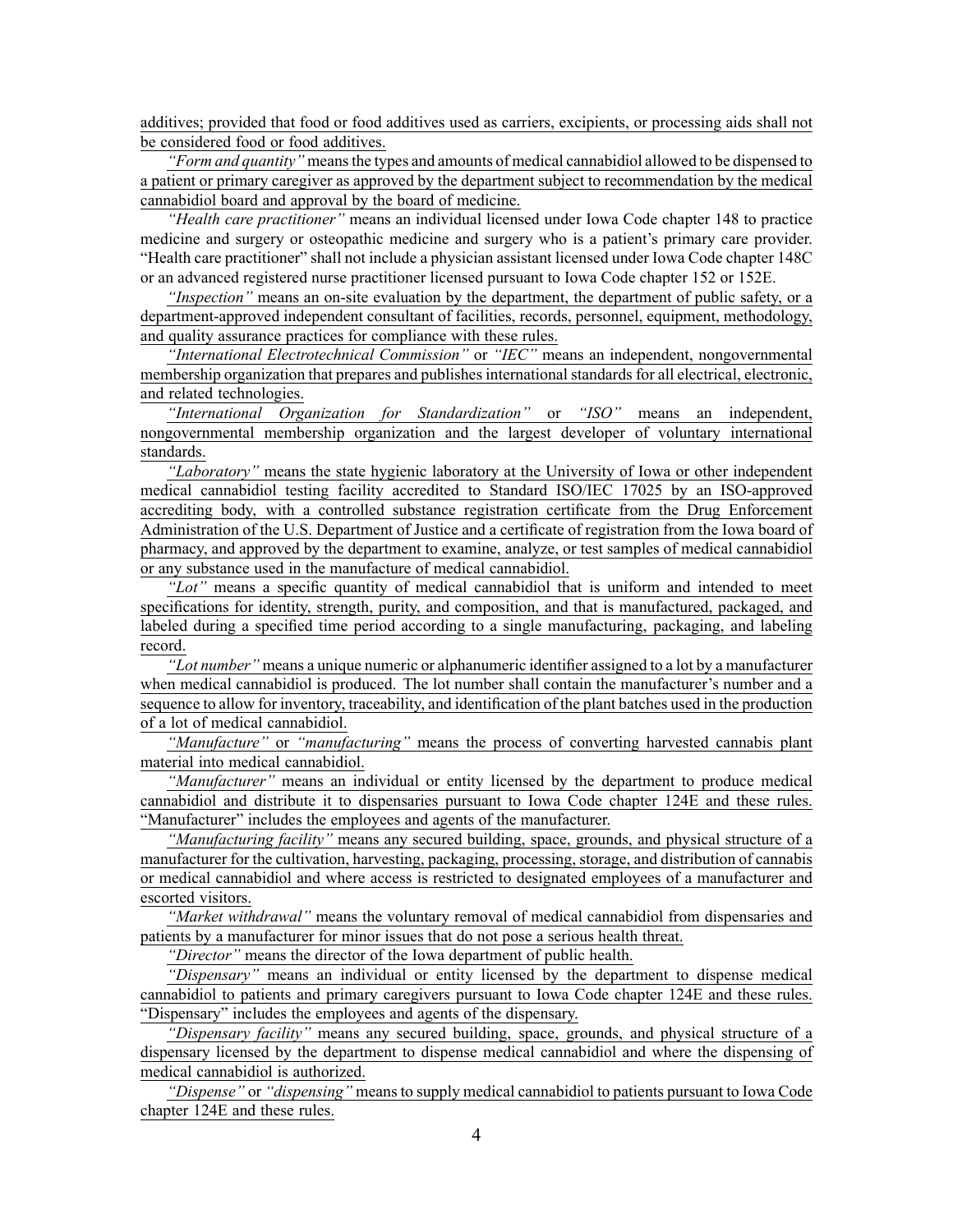*"Disqualifying felony offense"* means <sup>a</sup> violation under federal or state law of <sup>a</sup> felony under federal or state law, which has as an element the possession, use, or distribution of <sup>a</sup> controlled substance, as defined in 21 U.S.C. §802(6).

*"Edible medical cannabidiol products"* means food items containing medical cannabidiol. "Edible medical cannabidiol products" does not include pills, tinctures, oils, or other forms of medical cannabidiol that may be consumed orally or through the nasal cavity that do not contain food or food additives; provided that food or food additives used as carriers, excipients, or processing aids shall not be considered food or food additives.

*"Form and quantity"* means the types and amounts of medical cannabidiol allowed to be dispensed to <sup>a</sup> patient or primary caregiver as approved by the department subject to recommendation by the medical cannabidiol board and approval by the board of medicine.

*"Health care practitioner"* means an individual licensed under Iowa Code chapter [148](https://www.legis.iowa.gov/docs/ico/chapter/2017/148.pdf) to practice medicine and surgery or osteopathic medicine and surgery who is <sup>a</sup> patient's primary care provider. "Health care practitioner" shall not include <sup>a</sup> physician assistant licensed under Iowa Code chapter [148C](https://www.legis.iowa.gov/docs/ico/chapter/2017/148C.pdf) or an advanced registered nurse practitioner licensed pursuan<sup>t</sup> to Iowa Code chapter [152](https://www.legis.iowa.gov/docs/ico/chapter/2017/152.pdf) or [152E](https://www.legis.iowa.gov/docs/ico/chapter/2017/152E.pdf).

*"Inspection"* means an on-site evaluation by the department, the department of public safety, or <sup>a</sup> department-approved independent consultant of facilities, records, personnel, equipment, methodology, and quality assurance practices for compliance with these rules.

*"International Electrotechnical Commission"* or *"IEC"* means an independent, nongovernmental membership organization that prepares and publishes international standards for all electrical, electronic, and related technologies.

*"International Organization for Standardization"* or *"ISO"* means an independent, nongovernmental membership organization and the largest developer of voluntary international standards.

*"Laboratory"* means the state hygienic laboratory at the University of Iowa or other independent medical cannabidiol testing facility accredited to Standard ISO/IEC 17025 by an ISO-approved accrediting body, with <sup>a</sup> controlled substance registration certificate from the Drug Enforcement Administration of the U.S. Department of Justice and <sup>a</sup> certificate of registration from the Iowa board of pharmacy, and approved by the department to examine, analyze, or test samples of medical cannabidiol or any substance used in the manufacture of medical cannabidiol.

*"Lot"* means <sup>a</sup> specific quantity of medical cannabidiol that is uniform and intended to meet specifications for identity, strength, purity, and composition, and that is manufactured, packaged, and labeled during <sup>a</sup> specified time period according to <sup>a</sup> single manufacturing, packaging, and labeling record.

*"Lot number"* means <sup>a</sup> unique numeric or alphanumeric identifier assigned to <sup>a</sup> lot by <sup>a</sup> manufacturer when medical cannabidiol is produced. The lot number shall contain the manufacturer's number and <sup>a</sup> sequence to allow for inventory, traceability, and identification of the plant batches used in the production of <sup>a</sup> lot of medical cannabidiol.

*"Manufacture"* or *"manufacturing"* means the process of converting harvested cannabis plant material into medical cannabidiol.

*"Manufacturer"* means an individual or entity licensed by the department to produce medical cannabidiol and distribute it to dispensaries pursuan<sup>t</sup> to Iowa Code chapter 124E and these rules. "Manufacturer" includes the employees and agents of the manufacturer.

*"Manufacturing facility"* means any secured building, space, grounds, and physical structure of <sup>a</sup> manufacturer for the cultivation, harvesting, packaging, processing, storage, and distribution of cannabis or medical cannabidiol and where access is restricted to designated employees of <sup>a</sup> manufacturer and escorted visitors.

*"Market withdrawal"* means the voluntary removal of medical cannabidiol from dispensaries and patients by <sup>a</sup> manufacturer for minor issues that do not pose <sup>a</sup> serious health threat.

*"Medical assistance program"* means IA Health Link, Medicaid Fee-for-Service, or HAWK-I, as administered by the Iowa Medicaid enterprise of the Iowa department of human services.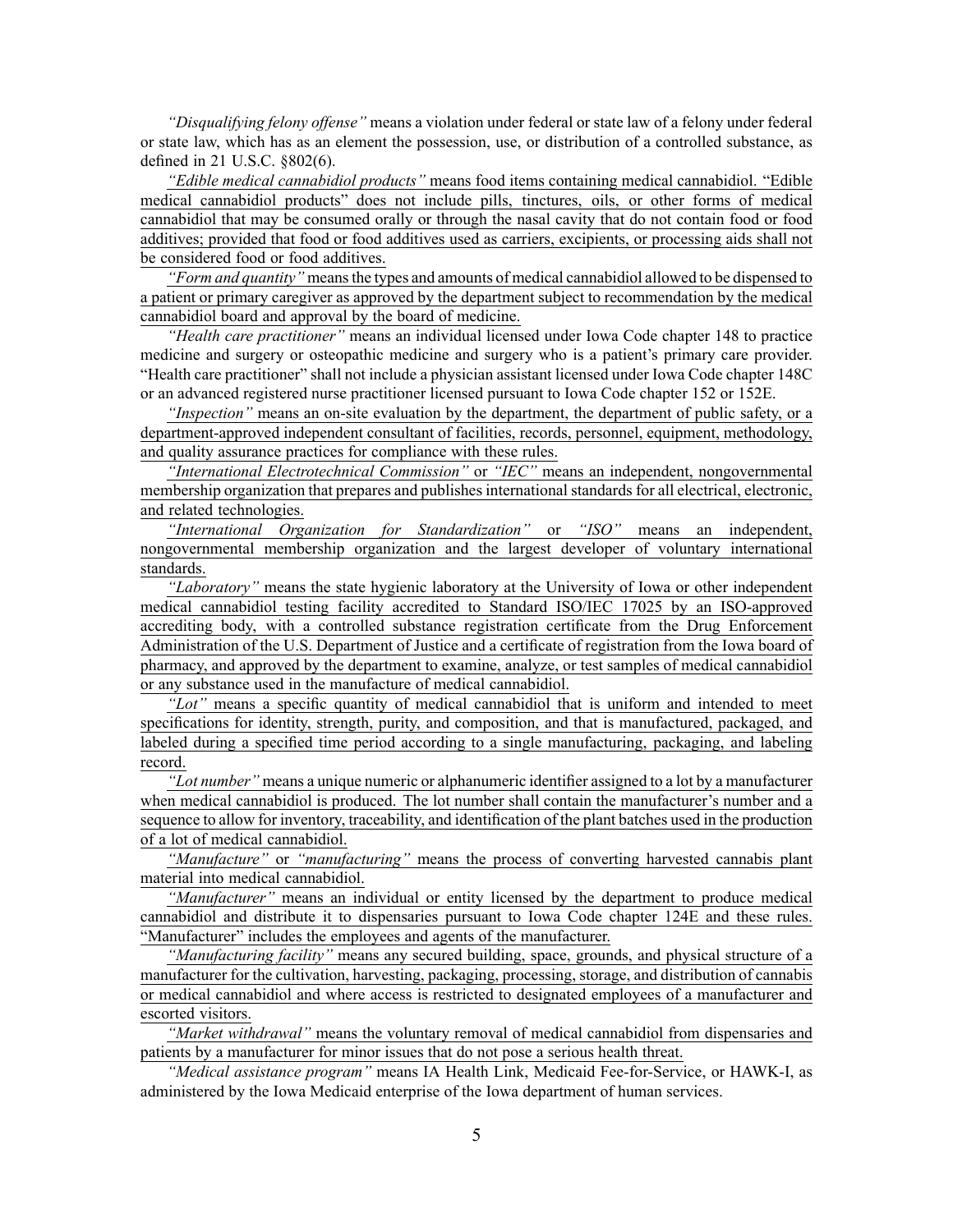*"Medical cannabidiol"* means any pharmaceutical grade cannabinoid found in the plant *Cannabis sativa* L. or *Cannabis indica* or any other preparation thereof that has <sup>a</sup> tetrahydrocannabinol level of no more than 3 percen<sup>t</sup> and that is delivered in <sup>a</sup> form recommended by the medical cannabidiol board, approved by the board of medicine, and designated in this chapter.

*"Medical cannabidiol waste"* means medical cannabidiol that is returned, damaged, defective, expired, or contaminated.

*"National criminal history background check"* means fingerprint processing through the department of public safety and the Federal Bureau of Investigation (FBI) and review of records on file with national organizations, courts, and law enforcement agencies to the extent allowed by law.

*"Patient"* means <sup>a</sup> person who is <sup>a</sup> permanen<sup>t</sup> resident of the state of Iowa who suffers from <sup>a</sup> debilitating medical condition that qualifies for the use of medical cannabidiol pursuan<sup>t</sup> to 2017 Iowa Acts, House File 524 Iowa Code chapter 124E and these rules.

*"Permanent resident"* means <sup>a</sup> natural person who physically resides in Iowa as the person's principal and primary residence and who establishes evidence of such residency by providing the department with one of the following:

- 1. A valid Iowa driver's license,
- 2. A valid Iowa nonoperator's identification card,
- 3. A valid Iowa voter registration card,
- 4. A current Iowa vehicle registration certificate,
- 5. A utility bill,
- 6. A statement from <sup>a</sup> financial institution,
- 7. A residential lease agreement,
- 8. A check or pay stub from an employer,
- 9. A child's school or child care enrollment documents,

10. Valid documentation establishing <sup>a</sup> filing for homestead or military tax exemption on property located in Iowa, or

11. Other valid documentation as deemed acceptable by the department to establish residency.

*"Plant material"* means any cannabis plant, cutting, trimming, or clone that has roots or that is cultivated with the intention of growing roots.

*"Plant material waste"* means plant material that is not used in the production of medical cannabidiol in <sup>a</sup> form allowable under these rules.

*"Primary caregiver"* means <sup>a</sup> person who is <sup>a</sup> resident of this state or <sup>a</sup> bordering state, including but not limited to <sup>a</sup> paren<sup>t</sup> or legal guardian, at least 18 years of age, who has been designated by <sup>a</sup> patient's health care practitioner as <sup>a</sup> necessary caretaker taking responsibility for managing the well-being of the patient with respec<sup>t</sup> to the use of medical cannabidiol pursuan<sup>t</sup> to the provisions of 2017 Iowa Acts, House File 524 Iowa Code chapter 124E and these rules.

*"Primary care provider"* means any health care practitioner involved in the diagnosis and treatment of <sup>a</sup> patient's debilitating medical condition.

*"Production"* or *"produce"* means:

- 1. Cultivating or harvesting plant material;
- 2. Processing or manufacturing; or
- Packaging of medical cannabidiol.

*"Public or private school"* means any property operated by <sup>a</sup> school district, charter school, or accredited nonpublic school for purposes related to elementary, middle, or secondary schools or secondary vocation centers.

*"Recall"* means the return of medical cannabidiol from patients and dispensaries to <sup>a</sup> manufacturer because of the potential for serious health consequences from the use of the medical cannabidiol.

*"Restricted access area"* means <sup>a</sup> building, room, or other contiguous area on the premises where plant material is grown, cultivated, harvested, stored, packaged, or processed for sale under control of the manufacturer, and where no person under the age of 18 is permitted.

*"State"* means <sup>a</sup> state of the United States, the District of Columbia, Puerto Rico, the Virgin Islands, Guam, American Samoa, and the Commonwealth of the Northern Mariana Islands.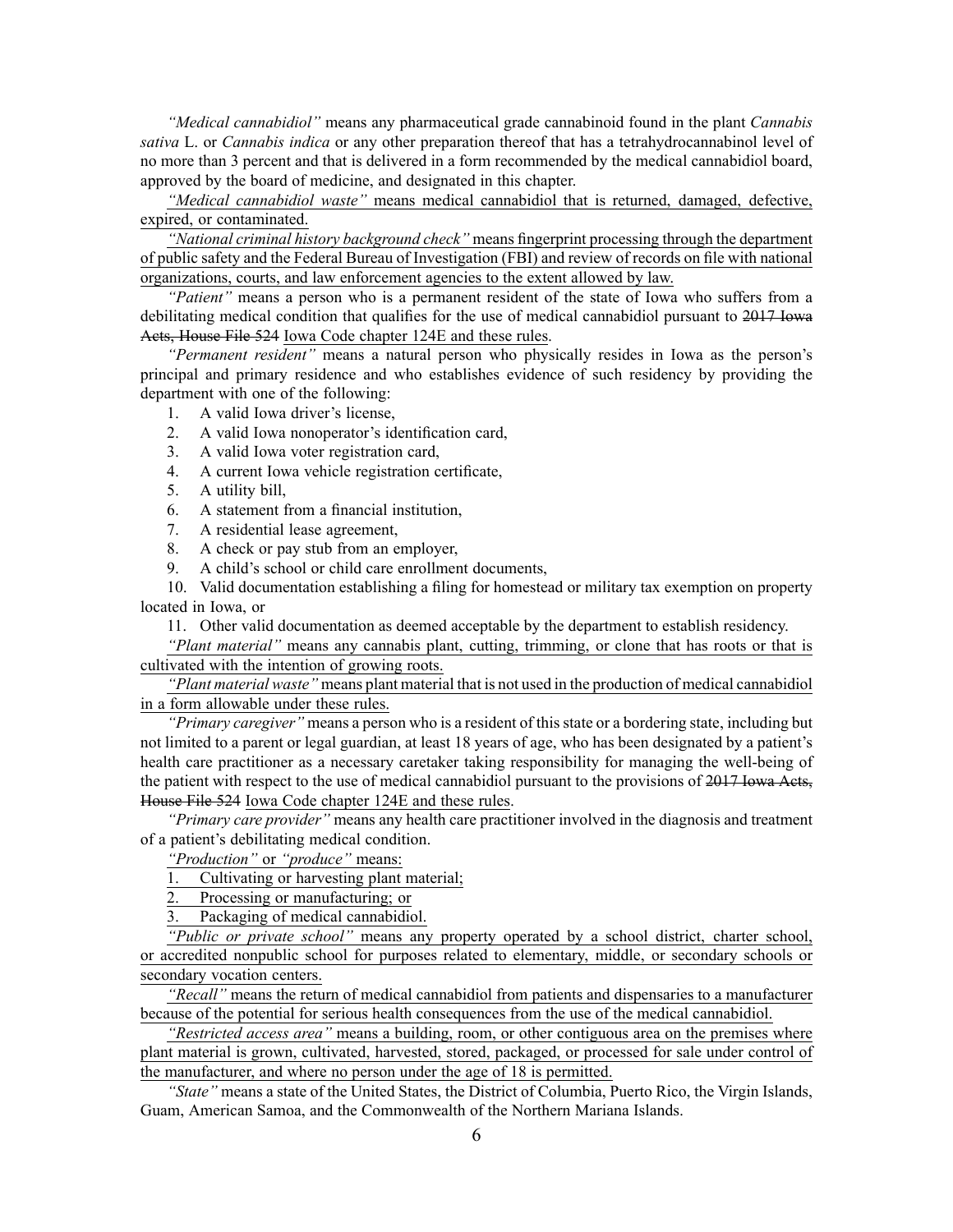*"Untreatable pain"* means any pain whose cause cannot be removed and, according to generally accepted medical practice, the full range of pain managemen<sup>t</sup> modalities appropriate for the patient has been used without adequate result or with intolerable side effects.

*"Written certification"* means a document signed by a health care practitioner, with whom the patient has established <sup>a</sup> patient-provider relationship, which states that the patient has <sup>a</sup> debilitating medical condition and identifies that condition and provides any other relevant information.

ITEM 3. Add the following **new** heading to precede rule **641—154.2(87GA,HF524)**:

#### REGISTRATION CARDS

## ITEM 4. Reserve rule **641—154.15**.

ITEM 5. Adopt the following **new** rules 641—154.16(124E) to 641—154.65(124E):

## **641—154.16(124E) Duties of the department.**

**154.16(1)** *Interagency agreements.* The department may enter into any interagency agreements with other state agencies for technical services or other assistance related to the regulation or inspection of manufacturers.

**154.16(2)** *Notice to law enforcement.* The department shall notify local law enforcement agencies and the department of public safety of the locations of manufacturers. If the department determines there is a threat to public safety, the department shall notify local law enforcement agencies and the department of public safety of any conditions that pose <sup>a</sup> threat to public safety, including but not limited to:

*a.* Loss or theft of medical cannabidiol or plant material;

*b.* Diversion or potential diversion of medical cannabidiol or plant material;

*c.* Unauthorized access to the secure sales and inventory tracking system or other patient and caregiver information system or file; or

*d.* Other violations of law.

**154.16(3)** *Inspection of manufacturers.* The department or its agents shall conduct regular inspections of manufacturers and manufacturing facilities as described in rule 641—154.28(124E).

**154.16(4)** *Establishment and maintenance of <sup>a</sup> secure sales and inventory tracking system.* The department shall establish and maintain <sup>a</sup> secure, electronic system that is available 24 hours <sup>a</sup> day, seven days <sup>a</sup> week to track:

- *a.* Inventory of plant material, medical cannabidiol, and waste material;
- *b.* Transport of plant material, waste material, and laboratory samples;
- *c.* Application and use of crop inputs and other solvents and chemicals;
- *d.* Sales of medical cannabidiol to dispensaries;
- *e.* Sales of medical cannabidiol from dispensaries to patients and primary caregivers.

**154.16(5)** *Licensure and licensure renewal of manufacturers.* The department shall issue <sup>a</sup> reques<sup>t</sup> for proposals to select and license by December 1, 2017, up to two manufacturers to manufacture and to possess, cultivate, harvest, transport, package, process, and supply medical cannabidiol within the state consistent with the provisions of Iowa Code chapter 124E and these rules.

*a.* To be eligible for licensure, an applicant manufacturer shall provide information on forms and in <sup>a</sup> manner required by the department of public safety for the completion of <sup>a</sup> background investigation. In addition, the applicant manufacturer shall submit to the department of public safety necessary funds to satisfy the full reimbursement of costs associated with completing the background investigations. If an applicant manufacturer is not found suitable for licensure as <sup>a</sup> result of the background investigation, <sup>a</sup> license shall not be issued by the department.

*b.* As <sup>a</sup> condition for licensure, an applicant manufacturer shall agree to begin supplying medical cannabidiol to licensed medical cannabidiol dispensaries in Iowa no later than December 1, 2018.

*c.* The initial license to manufacture medical cannabidiol shall be valid from December 1, 2017, through November 30, 2018. The license shall be renewed annually unless <sup>a</sup> manufacturer relinquishes the license, there is <sup>a</sup> change in state law prohibiting the department from renewing the license, or the license is revoked pursuan<sup>t</sup> to Iowa Code chapter 124E or these rules.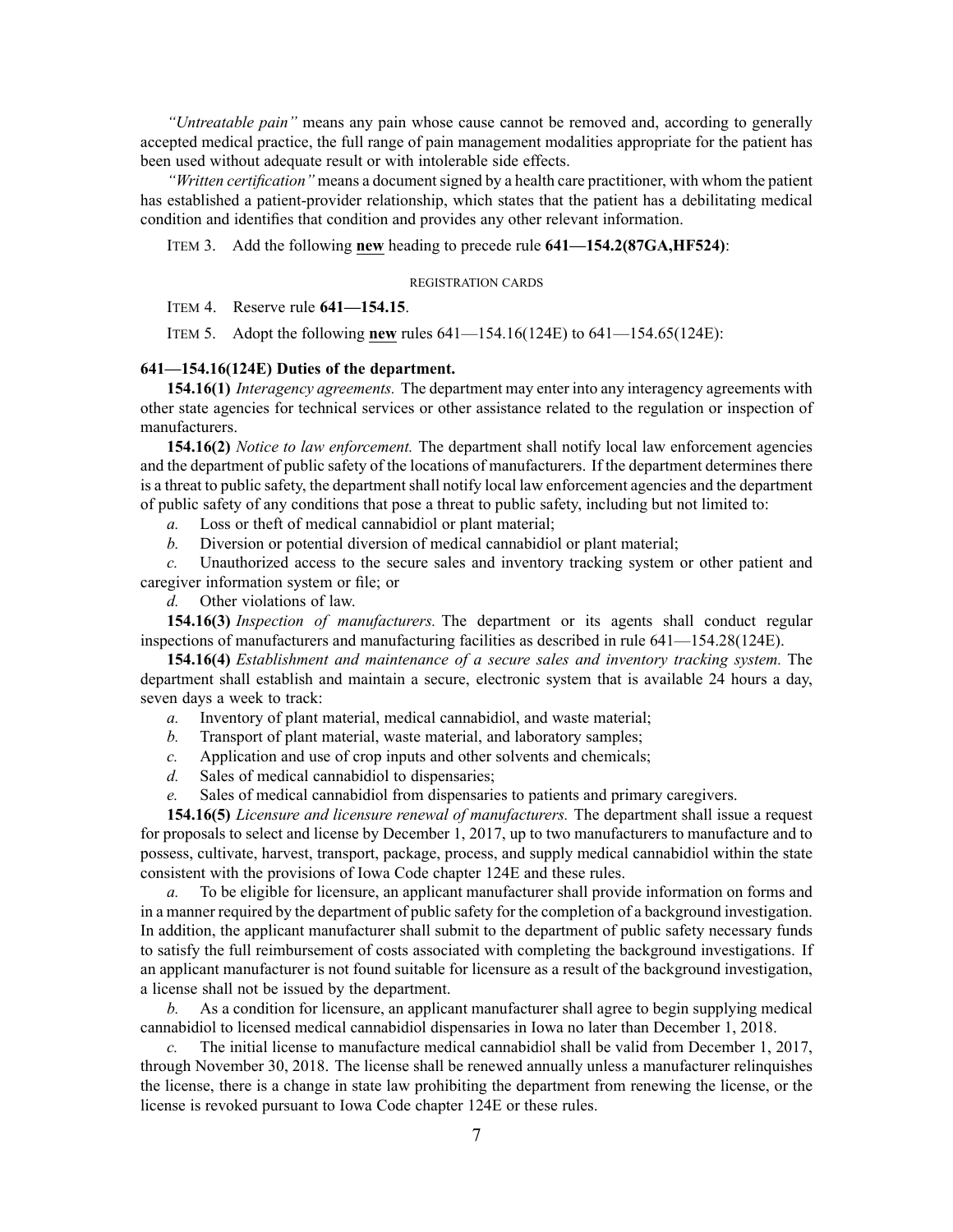*d.* A license to manufacture issued by the department pursuan<sup>t</sup> to these rules is not assignable or transferable.

*e.* The department shall consider the following factors in determining whether to select and license <sup>a</sup> medical cannabidiol manufacturer:

(1) The technical expertise of an applicant manufacturer regarding medical cannabidiol;

(2) The qualifications of an applicant manufacturer's employees;

(3) The long-term financial stability of an applicant manufacturer;

(4) The ability to provide appropriate security measures on the premises of an applicant manufacturer;

(5) Whether an applicant manufacturer has demonstrated an ability to meet certain medical cannabidiol production needs for medical use regarding the range of recommended dosages for each debilitating medical condition, the range of chemical compositions of any plant of the genus cannabis that will likely be medically beneficial for each of the debilitating medical conditions, and the form or forms of medical cannabidiol that may be appropriate for the approved debilitating medical conditions;

(6) An applicant manufacturer's projection of and ongoing assessment of wholesale product costs.

*f.* Pursuant to Iowa Code section 124E.6(1)*"b,"* information submitted during the application process shall be confidential until the licensure process is completed unless otherwise protected from disclosure under state or federal law.

*g.* A licensed manufacturer shall submit an application to renew its license with the department at least six months before the license expires. The application shall be submitted on <sup>a</sup> form created by the department.

*h.* The department shall notify <sup>a</sup> manufacturer of the decision to approve or deny the manufacturer's license by August 1 of the year in which the renewal application is submitted.

**154.16(6)** *Collection of fees from manufacturers.* Except as provided in this rule, all fees are nonrefundable, shall be retained by the department, and shall be considered repaymen<sup>t</sup> receipts as defined in Iowa Code section [8.2](https://www.legis.iowa.gov/docs/ico/section/2017/8.2.pdf).

*a. Fees to the department.*

(1) Each application for licensure as <sup>a</sup> manufacturer shall include <sup>a</sup> nonrefundable application fee of \$7,500.

(2) Licensed manufacturers shall pay an annual fee to the department to cover costs associated with regulating and inspecting manufacturers and for other expenses necessary for the administration of the medical cannabidiol program. The department shall assess the fee with the notice of approval of license renewal each year by August 1, payable by the manufacturer to the department no later than December 1.

*b. Fees to the department of public safety.*

(1) An applicant manufacturer shall be responsible to reimburse the department of public safety the full cost of conducting background investigations related to an application for licensure and operation as <sup>a</sup> licensed manufacturer. The department of public safety shall retain the right to bill <sup>a</sup> manufacturer for additional background investigations, as needed.

(2) Each manufacturer submitting an application for licensure shall, at the time of application, submit to the department of public safety <sup>a</sup> deposit of \$10,000 for each business owner subject to <sup>a</sup> background investigation and <sup>a</sup> national criminal history background check. Background investigation costs shall be deducted from the funds deposited. If the background investigation fees exceed the funds deposited, the applicant shall submit additional funds as required by the department of public safety. If the background investigation fees are less than the funds deposited, the department of public safety may refund or retain the fees as mutually agreed with the manufacturer.

(3) A licensed manufacturer shall pay <sup>a</sup> deposit of \$200 per employee to the department of public safety for <sup>a</sup> background investigation and <sup>a</sup> national criminal history background check on any person being considered for hire as an employee of the manufacturer. Background investigation costs shall be deducted from the funds deposited. If the background investigation fees exceed the funds deposited, the manufacturer shall submit additional funds as required by the department of public safety. If the background investigation fees are less than the funds deposited, the department of public safety may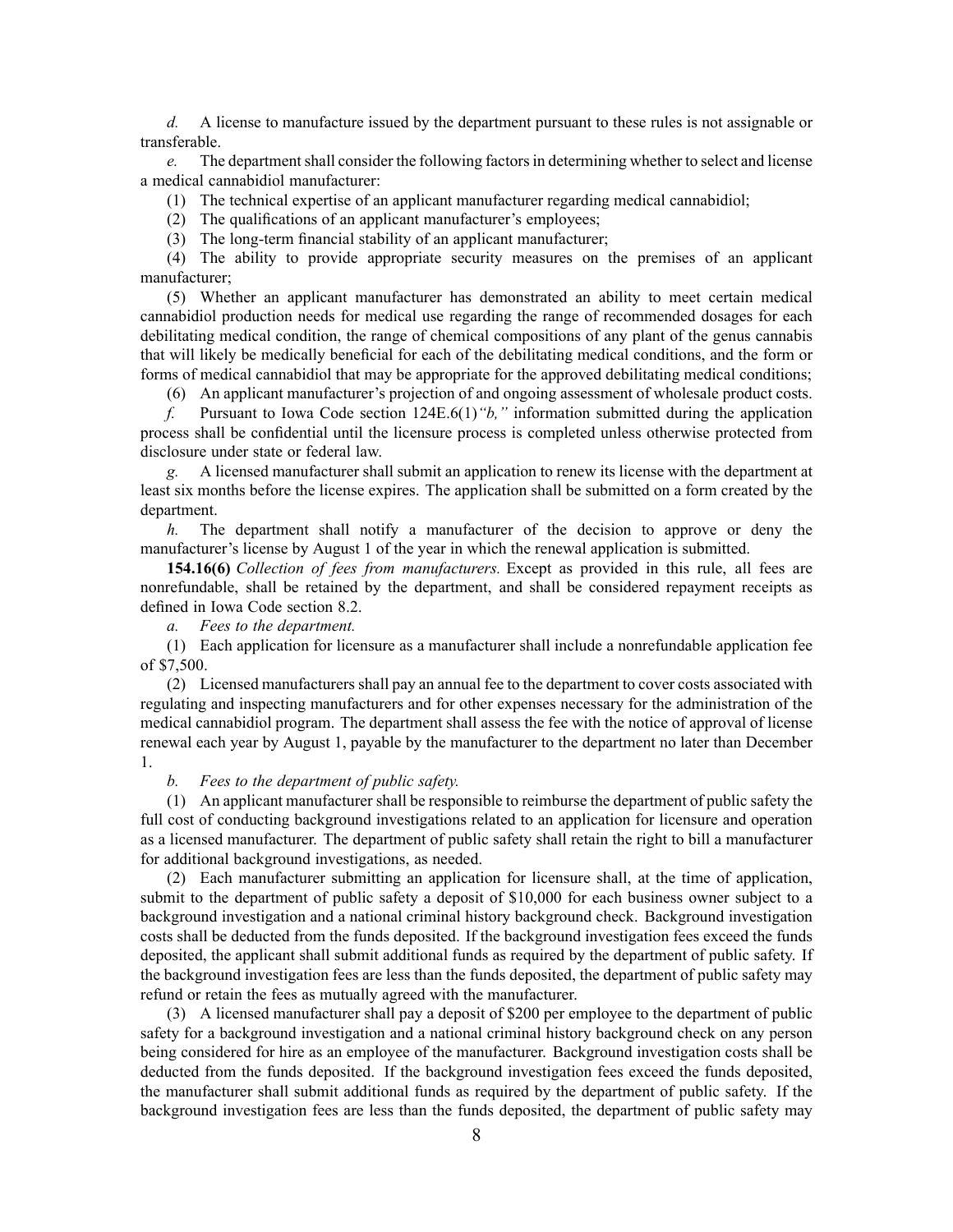refund or retain the fees as mutually agreed with the manufacturer. The department shall retain the right to preclude <sup>a</sup> potential employee from hire based upon the results of the background investigation and national criminal history background check.

## **641—154.17(124E) Manufacturer operations.**

**154.17(1)** *Operating documents.* The operating documents of <sup>a</sup> manufacturer shall include all of the following:

*a.* Procedures for the oversight of the manufacturer, including descriptions of operational and managemen<sup>t</sup> practices regarding:

(1) The forms and quantities of medical cannabidiol products that are produced at the manufacturing facility;

(2) The methods of planting, harvesting, drying, and storing cannabis;

(3) The estimated types and amounts of all crop inputs used in the production of medical cannabidiol;

(4) The estimated types and amounts of medical cannabidiol waste and plant material waste to be generated;

(5) The disposal methods for all waste materials;

(6) Employee training methods for the specific phases of production;

(7) Biosecurity measures used in the production and manufacturing of medical cannabidiol;

(8) Strategiesfor identifying and reconciling discrepanciesin inventory of plant material or medical cannabidiol;

(9) Sampling strategy and quality testing for labeling purposes;

(10) Medical cannabidiol packaging and labeling procedures;

(11) Procedures for recall and market withdrawal of medical cannabidiol;

(12) Plans for responding to <sup>a</sup> security breach at <sup>a</sup> manufacturing facility or while medical cannabidiol is in transit to <sup>a</sup> dispensary;

(13) A business continuity plan;

(14) Records relating to all transport activities; and

(15) Other information requested by the department.

*b.* Procedures to ensure accurate record keeping.

*c.* Procedures for the implementation of appropriate security measures to deter and preven<sup>t</sup> the theft of medical cannabidiol and unauthorized entrance into areas containing medical cannabidiol.

**154.17(2)** *Prohibited activities.* A manufacturer shall not:

*a.* Own or operate <sup>a</sup> medical cannabidiol manufacturing facility unless the manufacturer is licensed by the department pursuan<sup>t</sup> to Iowa Code chapter 124E and these rules;

*b.* Produce or manufacture medical cannabidiol in any location excep<sup>t</sup> in those areas approved by the department;

*c.* Sell, deliver, transport, or distribute medical cannabidiol from any location excep<sup>t</sup> its manufacturing facility or <sup>a</sup> dispensary facility;

*d.* Produce or manufacture medical cannabidiol in Iowa for sales or distribution outside of Iowa;

*e.* Sell or distribute medical cannabidiol to any person or business other than <sup>a</sup> dispensary;

*f.* Refuse to sell, deliver, transport, or distribute medical cannabidiol in any form or quantity produced by the manufacturer to <sup>a</sup> dispensary, unless deemed appropriate in the manufacturer's reasonable business judgment and approved by the department in writing;

*g.* Transport or deliver medical cannabidiol to any location excep<sup>t</sup> as allowed in subrule 154.22(1);

*h.* Sell medical cannabidiol that is not packaged and labeled in accordance with rule 645—154.21(124E);

*i.* Sell medical cannabidiol in any form or quantity other than a form or quantity approved by the department, subject to recommendation by the medical cannabidiol board and approval by the board of medicine;

*j.* Permit any person to consume medical cannabidiol on the property of the manufacturer;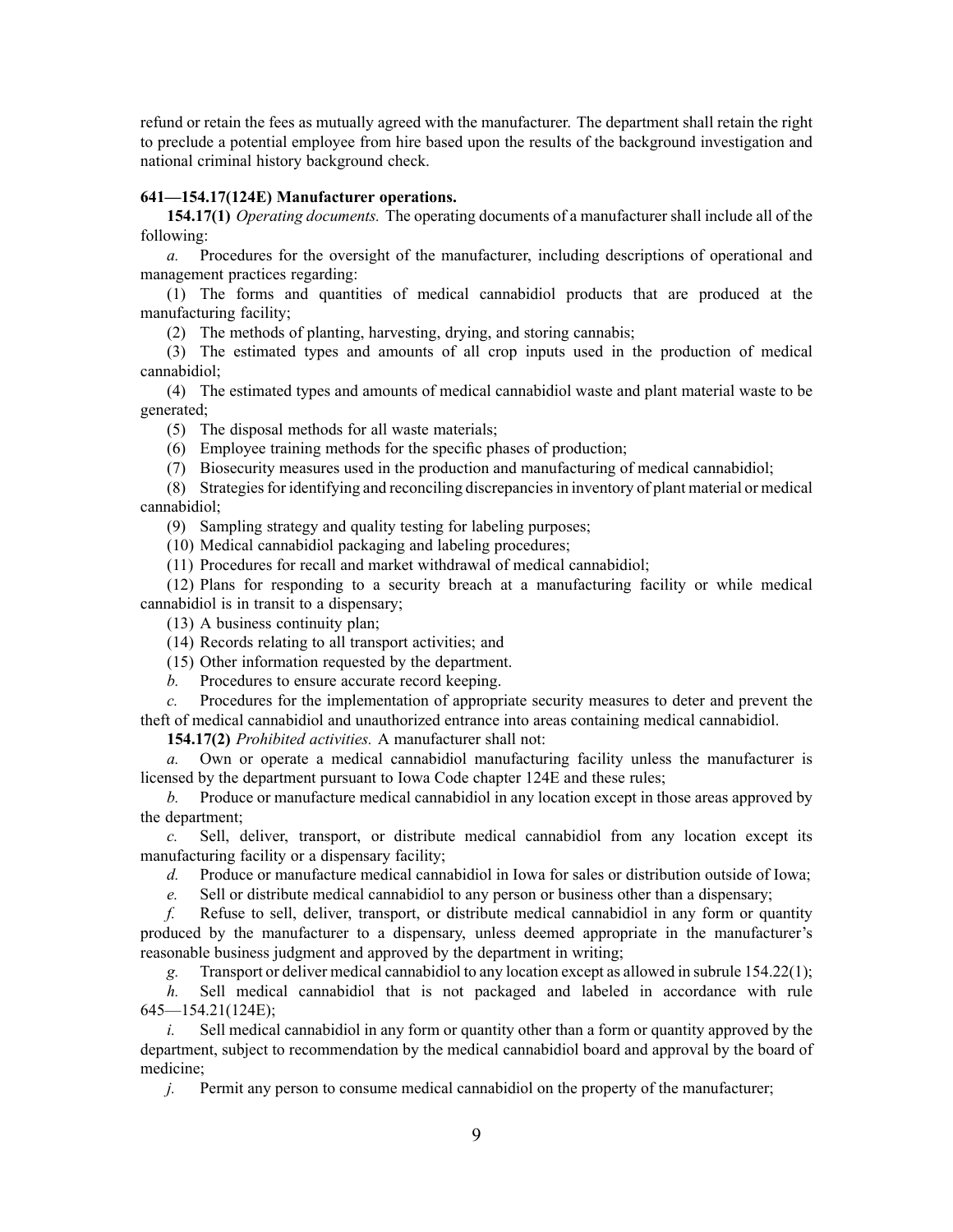*k.* Employ <sup>a</sup> person who is under 18 years of age or who has been convicted of <sup>a</sup> disqualifying felony offense;

*l.* Manufacture edible medical cannabidiol products.

**154.17(3)** *Criminal background investigations.*

*a.* A manufacturer shall not have been convicted of <sup>a</sup> disqualifying felony offense and shall be subject to <sup>a</sup> background investigation conducted by the department of public safety, including but not limited to <sup>a</sup> national criminal history record check.

*b.* An employee of <sup>a</sup> manufacturer shall not have been convicted of <sup>a</sup> disqualifying felony offense and shall be subject to <sup>a</sup> background investigation conducted by the department of public safety, including but not limited to <sup>a</sup> national criminal history background check.

**154.17(4)** *Relationship to health care practitioners.* A manufacturer shall not share office space with, refer patients to, or have any financial relationship with a health care practitioner.

**641—154.18(124E) Security requirements.** The department may reques<sup>t</sup> assistance from the department of public safety in ensuring manufacturers meet the security requirements in this rule.

**154.18(1)** *Visitor logs.* Visitors to the manufacturing facility shall sign visitor manifests with name, date, and times of entry and exit, and shall wear badges that are visible at all times and that identify them as visitors.

**154.18(2)** *Restricted access.* A manufacturer shall use <sup>a</sup> controlled access system and written manifests to limit entrance to all restricted access areas of its manufacturing facility and shall retain <sup>a</sup> record of all persons who entered the restricted access areas.

*a.* The controlled access system shall do all of the following:

(1) Limit access to authorized individuals;

(2) Maintain <sup>a</sup> log of individuals with approved access, including dates of approvals and revocations;

- (3) Track times of personnel entry to and exit from the facility;
- (4) Store data for retrieval for <sup>a</sup> minimum of one year; and
- (5) Limit access to authorized individuals in the event of <sup>a</sup> power failure.

*b.* Separate written manifests of visitors to restricted access areas shall be kept and stored for <sup>a</sup> minimum of one year if the controlled access system does not include electronic records of visitors to the restricted access areas.

*c.* A manufacturer shall promptly, but no later than five business days after receipt of request, submit stored controlled access system data to the department.

*d.* Restricted access areas shall be identified with signs that state: "Do Not Enter – Restricted Access Area – Access Limited to Authorized Personnel Only."

**154.18(3)** *Perimeter intrusion detection system.*

*a. Computer-controlled video surveillance system.* A manufacturer shall operate and maintain in good working order <sup>a</sup> computer-controlled, closed-circuit television surveillance system on its premises that operates 24 hours per day, seven days <sup>a</sup> week, and visually records:

(1) All phases of medical cannabidiol production;

(2) All areas that might contain plant material and medical cannabidiol, including all safes and vaults;

(3) All points of entry and exit;

(4) The entrance to the video surveillance control room; and

(5) Parking areas, which shall have appropriate lighting for the normal conditions of the area under surveillance.

*b. Camera specifications.* Cameras shall:

(1) Capture clear and certain identification of any person entering or exiting <sup>a</sup> manufacturing facility or its parking areas to the extent identification is technologically feasible with generally accepted commercial security cameras;

(2) Have the ability to produce <sup>a</sup> clear, color still photograph live or from <sup>a</sup> recording;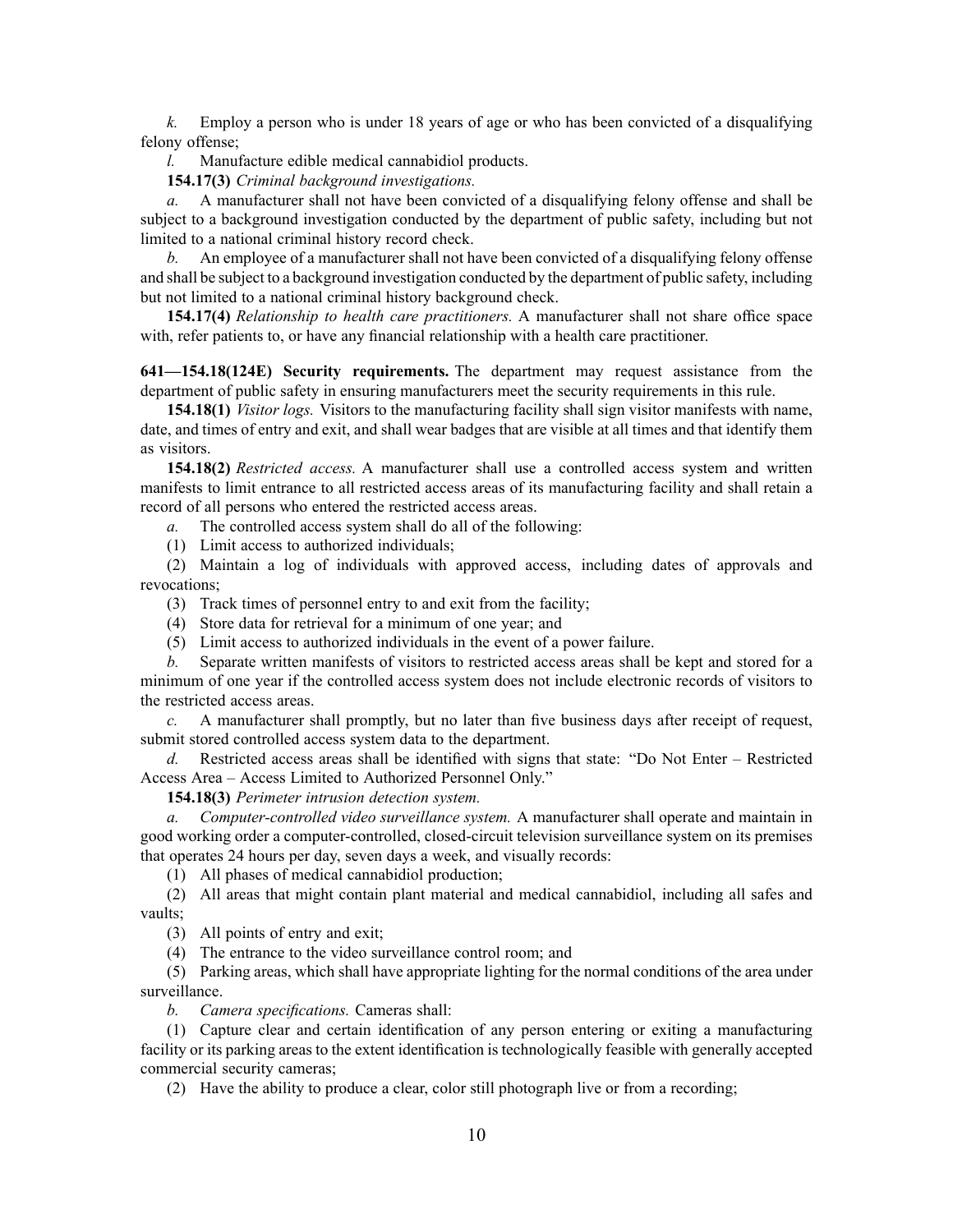(3) Have on all recordings an embedded date-and-time stamp that is synchronized to the recording and does not obscure the picture; and

(4) Continue to operate during <sup>a</sup> power outage.

*c. Video recording specifications.*

(1) A video recording shall expor<sup>t</sup> still images in an industry standard image format, such as .jpg, .bmp, or .gif.

(2) Exported video shall be archived in <sup>a</sup> format that ensures authentication and guarantees that the recorded image has not been altered.

(3) Exported video shall also be saved in an industry standard file format that can be played on <sup>a</sup> standard computer operating system.

(4) All recordingsshall be erased or destroyed at the end of the retention period and prior to disposal of any storage medium.

*d. Additional requirements.* A manufacturer shall maintain all security system equipment and recordings in <sup>a</sup> secure location to preven<sup>t</sup> theft, loss, destruction, corruption, and alterations.

*e. Retention.* A manufacturer shall ensure that recordings from all video cameras are:

- (1) Available for viewing by the department upon request;
- (2) Retained for at least 60 days;
- (3) Maintained free of alteration or corruption; and

(4) Retained longer, as needed, if <sup>a</sup> manufacturer is given actual notice of <sup>a</sup> pending criminal, civil, or administrative investigation, or other legal proceeding for which the recording may contain relevant information.

*f. Required signage.* A manufacturershall pos<sup>t</sup> <sup>a</sup> sign in capital lettersin <sup>a</sup> conspicuouslocation at every entrance to the manufacturing facility that reads, "THESE PREMISES ARE UNDER CONSTANT VIDEO SURVEILLANCE."

**154.18(4)** *Security alarm system requirements.*

*a.* A manufacturer shall install and maintain <sup>a</sup> professionally monitored security alarm system that provides intrusion and fire detection of all:

- (1) Facility entrances and exits;
- (2) Rooms with exterior windows;
- (3) Rooms with exterior walls;
- (4) Roof hatches;
- (5) Skylights; and
- (6) Storage rooms.

*b.* For the purposes of this subrule, a security alarm system means a device or series of devices that summons law enforcement personnel during, or as <sup>a</sup> result of, an alarm condition. Devices may include:

(1) Hardwired systems and systems interconnected with <sup>a</sup> radio frequency method such as cellular or private radio signals that emit or transmit <sup>a</sup> remote or local audio, visual, or electronic signal;

- (2) Motion detectors;
- (3) Pressure switches;
- (4) A duress alarm;
- (5) A panic alarm;
- (6) A holdup alarm;
- (7) An automatic voice dialer; and

(8) A failure notification system that provides an audio, text, or visual notification of any failure in the surveillance system.

*c.* A manufacturer's security alarm system and all devices shall continue to operate during a power outage.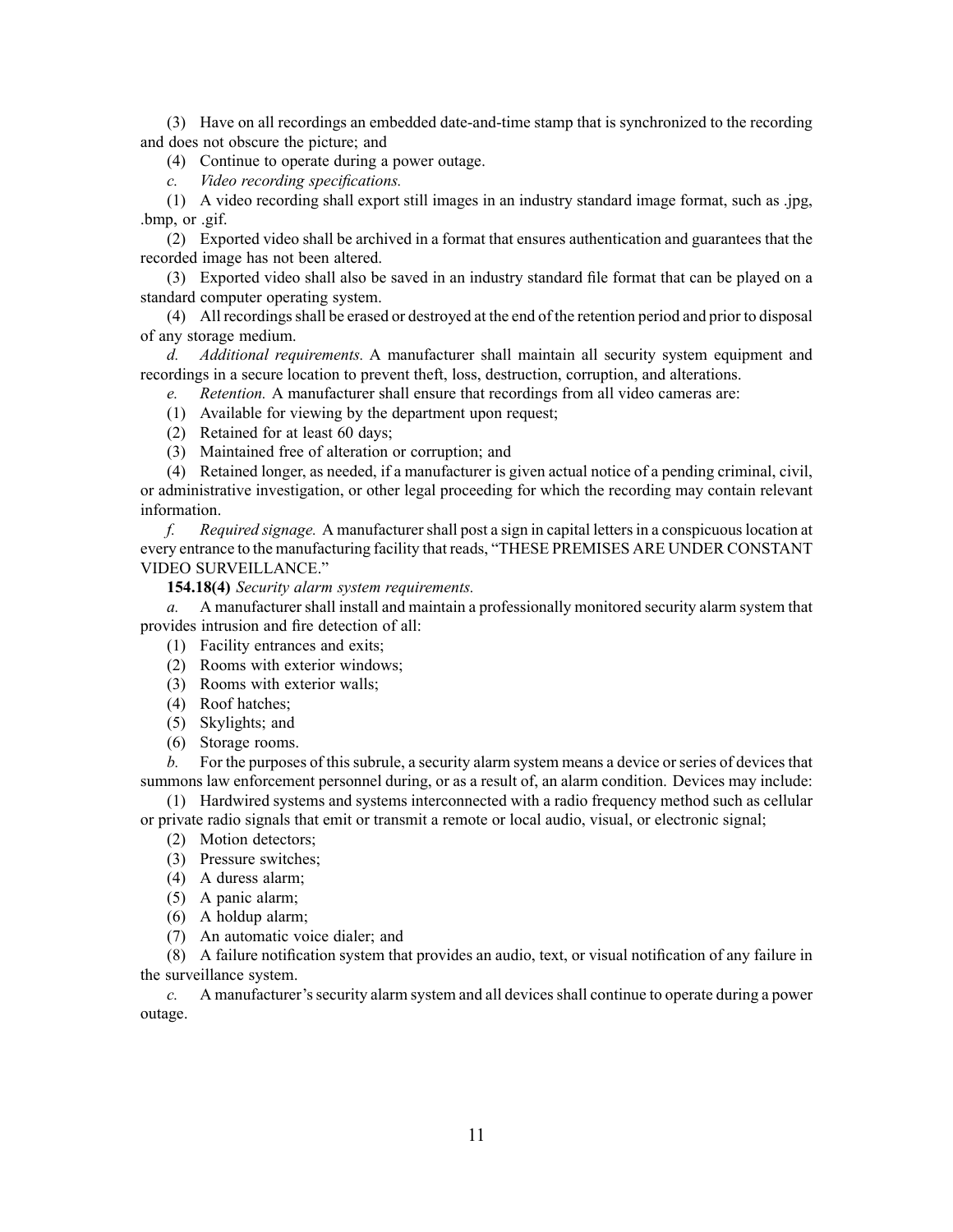*d.* A manufacturer's security alarm system shall be inspected and all devices tested annually by <sup>a</sup> qualified alarm vendor. A manufacturer shall provide documentation of the annual inspection and device testing to the department upon request.

**154.18(5)** *Personnel identification system.* A manufacturer shall use <sup>a</sup> personnel identification system that controls and monitors individual employee access to restricted access areas within the manufacturing facility and that meets the requirements of this subrule and subrule 154.18(1).

*a.* Requirement for employee identification card. An employee identification card shall contain:

- (1) The name of the employee;
- (2) The date of issuance and expiration;
- (3) An alphanumeric identification number that is unique to the employee; and
- (4) A photographic image of the employee.

*b.* A manufacturer's employee shall keep the identification card visible at all times when the employee is in <sup>a</sup> manufacturing facility, <sup>a</sup> dispensary, or <sup>a</sup> vehicle transporting medical cannabidiol.

- *c.* Upon termination or resignation of an employee, <sup>a</sup> manufacturer shall immediately:
- (1) Revoke the employee's access to the manufacturing facility; and
- (2) Obtain and destroy the employee's identification card, if possible.

**641—154.19(124E) Location.** All of <sup>a</sup> manufacturer's manufacturing, cultivating, harvesting, packaging, processing, and storage of medical cannabidiol shall take place in one secured manufacturing facility location at <sup>a</sup> physical address provided to the department during the licensure and application processes.

**154.19(1)** *Proximity to dispensary.* A manufacturer shall not operate <sup>a</sup> manufacturing facility at the same physical location as <sup>a</sup> medical cannabidiol dispensary.

**154.19(2)** *Proximity to school.* A manufacturer shall not operate <sup>a</sup> manufacturing facility in any location, whether for manufacturing, possessing, cultivating, harvesting, transporting, packaging, processing, storing, or supplying, within 1,000 feet of <sup>a</sup> public or private school existing before the date of the manufacturer's licensure by the department.

## **641—154.20(124E) Advertising and marketing.**

**154.20(1)** *Permitted marketing and advertising activities.*

*a.* A manufacturer may:

(1) Display the manufacturer's business name and logo on medical cannabidiol labels, signs, website, and informational material provided to patients. The name or logo shall not include:

1. Images of cannabis or cannabis-use paraphernalia;

- 2. Colloquial references to cannabis;
- 3. Names of cannabis plant strains or varieties;
- 4. Unsubstantiated medical claims; or

5. Medical symbols that bear <sup>a</sup> reasonable resemblance to established medical associations. Examples of established medical organizations include the American Medical Association or American Academy of Pediatrics. The use of medical symbols is subject to approval by the department;

- (2) Display signs on the manufacturing facility; and
- (3) Maintain <sup>a</sup> business website that contains the following information:
- 1. The manufacturer's name and contact information;
- 2. The medical cannabidiol forms and quantities manufactured in Iowa; and
- 3. Other information as approved by the department.

*b.* The business website shall not include any false, misleading, or unsubstantiated statements regarding health or physical benefits to the patient.

*c.* The department reserves the right to review <sup>a</sup> manufacturer's marketing and advertising materials and to require <sup>a</sup> manufacturer to make changes to the content. The department has 30 calendar days following submission to approve or deny marketing and advertising materials of <sup>a</sup> manufacturer.

**154.20(2)** *Other marketing and advertising activities.* A manufacturer shall reques<sup>t</sup> and receive the department's written approval before beginning marketing or advertising activities that are not specified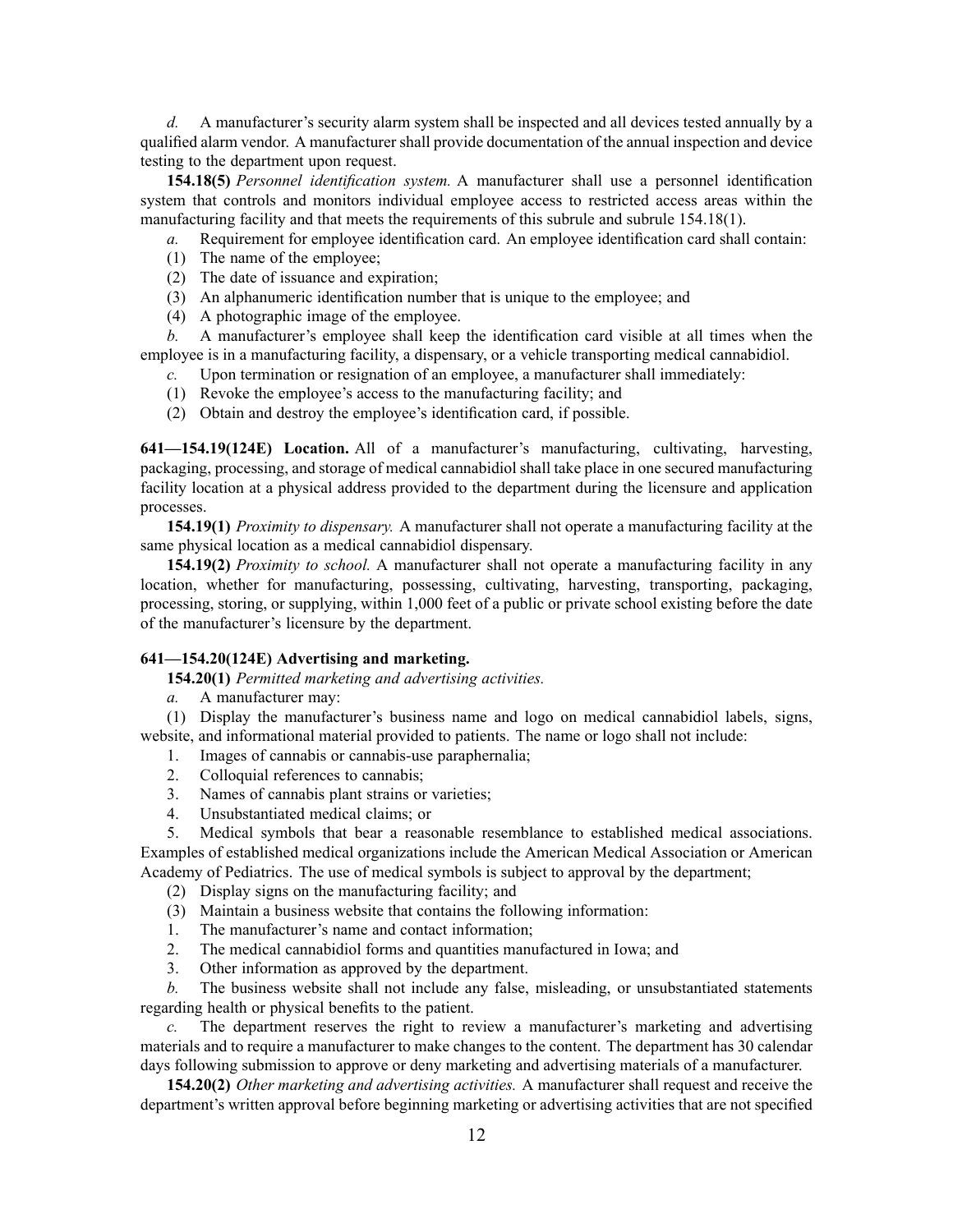in subrule 154.20(1). The department has 30 calendar days to approve, deny, or reques<sup>t</sup> additional information regarding marketing and advertising activity requests from <sup>a</sup> manufacturer. In the event the department fails to respond to <sup>a</sup> manufacturer within 30 days with an approval, denial, or reques<sup>t</sup> for additional information, the manufacturer's marketing and advertising activity requests shall be deemed approved.

**154.20(3)** *Inconspicuous display.* A manufacturer shall arrange displays of medical cannabidiol, interior signs, and other exhibits to reasonably preven<sup>t</sup> public viewing from outside the manufacturing facility.

## **641—154.21(124E) Packaging and labeling.**

**154.21(1)** *Medical cannabidiol packaging.* A manufacturer shall package all medical cannabidiol intended for distribution according to the following standards:

*a.* The manufacturer shall properly package medical cannabidiol in compliance with the United States Poison Prevention Packing Act regarding child-resistant packaging and exemptions for packaging for elderly patients.

*b.* The manufacturer shall label packaged medical cannabidiol as described in subrule 154.21(3).

*c.* The manufacturer shall use medical containers that are:

(1) Of sufficient size to accommodate <sup>a</sup> separate dispensary label containing the information described in rule 645—154.46(124E);

(2) Designed to maximize the shelf life of the contained medical cannabidiol;

(3) Tamper-evident; and

(4) Child-resistant.

*d.* Medical cannabidiol packaging shall not bear <sup>a</sup> reasonable resemblance to commonly available nonmedical commercial products.

*e.* The manufacturer shall package medical cannabidiol in <sup>a</sup> manner that minimizes the package's appeal to children.

*f.* The manufacturer shall not depict images other than the manufacturer's business name or logo on the packaging.

**154.21(2)** *Trade names.* A manufacturer's medical cannabidiol trade names shall comply with the following:

*a.* Names shall be limited to those that clearly reflect the form's medical cannabidiol nature;

*b.* Any name that is identical to, or similar to, the name of an existing nonmedical cannabidiol product is prohibited;

*c.* Any name that is identical to, or similar to, the name of an unlawful product or substance is prohibited; and

*d.* Any name that contains language that suggests using medical cannabidiol for recreational purposes or for <sup>a</sup> condition other than <sup>a</sup> qualifying debilitating medical condition is prohibited.

**154.21(3)** *Package labeling.*

*a.* A manufacturer shall ensure that all medical cannabidiol packaging is labeled with the following information:

(1) The name and address of the manufacturer where the medical cannabidiol was manufactured;

(2) The medical cannabidiol's primary active ingredients, including levels of tetrahydrocannabinol, tetrahydrocannabinolic acid, cannabidiol, and cannabidiolic acid;

(3) Directions for use of the product, including recommended and maximum amount by age and weight, if applicable;

(4) All ingredients of the product shown with common or usual names, including any colors, artificial flavors, and preservatives, listed in descending order by predominance of weight;

(5) Instructions for storage, including light and temperature requirements, if any;

(6) Date of expiration;

(7) The date of manufacture and lot number;

(8) A notice with the statement, including capitalization: "This product has not been analyzed or approved by the United States Food and Drug Administration. There is limited information on the side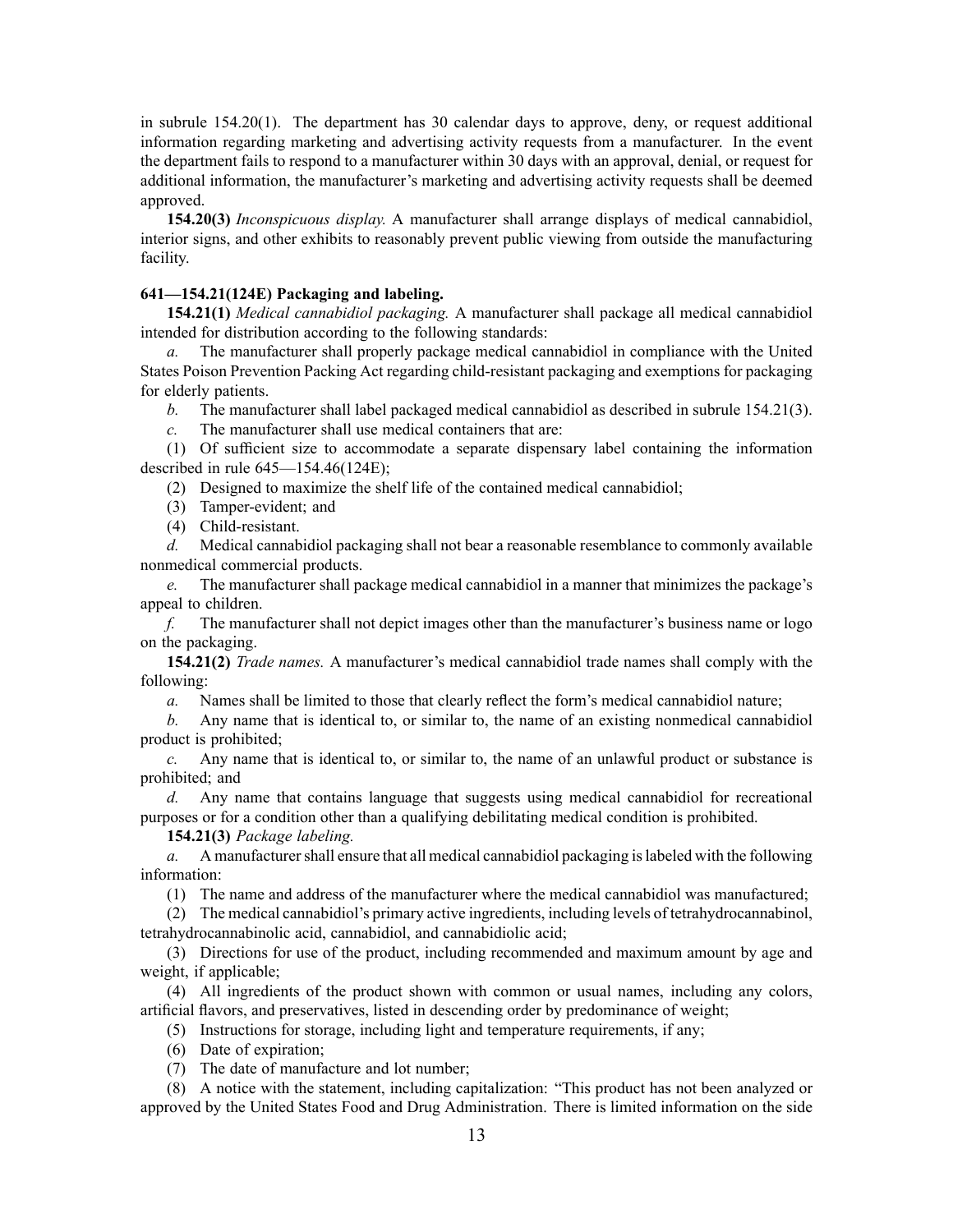effects of using this product, and there may be associated health risks and medication interactions. This product is not recommended for use by pregnan<sup>t</sup> or breastfeeding women. KEEP THIS PRODUCT OUT OF REACH OF CHILDREN.";

(9) The universal warning symbol provided by the department; and

(10) A notice with the statement: "This medical cannabidiol is for therapeutic use only. Use of this product by <sup>a</sup> person other than the patient listed on the label is unlawful and may result in the cancellation of the patient's medical cannabidiol registration card. Return unused medical cannabidiol to <sup>a</sup> dispensary for disposal."

- *b.* Labeling text shall not include any false or misleading statements.
- *c.* A package may contain multiple labels if the information required by this rule is not obstructed.
- *d.* Labeling text font size shall be no smaller than 6 point.

# **641—154.22(124E) Transportation of medical cannabidiol and plant material.**

**154.22(1)** *Transport of medical cannabidiol.* A manufacturer is authorized to transport medical cannabidiol to and from:

- *a.* Dispensaries;
- *b.* A laboratory for testing;
- *c.* A waste facility for disposal;
- *d.* Other sites only with departmental approval.

**154.22(2)** *Transport of plant material.* A manufacturer is authorized to transport cannabis plant material from its manufacturing facility to:

- *a.* A waste disposal site;
- *b.* Other sites only with departmental approval.
- **154.22(3)** *Chain-of-custody tracking system.*

*a.* A manufacturer shall use the secure sales and inventory tracking system, if available, or <sup>a</sup> department-approved manifestsystem to track shipping of medical cannabidiol. The system shall include <sup>a</sup> chain of custody that records:

(1) The name and address of the destination;

(2) The weight and description of each individual package that is par<sup>t</sup> of the shipment, and the total number of individual packages;

- (3) The date and time the medical cannabidiol shipment is placed into the transport vehicle;
- (4) The date and time the shipment is accepted at the delivery destination;

(5) The person's identity, and the circumstances, duration, and disposition of any other person who had custody or control of the shipment; and

- (6) Any handling or storage instructions.
- *b.* Before transporting medical cannabidiol, <sup>a</sup> manufacturer shall:

(1) Record in the secure sales and inventory tracking system or on the manifest information about the material to be transported; and

(2) Notify the dispensary, laboratory, or waste facility, as applicable, of the expected arrival time and transmit <sup>a</sup> copy of the manifest to the dispensary, laboratory, or waste facility, if applicable.

*c.* Each transport shall be approved electronically or in writing by:

(1) An authorized manufacturer employee when the transport vehicle is departing the manufacturing facility; and

(2) An authorized employee of the receiving dispensary, laboratory, or waste facility.

*d.* An authorized employee at the dispensary, laboratory, or waste facility receiving medical cannabidiol shall:

(1) Verify and document the type and quantity of the transported medical cannabidiol against the information in the secure sales and inventory tracking system or written manifest;

(2) Approve the transport electronically or return <sup>a</sup> signed copy of the manifest to the manufacturing facility; and

(3) Record the medical cannabidiol that is received as inventory in the secure sales and inventory tracking system, if available. If <sup>a</sup> manifest system is being used, the dispensary, laboratory, or waste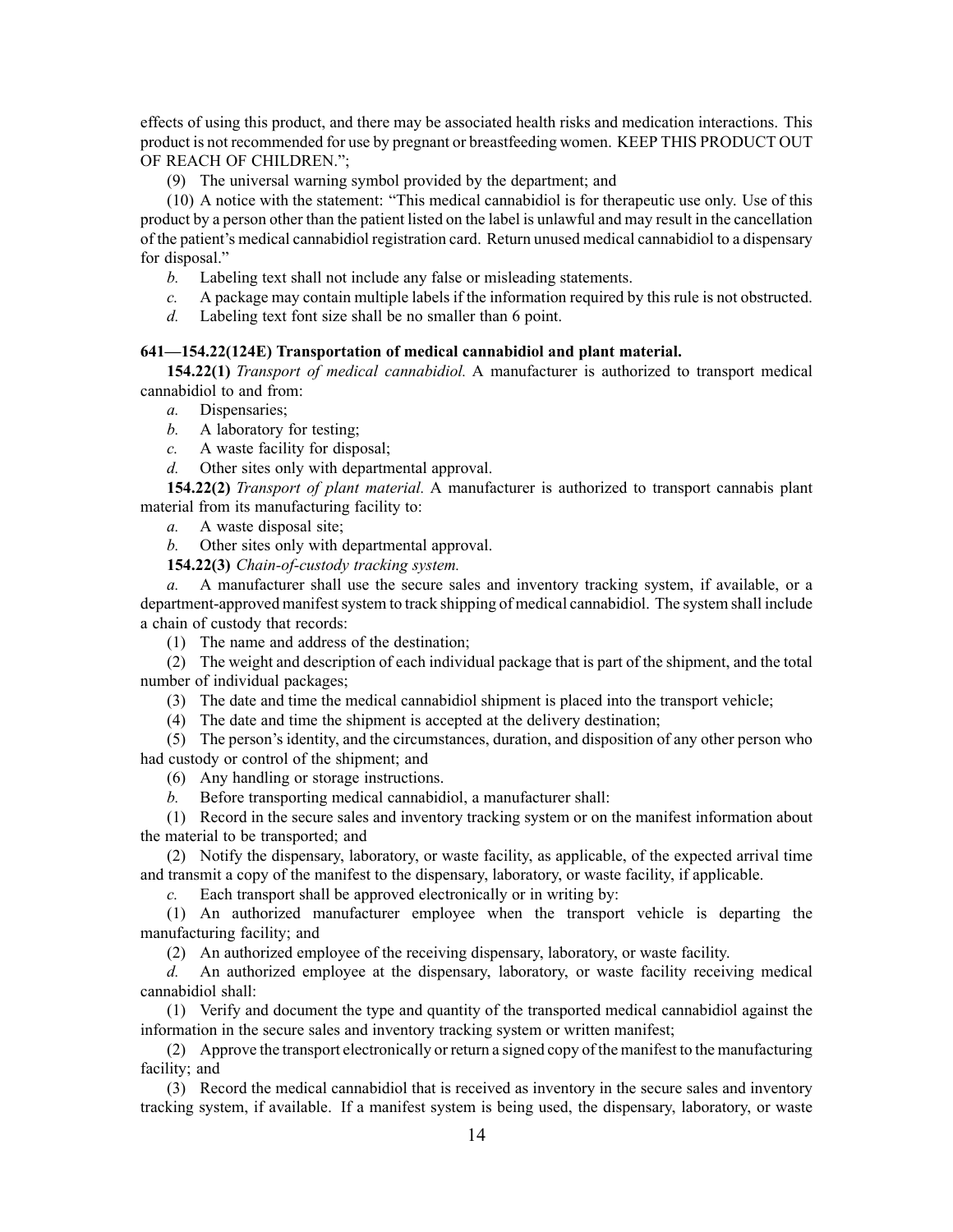facility shall also maintain <sup>a</sup> signed copy of manifest, and shall maintain records of the inventory received consistent with these rules.

*e.* A manufacturer shall maintain all manifests for at least five years and make them available upon reques<sup>t</sup> of the department.

**154.22(4)** *Vehicle requirements for transport.*

- *a.* A manufacturer shall ensure that all medical cannabidiol transported on public roadways is:
- (1) Packaged in tamper-evident, bulk containers;
- (2) Transported so it is not visible or recognizable from outside the vehicle; and

(3) Transported in <sup>a</sup> vehicle that does not bear any markings to indicate that the vehicle contains medical cannabidiol or bears the name or logo of the manufacturer.

*b.* When the motor vehicle contains medical cannabidiol, manufacturer employees who are transporting the medical cannabidiol on public roadways shall:

- (1) Travel directly to <sup>a</sup> dispensary or other department-approved locations; and
- (2) Document refueling and all other stops in transit, including:
- 1. The reason for the stop;
- 2. The duration of the stop; and
- 3. The location of the stop.

*c.* If the vehicle must be stopped due to an emergency situation, the employee shall notify 911 and complete an incident repor<sup>t</sup> on <sup>a</sup> form approved by the department.

*d.* Under no circumstance shall any person other than <sup>a</sup> designated manufacturer employee have actual physical control of the motor vehicle that is transporting the medical cannabidiol.

*e.* A manufacturer shall staff all motor vehicles with <sup>a</sup> minimum of two employees when transporting medical cannabidiol between <sup>a</sup> manufacturing facility and <sup>a</sup> dispensary. At least one employee shall remain with the motor vehicle at all times that the motor vehicle contains medical cannabidiol. A single employee may transport medical cannabidiol to the laboratory.

*f.* Each employee in <sup>a</sup> transport motor vehicle shall have telephone or other communication access with the manufacturer's personnel and have the ability to contact law enforcement via telephone or other method at all times that the motor vehicle contains medical cannabidiol.

*g.* An employee shall carry the employee's identification card at all times when transporting or delivering medical cannabidiol and, upon request, produce the identification card to the department or to <sup>a</sup> law enforcement officer acting in the course of official duties.

*h.* A manufacturer shall not leave <sup>a</sup> vehicle that is transporting medical cannabidiol unattended overnight.

#### **641—154.23(124E) Disposal of medical cannabidiol and plant material.**

**154.23(1)** *Return of medical cannabidiol from dispensaries and laboratory.* A manufacturer shall collect at no charge unused, excess, or expired medical cannabidiol from dispensaries, including medical cannabidiol that wasreturned to <sup>a</sup> dispensary from <sup>a</sup> patient or primary caregiver, and from the laboratory that has tested samples submitted by the manufacturer. A manufacturer shall:

*a.* Collect waste medical cannabidiol from each dispensary on <sup>a</sup> schedule mutually agreed upon by the manufacturer and dispensary;

*b.* Collect waste medical cannabidiol from <sup>a</sup> laboratory on <sup>a</sup> schedule mutually agreed upon by the manufacturer and laboratory;

*c.* Dispose of the returned medical cannabidiol as provided in subrule 154.23(2); and

*d.* Maintain <sup>a</sup> written record of disposal that includes:

(1) The tracking number assigned at the time of the dispensing, if available, or the name of the patient, if the tracking number is unavailable, when the medical cannabidiol was returned to the dispensary from <sup>a</sup> patient or primary caregiver;

- (2) The date the medical cannabidiol was returned;
- (3) The quantity of medical cannabidiol returned; and
- (4) The type and lot number of medical cannabidiol returned.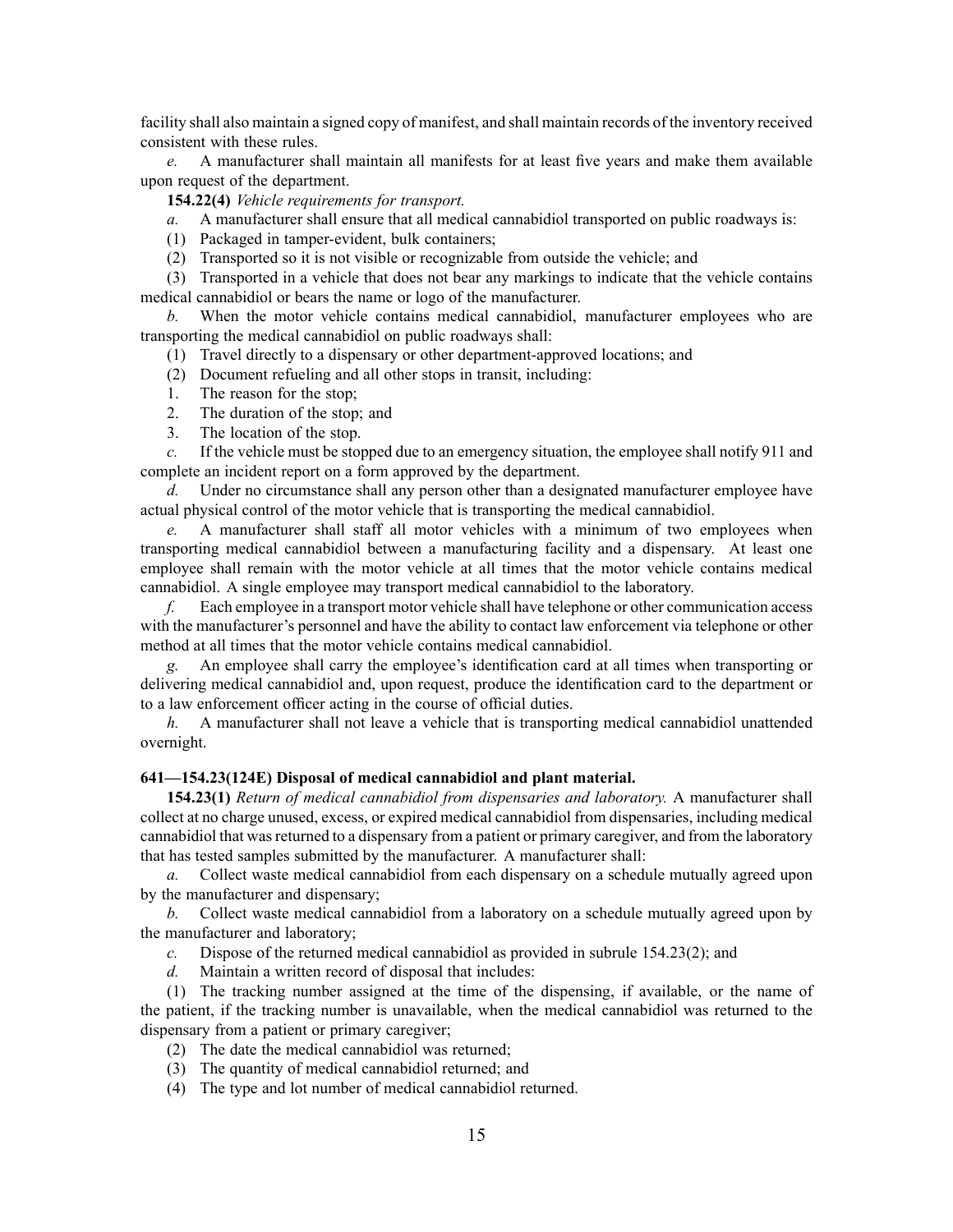**154.23(2)** *Medical cannabidiol and plant material waste.* A manufacturer shall store, secure, and manage medical cannabidiol waste and plant material waste in accordance with all applicable federal, state, and local regulations.

*a.* The manufacturer shall dispose of medical cannabidiol waste at a waste facility according to federal and state law and in <sup>a</sup> manner which renders it unusable.

*b.* The manufacturer shall dispose of plant material waste at an approved solid waste disposal facility, according to federal and state law.

*c.* Before transport of plant material waste, the manufacturer shall render the plant material waste unusable and unrecognizable by grinding and incorporating the waste with <sup>a</sup> greater quantity of nonconsumable, solid wastes including:

(1) Paper waste;

(2) Cardboard waste;

(3) Food waste;

(4) Yard waste;

(5) Vegetative wastes generated from industrial or manufacturing processes that prepare food for human consumption;

(6) Soil; or

(7) Other waste approved by the department.

**154.23(3)** *Liquid and chemical waste disposal.* A manufacturer shall dispose of all liquid and chemical product waste generated in the process of cultivating, manufacturing, and distributing medical cannabidiol in accordance with all applicable federal, state, and local regulations.

**154.23(4)** *Waste-tracking requirements.* A manufacturershall use forms approved by the department to maintain accurate and comprehensive records regarding waste material. The records shall account for, reconcile, and evidence all waste activity related to the disposal of medical cannabidiol waste and plant material waste.

#### **641—154.24(124E) Record-keeping requirements.**

**154.24(1)** *Sales and distribution.* A manufacturer shall maintain complete and accurate electronic sales transaction records in the department's secure sales and inventory tracking system, including:

*a.* The date of each sale or distribution;

*b.* The item number, product name and description, and quantity of medical cannabidiol sold or otherwise distributed; and

*c.* The sale price.

**154.24(2)** *Financial transactions.* A manufacturer shall maintain records that reflect all financial transactions and the financial condition of the business. The following records shall be maintained for at least five years and made available for review, upon reques<sup>t</sup> of the department:

Purchase invoices, bills of lading, sales records, copies of bills of sale, and any supporting documents, to include the items or services purchased, from whom the items were purchased, and the date of purchase;

*b.* Bank statements and canceled checks for all business accounts;

*c.* Accounting and tax records;

*d.* Records of all financial transactions, including contracts and agreements for services performed or services received;

## **154.24(3)** *Other records.*

*a.* A manufacturer shall maintain the following for at least five years, unless otherwise noted, and provide to the department upon request:

(1) All personnel records;

(2) Records of any theft, loss, or other unaccountability of any medical cannabidiol or plant material;

(3) Transport manifests and incident reports; and

(4) Records of all samples sent to <sup>a</sup> testing laboratory and the quality assurance test results.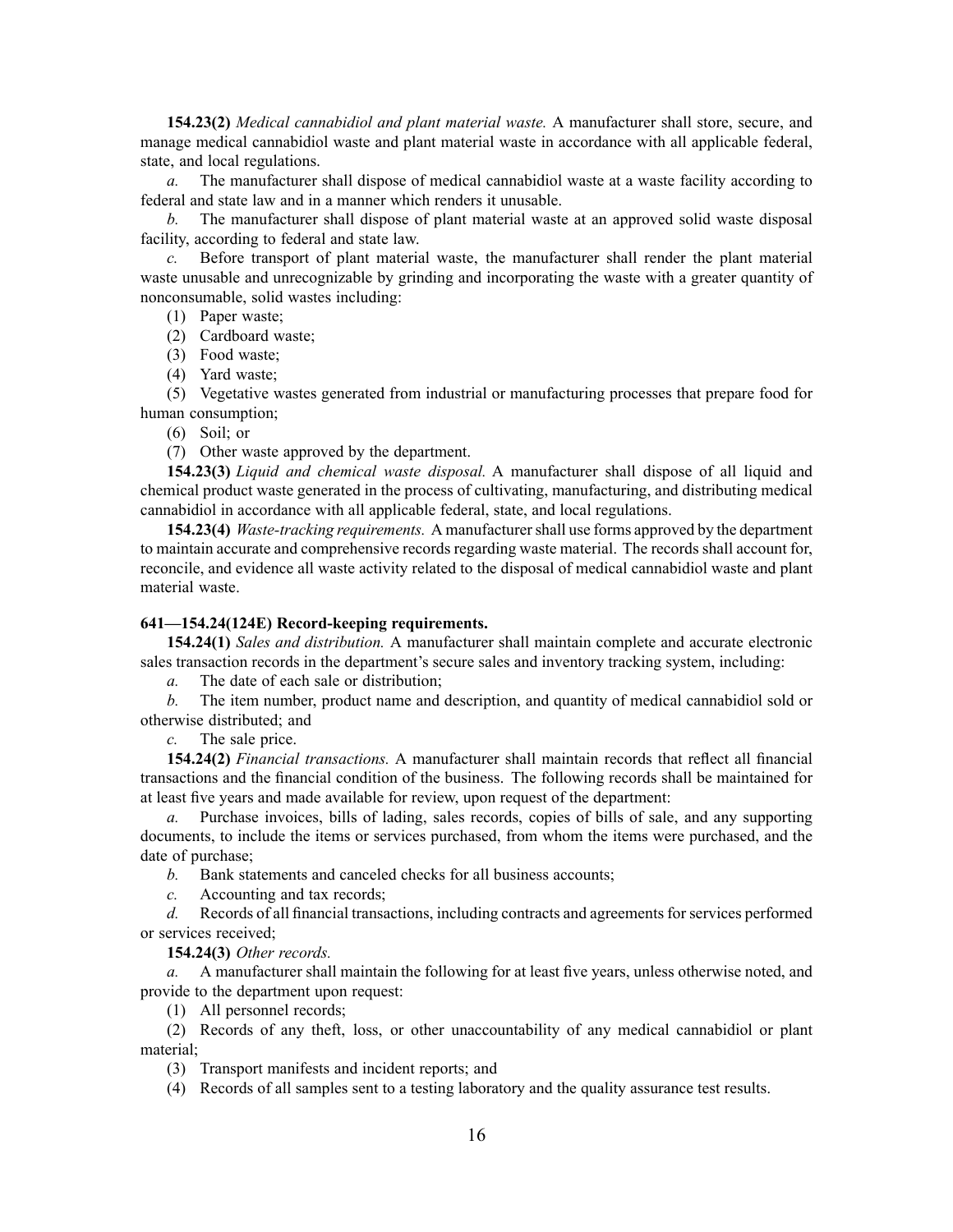*b.* A manufacturer shall maintain for at least one year and provide to the department upon reques<sup>t</sup> its controlled access system data and visitor manifests.

*c.* A manufacturer shall use the department's secure sales and inventory tracking system to maintain the following:

(1) Crop input records;

- (2) Production records;
- (3) Transportation records; and

(4) Inventory records, including disposal of waste.

## **641—154.25(124E) Production requirements.**

**154.25(1)** *Cultivation and processing.*

*a.* Only <sup>a</sup> licensed manufacturer is authorized to produce and manufacture medical cannabidiol.

*b.* All phases of production shall take place in designated, restricted access areasthat are monitored by <sup>a</sup> surveillance camera system in accordance with rule 641—154.18(124E).

*c.* The production process shall be designed to limit contamination. Examples of contamination include mold, fungus, bacterial diseases, rot, pests, nonorganic pesticides, and mildew.

*d.* Each production area shall allow for access, observation, and inventory of each plant group.

*e.* Biosecurity measures shall be in effect as described in the operating documents pursuan<sup>t</sup> to subrule 154.17(1).

**154.25(2)** *Record-keeping and tracking requirements.*

*a.* The manufacturer shall use the department's secure sales and inventory tracking system to maintain an electronic record of all crop inputs for at least five years. The record shall include the following:

- (1) The date of input application;
- (2) The name of the employee applying the crop input;
- (3) The crop input that was applied;
- (4) The plants that received the application;
- (5) The amount of crop input that was applied; and
- (6) A copy of or electronic link to the safety data sheet for the crop input applied.

*b.* At the time of planting, all plants shall be tracked in <sup>a</sup> batch process with <sup>a</sup> unique batch number that shall remain with the batch through final processing into medical cannabidiol.

*c.* A manufacturer shall record any removal of plants from the batch, including the reason for removal, on <sup>a</sup> record maintained at the manufacturing facility for at least five years.

*d.* Each batch or par<sup>t</sup> of <sup>a</sup> batch of cannabis plants that contributes to <sup>a</sup> lot of medical cannabidiol shall be recorded in the department's secure sales and inventory tracking system or other manifest system.

**154.25(3)** *Production of medical cannabidiol.*

*a.* A manufacturer shall comply with all state and local building and fire code requirements.

*b.* A manufacturer shall obtain approval from the department for use of any hydrocarbon-based extraction process. Examples of <sup>a</sup> hydrocarbon-based extraction process include the use of butane, ethanol, hexane, and isopropyl alcohol.

*c.* Medical cannabidiol shall be prepared, handled, and stored in compliance with the sanitation requirements in this rule.

*d.* A manufacturer shall produce shelf-stable, nonperishable forms of medical cannabidiol.

*e.* A manufacturer shall ensure that the cannabinoid content of the medical cannabidiol it produces is homogenous.

*f.* Each lot of medical cannabidiol shall be assigned <sup>a</sup> unique lot number and recorded in the department's secure sales and inventory tracking system or other manifest system.

**154.25(4)** *General sanitation requirements.* A manufacturer shall take all reasonable measures and precautions to ensure that:

*a.* Any employee who has <sup>a</sup> communicable disease does not perform any tasks that might contaminate plant material or medical cannabidiol;

*b.* Hand-washing facilities are: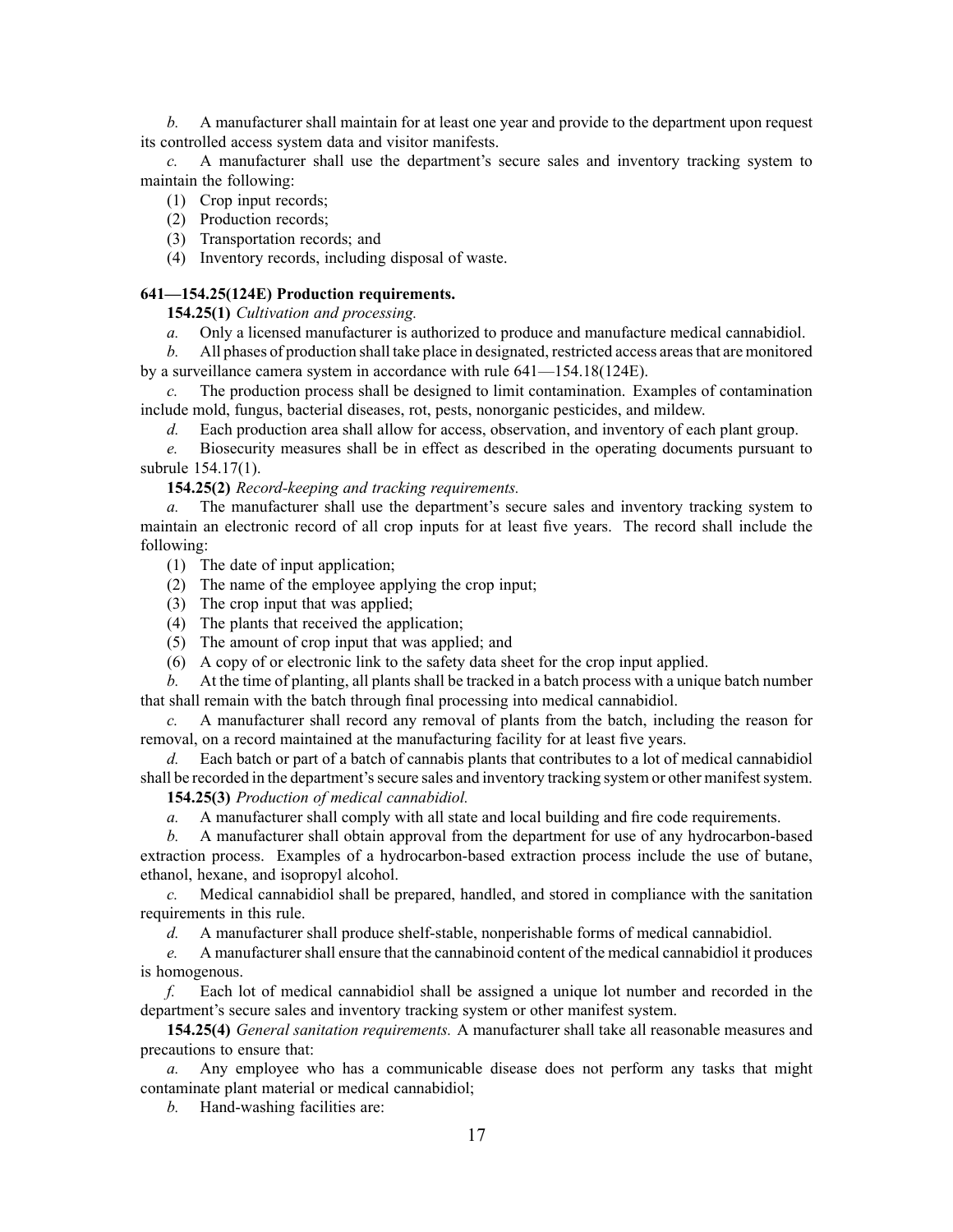(1) Convenient and furnished with running water at <sup>a</sup> suitable temperature;

(2) Located in all production areas; and

(3) Equipped with effective hand-cleaning and -sanitizing preparations and sanitary towel service or electronic drying devices;

*c.* All employees working in direct contact with plant material and medical cannabidiol use hygienic practices while on duty, including:

(1) Maintaining personal cleanliness; and

(2) Washing hands thoroughly in <sup>a</sup> hand-washing area before starting work and at any other time when the hands may have become soiled or contaminated;

*d.* Litter and waste are routinely removed and the operating systems for waste disposal are routinely inspected;

*e.* Floors, walls, and ceilings are constructed with <sup>a</sup> surface that can be easily cleaned and maintained in good repair to inhibit microbial growth;

*f.* Lighting is adequate in all areas where plant material and medical cannabidiol are processed, stored, or sold;

*g.* Screening or other protection against the entry of pests is provided, including that rubbish is disposed of to minimize the development of odor and the potential for the waste becoming an attractant, harborage, or breeding place for pests;

*h.* Any buildings, fixtures, and other facilities are maintained in <sup>a</sup> sanitary condition;

*i.* Toxic cleaning compounds, sanitizing agents, and other potentially harmful chemicals are identified and stored in <sup>a</sup> separate location away from plant material and medical cannabidiol and in accordance with applicable local, state, or federal law;

*j.* All contact surfaces, utensils, and equipment used in the production of plant material and medical cannabidiol are maintained in <sup>a</sup> clean and sanitary condition;

*k.* The manufacturing facility water supply is sufficient for necessary operations;

*l.* Plumbing size and design meets operational needs and all applicable state and local laws;

*m.* Employees have accessible toilet facilities that are sanitary and in good repair; and

*n.* Plant material and medical cannabidiol that could suppor<sup>t</sup> the rapid growth of undesirable microorganisms are isolated to preven<sup>t</sup> the growth of those microorganisms.

# **154.25(5)** *Storage.*

*a.* A manufacturer shall store plant material and medical cannabidiol during production, transport, and testing to preven<sup>t</sup> diversion, theft, or loss, including ensuring that:

(1) Plant material and medical cannabidiol are returned to <sup>a</sup> secure location immediately after completion of the process or at the end of the scheduled business day; and

(2) The tanks, vessels, bins, or bulk containers containing plant material or medical cannabidiol are locked inside <sup>a</sup> secure area if <sup>a</sup> process is not completed at the end of <sup>a</sup> business day.

*b.* A manufacturer shall store all plant material and medical cannabidiol during production, transport, and testing, and all saleable medical cannabidiol:

(1) In areas that are maintained in <sup>a</sup> clean, orderly, and well-ventilated condition; and

(2) In storage areas that are free from infestation by insects, rodents, birds, and other pests of any kind.

*c.* To preven<sup>t</sup> degradation, <sup>a</sup> manufacturer shall store all plant material and medical cannabidiol in production, transport, and testing, and all saleable medical cannabidiol under conditions that will protect the product and its container against physical, chemical, and microbial contamination and deterioration.

*d.* A manufacturer shall maintain <sup>a</sup> separate secure storage area for medical cannabidiol that is returned from <sup>a</sup> dispensary, including medical cannabidiol that is outdated, damaged, deteriorated, mislabeled, or contaminated, or whose containers or packaging has been opened or breached, until the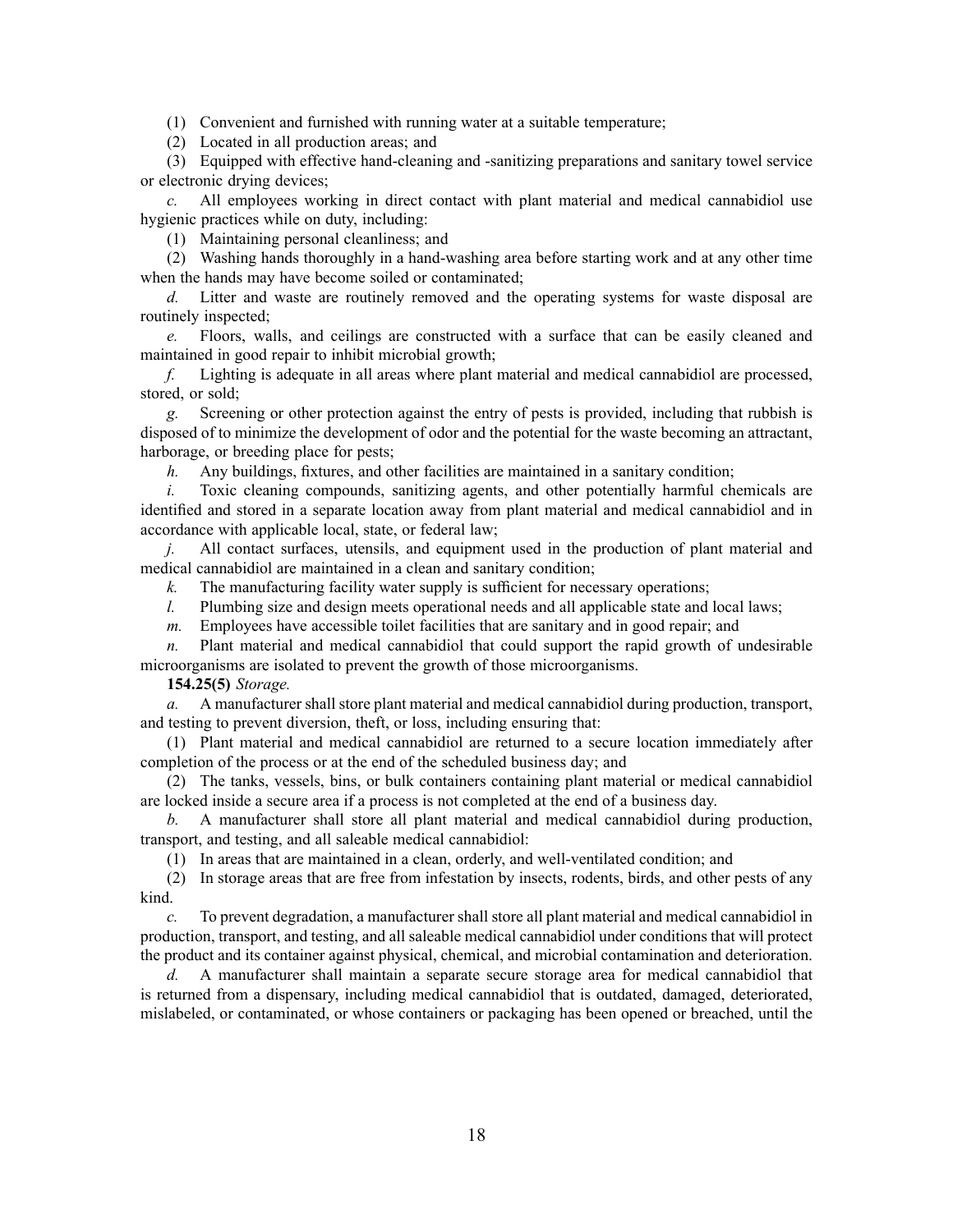returned medical cannabidiol is destroyed. For purposes of this rule, <sup>a</sup> separate secure storage area includes <sup>a</sup> container, closet, or room that can be locked or secured.

### **641—154.26(124E) Quality assurance and control.**

**154.26(1)** *Quality control program.* A manufacturer shall develop and implement <sup>a</sup> written quality assurance program that assesses the chemical and microbiological composition of medical cannabidiol. Assessment includes <sup>a</sup> profile of the active ingredients, including shelf life, and the presence of inactive ingredients and contaminants. A manufacturer shall use these testing results to determine appropriate storage conditions and expiration dates.

**154.26(2)** *Sampling protocols.* A manufacturer shall develop and follow written procedures for sampling medical cannabidiol that require the manufacturer to:

*a.* Conduct sample collection in <sup>a</sup> manner that provides analytically sound and representative samples;

*b.* Document every sampling event and provide this documentation to the department upon request;

*c.* Describe all sampling and testing plans in written procedures that include the sampling method and the number of units per lot to be tested;

- *d.* Ensure that random samples from each lot are:
- (1) Taken in an amount necessary to conduct the applicable test;
- (2) Labeled with the lot number; and
- (3) Submitted for testing; and
- *e.* Retain the results from the random samples for at least five years.

**154.26(3)** *Sampling and testing.* A manufacturer shall:

*a.* Work with the department and laboratory personnel to develop acceptance criteria for all potential contaminants based on the levels of metals, microbes, or other contaminants that the manufacturer uses in cultivating and producing medical cannabidiol;

*b.* Conduct sampling and testing using acceptance criteria that are protective of patient health. The sampling and testing results shall be approved by the department and laboratory personnel and shall ensure that lots of medical cannabidiol meet allowable health risk limits for contaminants;

*c.* Refrain from packing or selling <sup>a</sup> medical cannabidiol lot that fails to meet established standards, specifications, and any other relevant quality control criteria. Lots that fail quality assurance testing for potency or for residual solvents and chemicals may be remixed and retested;

*d.* Develop and follow <sup>a</sup> written procedure for responding to results failing to meet established standards, specifications, and any other relevant quality control criteria, including:

(1) Criteria for when remixing and retesting are warranted;

(2) Instructions for destroying contaminated or substandard medical cannabidiol as provided in subrule 154.23(2) when remixing and retesting are not warranted; and

(3) Instructions for determining the source of contamination;

*e.* Retain documentation of test results, assessment, and destruction of medical cannabidiol for at least five years.

**154.26(4)** *Stability testing.*

*a.* The quality assurance program shall include procedures for performing stability testing of each product type produced to determine product shelf life. The procedures shall describe:

(1) Sample size and test intervals based on statistical criteria for each attribute examined to ensure valid stability estimates;

(2) Storage conditions for samples retained for testing; and

- (3) Reliable and specific test methods.
- *b.* Stability studies shall include:
- (1) Medical cannabidiol testing at appropriate intervals; and

(2) Medical cannabidiol testing in the same container-closure system in which the medical cannabidiol is marketed and dispensed.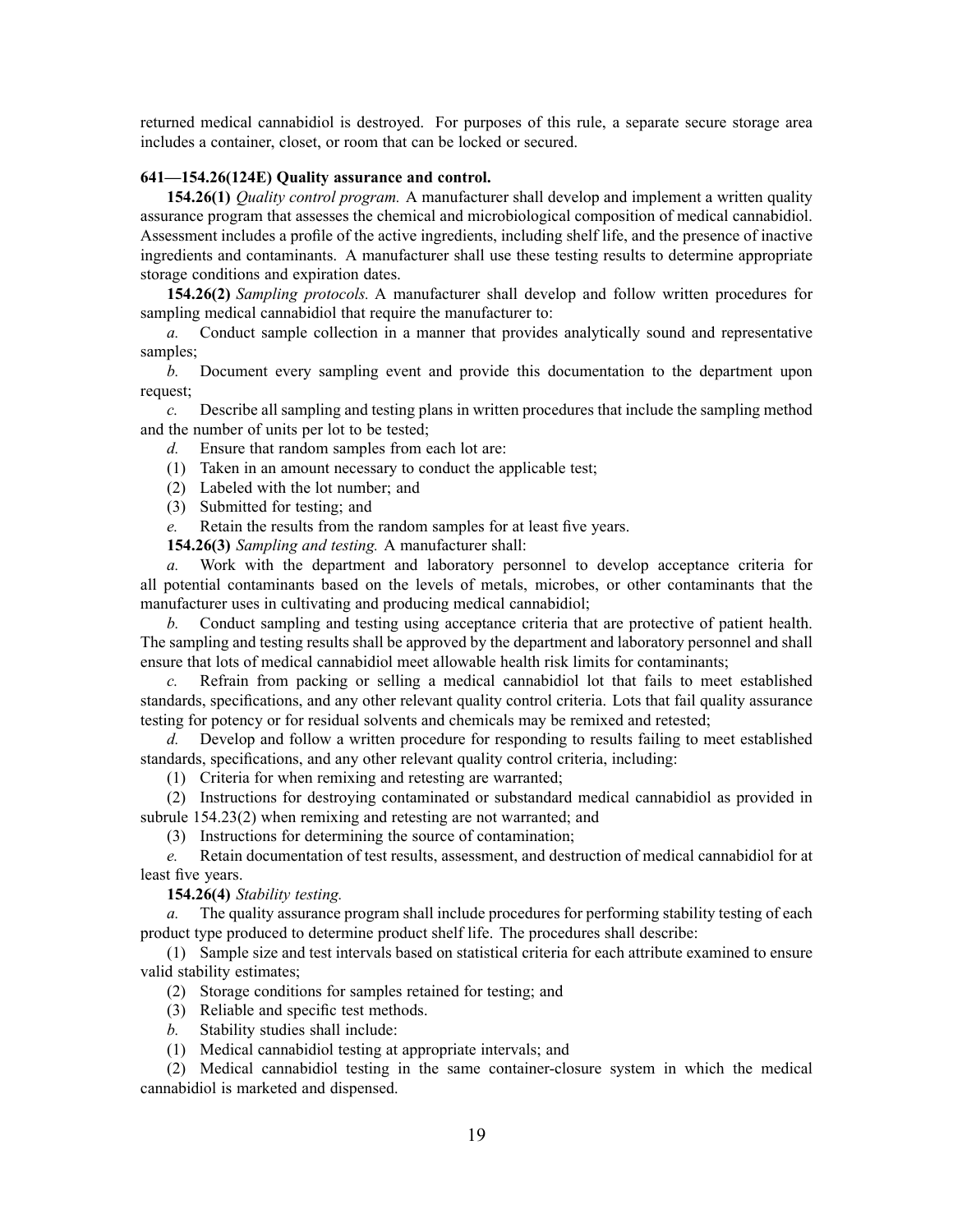*c.* If shelf-life studies have not been completed before December 1, 2018, <sup>a</sup> manufacturer shall assign <sup>a</sup> tentative expiration date, based on any available stability information. A manufacturer shall concurrently conduct stability studies to determine the actual product expiration date.

*d.* After <sup>a</sup> manufacturer verifies the tentative expiration date, or determines the appropriate expiration date, <sup>a</sup> manufacturer shall include that expiration date on each lot of medical cannabidiol.

*e.* Stability testing shall be repeated if the manufacturing process or the product's chemical composition is changed.

## **154.26(5)** *Reserve samples.*

*a.* A manufacturer shall retain a uniquely labeled reserve sample that represents each lot of medical cannabidiol and store the reserve sample under conditions consistent with product labeling. The reserve sample shall be stored in the same immediate container-closure system in which the medical cannabidiol is marketed or in one that has similar characteristics. The reserve sample shall consist of at least twice the quantity necessary to perform all the required tests.

*b.* A manufacturer shall retain the reserve for at least two years from the date of manufacture.

*c.* After two years from the date of manufacture, reserve samples shall be destroyed as provided in subrule 154.23(2).

**154.26(6)** *Retesting.* If the department deems that public health may be at risk, the department may require the manufacturer to retest any sample of plant material or medical cannabidiol.

**154.26(7)** *Disposal ofsubstandard product.* A manufacturershall dispose of all medical cannabidiol as provided in subrule 154.23(2) when samples fail to meet established standards, specifications, and other relevant quality control criteria and when an adequate remedy for remixing and retesting as provided in paragraph 154.26(3)*"c"* is unavailable.

**154.26(8)** *Recall and market withdrawal procedures.* Each manufacturer shall establish <sup>a</sup> procedure for recalling or withdrawing from the market, as applicable, medical cannabidiol that has <sup>a</sup> reasonable probability of causing an unexpected or harmful response in <sup>a</sup> patient population, despite appropriate use, that outweighs the potential benefit of the medical cannabidiol. This procedure shall include:

*a.* Factors that make <sup>a</sup> recall or market withdrawal necessary;

*b.* Manufacturer's personnel who are responsible for overseeing the recall or market withdrawal; and

*c.* How to notify affected parties of <sup>a</sup> recall or market withdrawal.

## **641—154.27(124E) Supply and inventory.**

**154.27(1)** *Reliable and ongoing supply.* A manufacturer shall provide <sup>a</sup> reliable and ongoing supply of medical cannabidiol to medical cannabidiol dispensaries.

**154.27(2)** *Inventory controls and procedures.* A manufacturer shall establish inventory controls and proceduresfor conducting inventory reviewsto preven<sup>t</sup> and detect any diversion, theft, or lossin <sup>a</sup> timely manner.

**154.27(3)** *Real-time inventory required.* A manufacturer shall use the department-approved secure sales and inventory tracking system to track medical cannabidiol production from seed or plant cutting through distribution of medical cannabidiol to <sup>a</sup> dispensary. The manufacturer shall use the system to maintain <sup>a</sup> real-time record of the manufacturer's inventory of plant material and medical cannabidiol to include:

*a.* The quantity and form of medical cannabidiol maintained by the manufacturer at the manufacturing facility on <sup>a</sup> daily basis;

*b.* The amount of plants being grown at the manufacturing facility on <sup>a</sup> daily basis;

*c.* The names of the employees or employee conducting the inventory; and

*d.* Other information deemed necessary and requested by the department.

**154.27(4)** *Waste inventory.* A manufacturer shall maintain <sup>a</sup> record of its inventory of all medical cannabidiol waste and plant material waste for disposal.

**154.27(5)** *Reconciliation.* No less often than every two calendar weeks, <sup>a</sup> manufacturer shall reconcile its physical inventory with the secure sales and inventory tracking system. Inconsistencies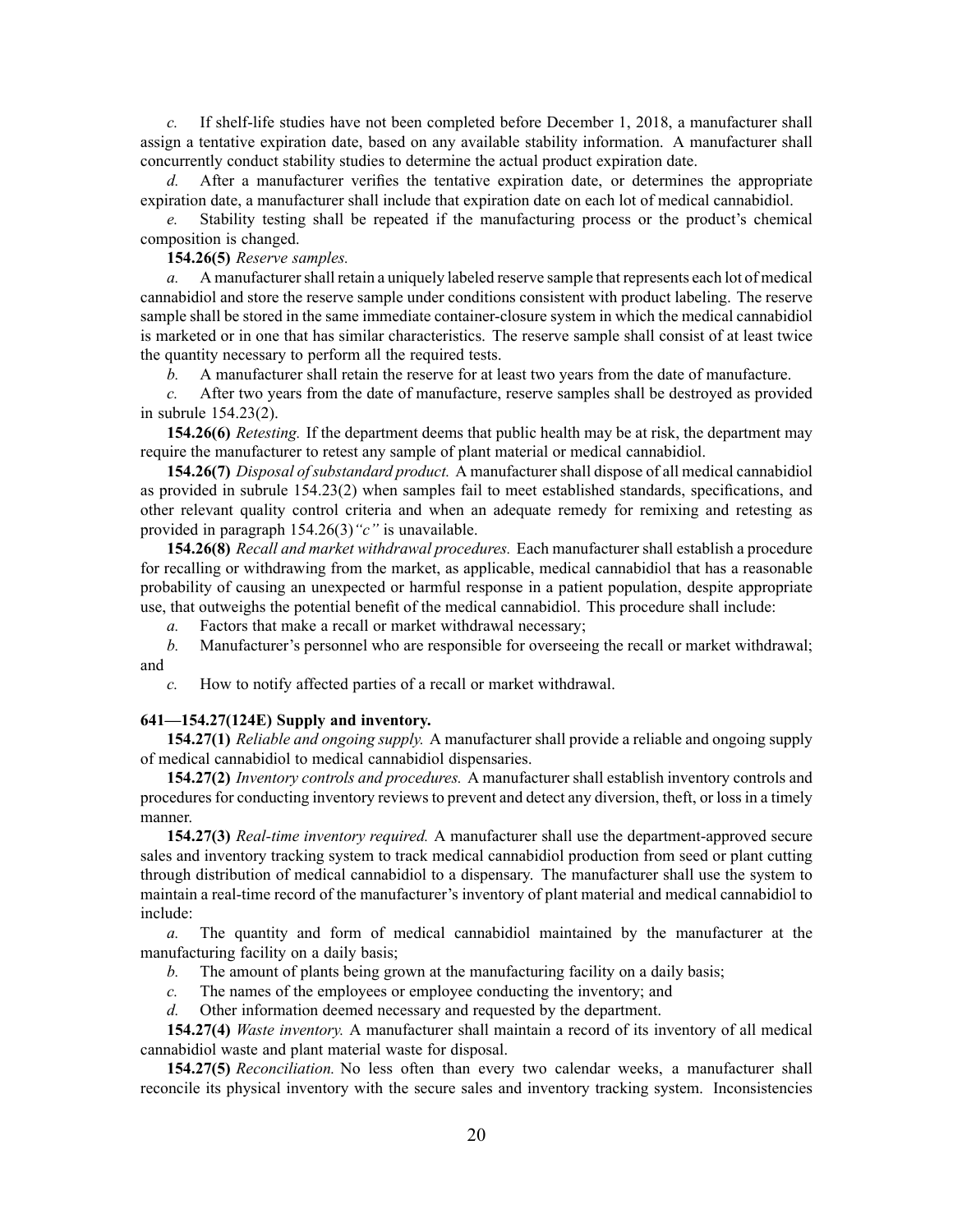shall be reported to the department and law enforcement within 72 hours of discovery. Reconciliation shall include:

*a.* Plant material at the manufacturing facility and in transit; and

*b.* Medical cannabidiol at the manufacturing facility, at distribution and storage facilities, and in transit.

**154.27(6)** *Scales.* All scales used to weigh usable plant material for purposes of these rules shall be certified in accordance with ISO/IEC Standard 17025, which is incorporated herein by reference.

**641—154.28(124E) Inspection by department or independent consultant.** A manufacturer is subject to reasonable inspection by the department, <sup>a</sup> department-approved consultant, or other agency pursuan<sup>t</sup> to Iowa Code chapter 124E and these rules and as authorized by laws and regulations.

**154.28(1)** *Types of inspections.* Inspections may include:

- *a.* Aspects of the business operations;
- *b.* The manufacturing facility;
- *c.* Vehicles used for transport or delivery of medical cannabidiol or plant material;
- *d.* Financial information and inventory documentation;
- *e.* Physical and electronic security alarm systems; and
- *f.* Other inspections as determined by the department.

**154.28(2)** *Local safety inspections.* A manufacturer may be subject to inspection of its manufacturing facility and grounds by the local fire department, building inspector, or code enforcement officer to confirm that no health or safety concerns are present. The inspection could result in additional specific standards to meet local licensing authority restrictions related to medical cannabidiol manufacturing or other local businesses. An annual fire safety inspection may result in the required installation of fire suppression devices, or other means necessary for adequate fire safety.

**154.28(3)** *Health and sanitary inspection.* The department has discretion to determine when an inspection by an independent consultant is necessary. The following is <sup>a</sup> nonexhaustive list of examples that may justify an independent inspection:

*a.* The department has reasonable grounds to believe that the manufacturer is in violation of one or more of the requirements set forth in these rules or other applicable public health or sanitary laws, rules or regulations; or

*b*. The department has reasonable grounds to believe that the manufacturer was the cause or source of contamination of medical cannabidiol.

**154.28(4)** *Compliance required.* A manufacturershall pay for and cooperate in <sup>a</sup> timely manner with the department'srequirement that it undergo an independent health and sanitary inspection in accordance with this rule.

**641—154.29(124E) Assessment of penalties.** The department shall assess to <sup>a</sup> manufacturer <sup>a</sup> civil penalty of up to \$1,000 per violation of Iowa Code chapter 124E or these rules in addition to other applicable penalties.

## **641—154.30(124E) Suspension or revocation of <sup>a</sup> manufacturer license.**

**154.30(1)** The department may suspend or revoke <sup>a</sup> manufacturer license upon any of the following grounds:

*a.* Submission of false, inaccurate, misleading, or fraudulent information to the department in the application or inspection processes.

*b.* Failure to submit required reports and documents.

*c.* Violation of Iowa Code chapter 124E or these rules, or violation of state or local law related to operation of the licensee.

*d.* Conduct or practices detrimental to the safety, health, or welfare of <sup>a</sup> patient, primary caregiver, or the public.

*e.* Criminal, civil, or administration action taken against <sup>a</sup> license or registration in this or another state or country related to manufacturing or dispensing medical cannabidiol.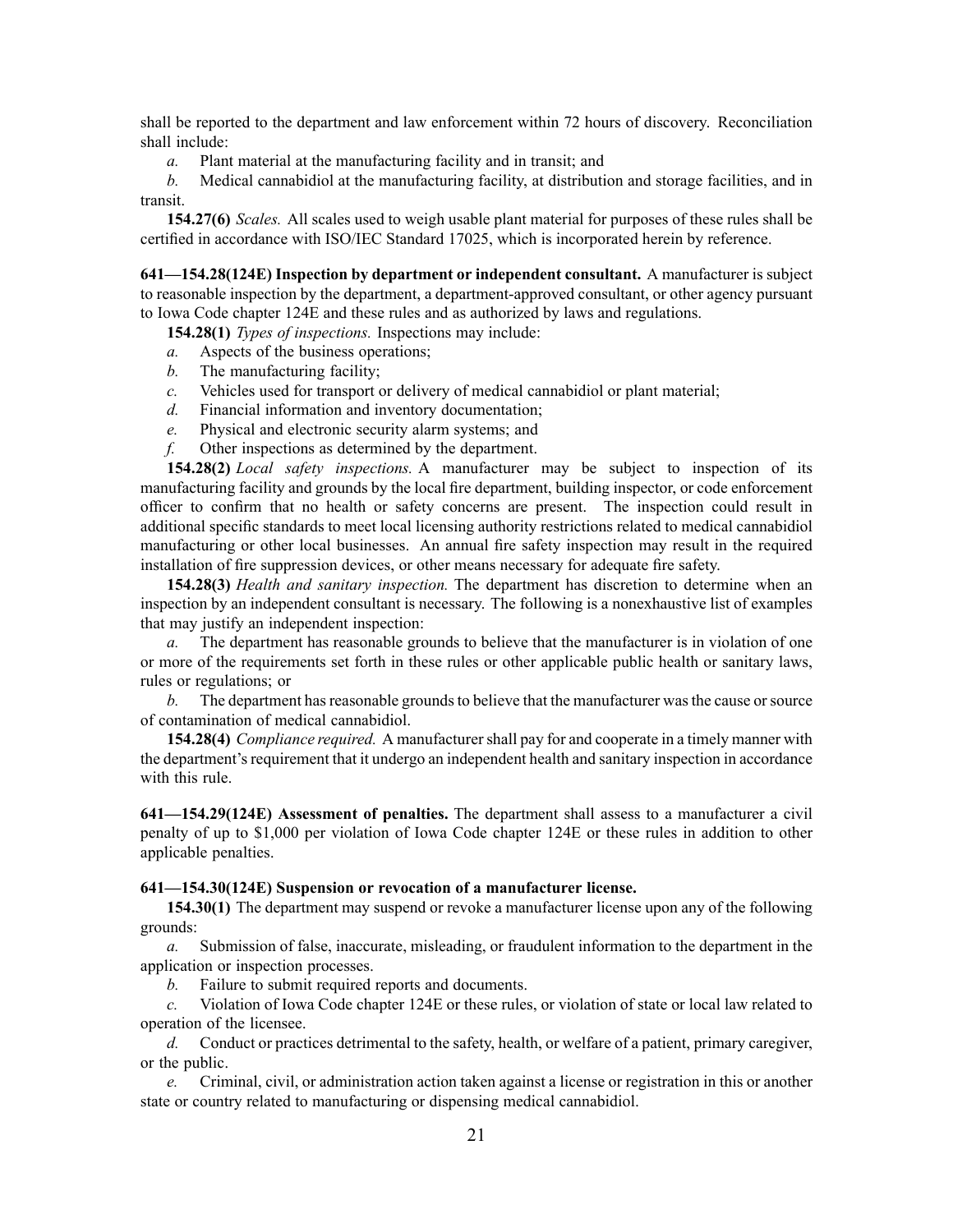*f.* False, misleading, or deceptive representations to the department, another state or federal agency, or <sup>a</sup> law enforcement agency.

*g.* Discontinuance of operation for more than 30 days, unless the department approves an extension of such period for good cause shown.

- *h.* Failure to maintain effective controls against diversion, theft, or loss of medical cannabidiol.
- *i.* Failure to correct a deficiency within the time frame required by the department.

*j.* Failure of a manufacturer's business owner to have a satisfactory result in a background investigation or national criminal history background check conducted by the department of public safety and as determined by the department.

**154.30(2)** The department shall notify the licensee of the proposed action pursuan<sup>t</sup> to Iowa Code sections [17A.12](https://www.legis.iowa.gov/docs/ico/section/2017/17A.12.pdf) and [17A.18](https://www.legis.iowa.gov/docs/ico/section/2017/17A.18.pdf). Notice of issuance of <sup>a</sup> suspension or revocation shall be served by restricted certified mail, return receipt requested, or by personal service.

**154.30(3)** A reques<sup>t</sup> for appeal concerning the suspension or revocation of <sup>a</sup> license shall be submitted by the aggrieved party in writing to the department by certified mail, return receipt requested, within 20 days of the receipt of the department's notice. The address is: Iowa Department of Public Health, Office of Medical Cannabidiol, Lucas State Office Building, Des Moines, Iowa 50319-0075. If such <sup>a</sup> reques<sup>t</sup> is made within the 20-day time period, the notice shall be deemed to be suspended. Prior to or at the hearing, the department may rescind the notice upon satisfaction that the reason for the suspension or revocation has been or will be removed. After the hearing or upon default of the applicant or alleged violator, the administrative law judge shall affirm, modify or set aside the suspension or revocation. If no reques<sup>t</sup> for appeal is received within the 20-day time period, the department's notice of suspension or revocation shall become the department's final agency action.

**154.30(4)** Upon receipt of an appeal that meets contested case status, the appeal shall be forwarded within five working days to the department of inspections and appeals. The information upon which the adverse action is based and any additional information which may be provided by the aggrieved party shall also be provided to the department of inspections and appeals.

**154.30(5)** The hearing shall be conducted according to the procedural rules of the department of inspections and appeals found in 481—Chapter 10.

**154.30(6)** When the administrative law judge makes <sup>a</sup> proposed decision and order, itshall be served by restricted certified mail, return receipt requested, or delivered by personal service. That proposed decision and order then becomes the department's final agency action without further proceedings ten days after it is received by the aggrieved party unless an appeal to the director is taken.

**154.30(7)** Any appeal to the director for review of the proposed decision and order of the administrative law judge shall be filed in writing and mailed to the director by certified mail, return receipt requested, or delivered by personal service within ten days after the receipt of the administrative law judge's proposed decision and order by the aggrieved party. A copy of the appeal shall also be mailed to the administrative law judge. Any reques<sup>t</sup> for an appeal shall state the reason for appeal.

**154.30(8)** Upon receipt of an appeal request, the administrative law judge shall prepare the record of the hearing for submission to the director. The record shall include the following:

- *a.* All pleadings, motions, and rules.
- *b.* All evidence received or considered and all other submissions by recording or transcript.
- *c.* A statement of all matters officially noticed.
- *d.* All questions and offers of proof, objections, and rulings thereon.
- *e.* All proposed findings and exceptions.
- *f.* The proposed decision and order of the administrative law judge.

**154.30(9)** The decision and order of the director becomes the department's final agency action upon receipt by the aggrieved party and shall be delivered by restricted certified mail, return receipt requested, or by personal service.

**154.30(10)** It is not necessary to file an application for <sup>a</sup> rehearing to exhaust administrative remedies when appealing to the director or the district court as provided in Iowa Code section [17A.19](https://www.legis.iowa.gov/docs/ico/section/2017/17A.19.pdf). The aggrieved party to the final agency action of the department who has exhausted all administrative remedies may petition for judicial review of that action pursuan<sup>t</sup> to Iowa Code chapter [17A](https://www.legis.iowa.gov/docs/ico/chapter/2017/17A.pdf).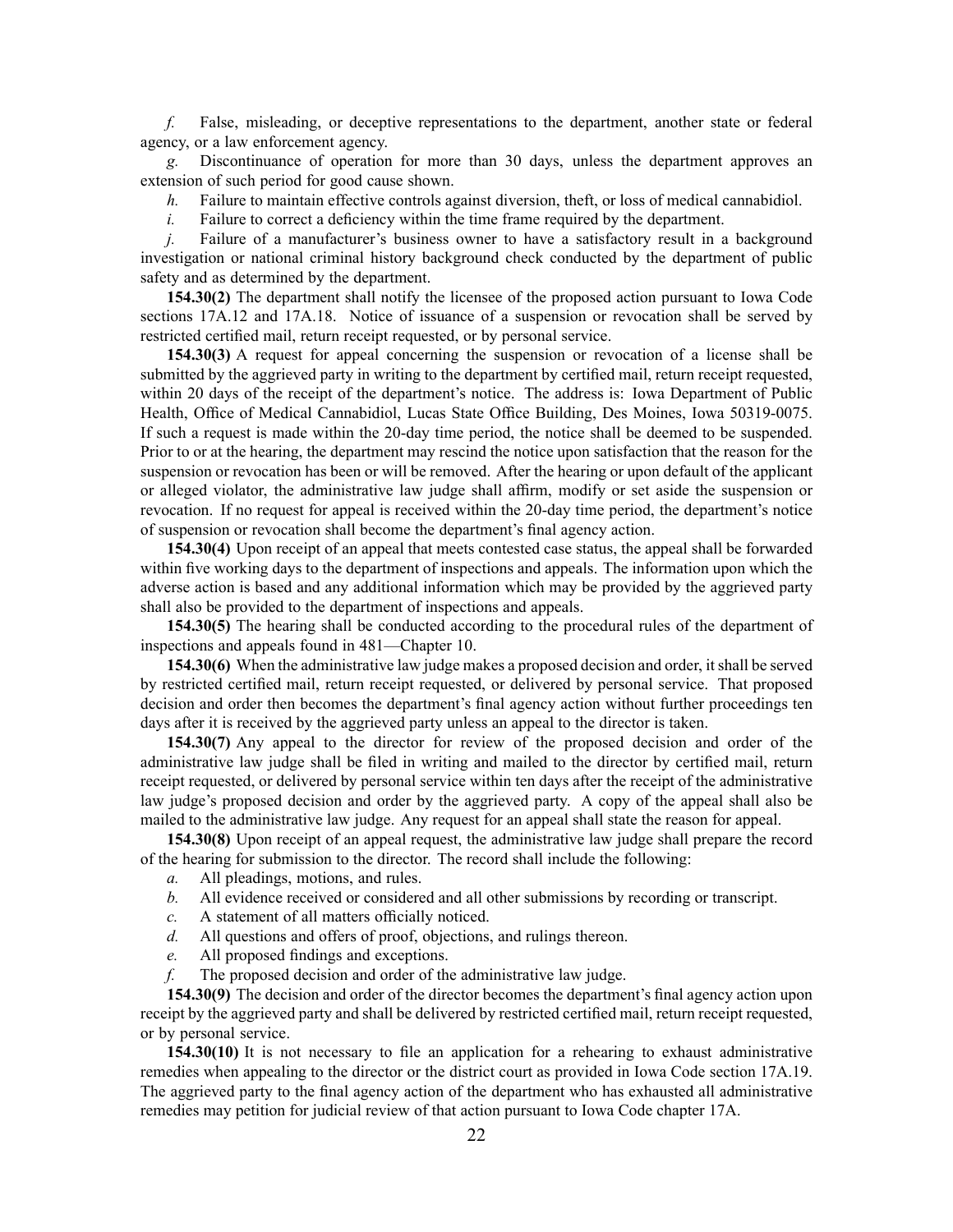**154.30(11)** Any petition for judicial review of <sup>a</sup> decision and order shall be filed in the district court within 30 days after the decision and order becomes final. A copy of the notice of appeal shall be sent to the department by certified mail, return receipt requested, or by personal service. The address is: Iowa Department of Public Health, Lucas State Office Building, Des Moines, Iowa 50319-0075.

**154.30(12)** The party who appeals <sup>a</sup> final agency action to the district court shall pay the cost of the preparation of <sup>a</sup> transcript of the contested case hearing for the district court.

**154.30(13)** Emergency adjudicative proceedings.

*a.* Necessary emergency action. To the extent necessary to preven<sup>t</sup> or avoid immediate danger to the public health, safety, or welfare, and consistent with the Constitution and other provisions of law, the department may issue <sup>a</sup> written order in compliance with Iowa Code section [17A.18A](https://www.legis.iowa.gov/docs/ico/section/2017/17A.18A.pdf) to suspend <sup>a</sup> license in whole or in part, order the cessation of any continuing activity, order affirmative action, or take other action within the jurisdiction of the department by emergency adjudicative order.

*b.* Before issuing an emergency adjudicative order, the department shall consider factors including, but not limited to, the following:

(1) Whether there has been <sup>a</sup> sufficient factual investigation to ensure that the department is proceeding on the basis of reliable information;

(2) Whether the specific circumstances which pose immediate danger to the public health, safety or welfare have been identified and determined to be continuing;

(3) Whether the licensee required to comply with the emergency adjudicative order may continue to engage in other activities without posing immediate danger to the public health, safety or welfare;

(4) Whether imposition of monitoring requirements or other interim safeguards would be sufficient to protect the public health, safety or welfare; and

(5) Whether the specific action contemplated by the department is necessary to avoid the immediate danger.

*c.* Issuance of order.

(1) An emergency adjudicative order shall contain findings of fact, conclusions of law, and policy reasons to justify the determination of an immediate danger in the department's decision to take immediate action. The order is <sup>a</sup> public record.

(2) The written emergency adjudicative order shall be immediately delivered to the licensee that is required to comply with the order. The order shall be delivered by one or more of the following methods:

1. Personal delivery.

2. Certified mail, return receipt requested, to the last address on file with the department.

3. Fax. Fax may be used as the sole method of delivery if the licensee required to comply with the order has filed <sup>a</sup> written reques<sup>t</sup> that agency orders be sent by fax and has provided <sup>a</sup> fax number for that purpose.

(3) To the degree practicable, the department shall select the procedure for providing written notice that best ensures prompt, reliable delivery.

(4) Unless the written emergency adjudicative order is provided by personal delivery on the same day that the order issues, the department shall make reasonable immediate efforts to contact by telephone the licensee that is required to comply with the order.

(5) After the issuance of an emergency adjudicative order, the department shall proceed as quickly as feasible to complete any proceedings that would be required if the matter did not involve an immediate danger.

(6) Issuance of <sup>a</sup> written emergency adjudicative order shall include notification of the date on which department proceedings are scheduled for completion. After issuance of an emergency adjudicative order, continuance of further department proceedings to <sup>a</sup> later date will be granted only in compelling circumstances upon application in writing unless the licensee that is required to comply with the order is the party requesting the continuance.

# **641—154.31(124E) Closure of operations.**

**154.31(1)** *Notice.* A manufacturer shall notify the department at least six months before the closure of the manufacturing facility.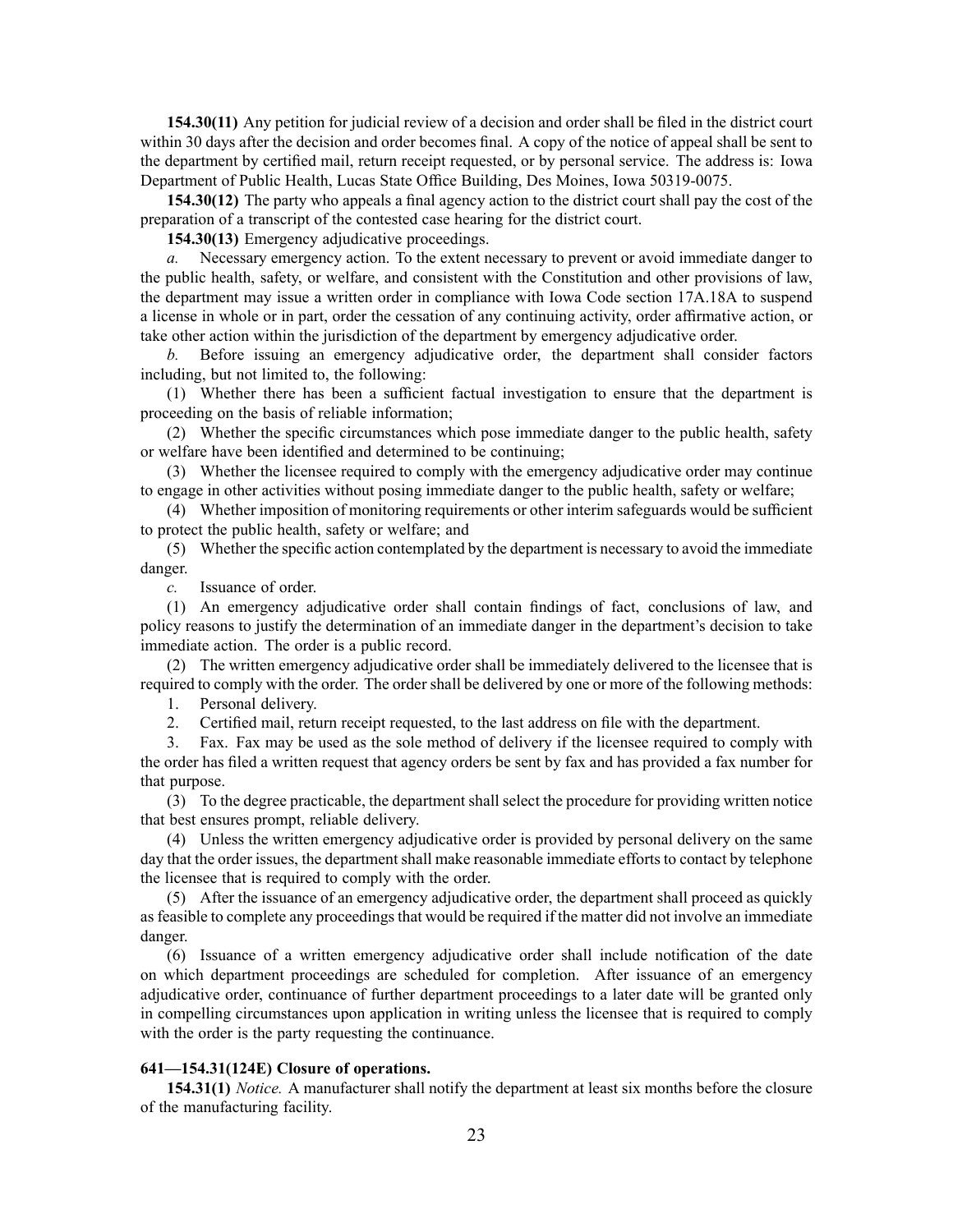**154.31(2)** *Procedures.* If <sup>a</sup> manufacturer ceases operation, the manufacturer shall work with the department to verify the remaining inventory of the manufacturer and ensure that any plant material, plant material waste, and medical cannabidiol are destroyed at <sup>a</sup> waste facility as provided in [subrule](https://www.legis.iowa.gov/docs/iac/rule/641.154.23.pdf) [154.23\(2\)](https://www.legis.iowa.gov/docs/iac/rule/641.154.23.pdf).

**641—154.32** to **154.39** Reserved.

## **641—154.40(124E) Duties of the department.**

**154.40(1)** *Interagency agreements.* The department may enter into any interagency agreements with other state agencies for technical services or other assistance related to the regulation or inspection of dispensaries.

**154.40(2)** *Notice to law enforcement.* The department shall notify local law enforcement agencies and the department of public safety of the locations of dispensaries. If the department has sufficient cause to believe that there is <sup>a</sup> threat to public safety, the department shall notify local law enforcement agencies and the department of public safety of any conditionsthat pose <sup>a</sup> threat to public safety including but not limited to:

*a.* Loss or theft of medical cannabidiol;

*b.* Diversion or potential diversion of medical cannabidiol;

*c.* Unauthorized access to the secure sales and inventory tracking system or other patient and caregiver information system or file; or

*d.* Other violations of law.

**154.40(3)** *Inspection of dispensaries.* The department or its agents shall conduct regular inspections of dispensaries and their facilities as described in rule [641—154.52\(124E\)](https://www.legis.iowa.gov/docs/iac/rule/641.154.52.pdf).

**154.40(4)** *Establishment and maintenance of <sup>a</sup> secure sales and inventory tracking system.* The department shall establish and maintain <sup>a</sup> secure, electronic system that is available 24 hours <sup>a</sup> day, seven days <sup>a</sup> week to track:

*a.* Inventory of medical cannabidiol and waste material;

*b.* Sales of medical cannabidiol from dispensaries to patients and primary caregivers.

**154.40(5)** *Licensure and licensure renewal of dispensaries.* The department shall issue <sup>a</sup> reques<sup>t</sup> for proposals to select and license by April 1, 2018, up to five dispensaries to dispense medical cannabidiol within the state consistent with the provisions of Iowa Code chapter 124E and these rules.

*a.* To be eligible for licensure, an applicant dispensary shall provide information on forms and in <sup>a</sup> manner required by the department of public safety for the completion of <sup>a</sup> background investigation. In addition, the applicant dispensary shall submit to the department of public safety necessary funds to satisfy the full reimbursement of costs associated with completing the background investigations. If the applicant dispensary is not found suitable for licensure as <sup>a</sup> result of the background investigation, <sup>a</sup> license shall not be issued by the department.

*b.* As <sup>a</sup> condition for licensure, an applicant dispensary shall agree to begin dispensing medical cannabidiol to patients and primary caregivers in Iowa no later than December 1, 2018.

*c.* The initial license to dispense medical cannabidiol shall be valid from April 1, 2018, through November 30, 2018. The license shall be renewed annually unless <sup>a</sup> dispensary relinquishes the license, there is <sup>a</sup> change in state law prohibiting the department from renewing the license, or the license is revoked pursuan<sup>t</sup> to Iowa Code chapter 124E or these rules.

*d.* A license to dispense medical cannabidiol issued by the department pursuan<sup>t</sup> to these rules is not assignable or transferable.

*e.* The department shall consider the following factors in determining whether to select and license <sup>a</sup> medical cannabidiol dispensary:

- (1) Geographical location of the proposed dispensary facility;
- (2) The technical expertise of an applicant dispensary's staff regarding medical cannabidiol;
- (3) The qualifications of an applicant dispensary's employees;
- (4) The long-term financial stability of an applicant dispensary;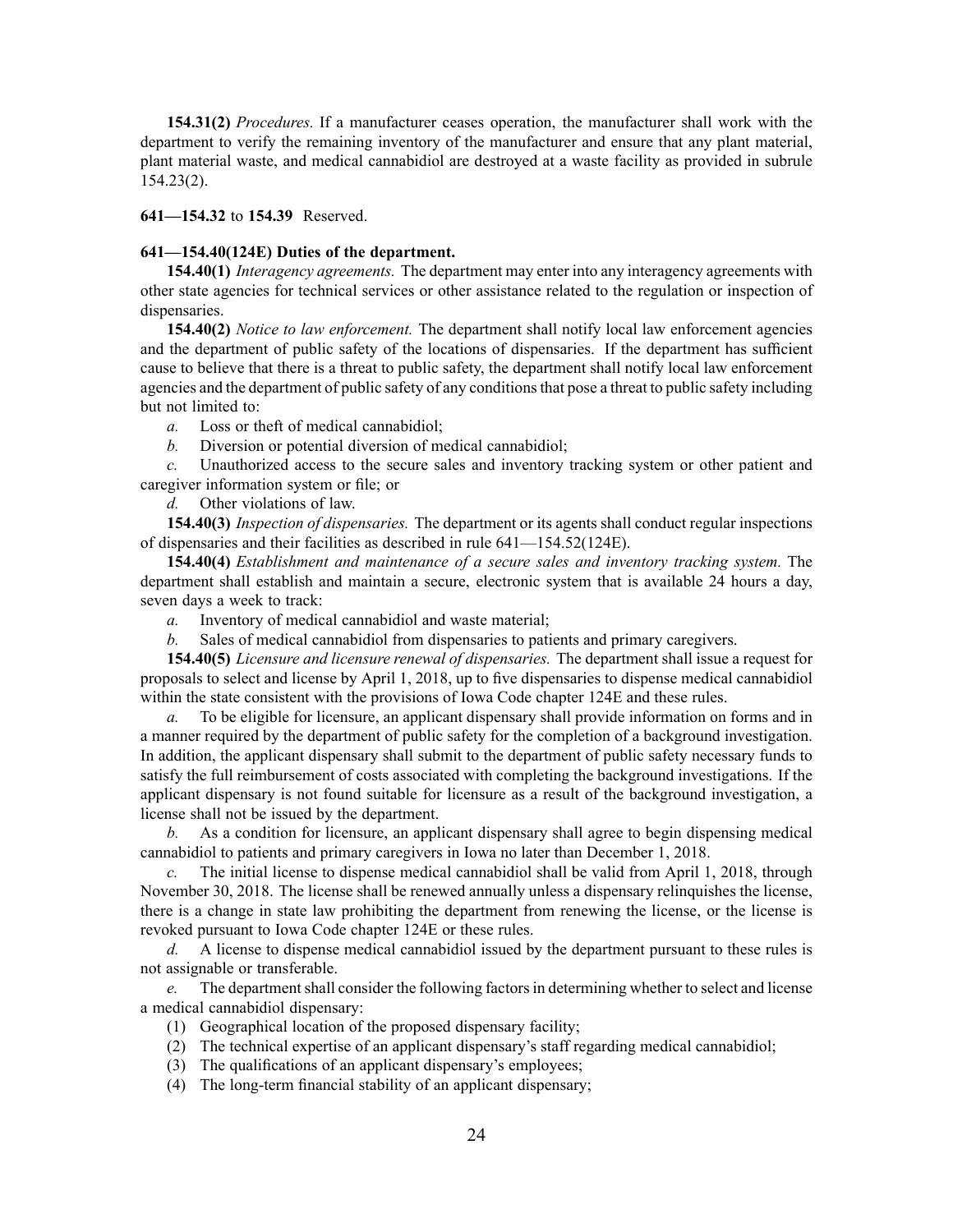(5) The ability of an applicant dispensary to provide appropriate security measures on the premises of the dispensary;

(6) An applicant dispensary's projection of and ongoing assessment of retail product costs, including any dispensing fees.

*f.* Pursuant to Iowa Code section 124E.8(1)*"b,"* information submitted during the application process shall be confidential until an applicant dispensary is licensed by the department unless otherwise protected from disclosure under state or federal law.

*g.* A licensed dispensary shall submit an application to renew its license with the department at least six months before the license expires. The application shall be submitted on <sup>a</sup> form created by the department.

*h.* The department shall notify <sup>a</sup> dispensary of the decision to approve or deny the dispensary's license by August 1 of the year in which the renewal application is submitted.

**154.40(6)** *Collection of fees from dispensaries.* Except as provided in this rule, all fees are nonrefundable, shall be retained by the department, and shall be considered repaymen<sup>t</sup> receipts as defined in Iowa Code section [8.2](https://www.legis.iowa.gov/docs/ico/section/2017/8.2.pdf).

*a. Fees to the department.*

(1) One application is required for each dispensary location.

(2) Each application for licensure as <sup>a</sup> dispensary shall include <sup>a</sup> nonrefundable application fee of \$5,000.

(3) Licensed dispensaries shall pay an annual fee to the department to cover costs associated with regulating and inspecting dispensaries and for other expenses necessary for the administration of the medical cannabidiol program. The department shall assess the fee with the notice of approval of license renewal each year on August 1, payable by the dispensary to the department no later than December 1.

*b. Fees to the department of public safety.*

(1) An applicant dispensary shall be responsible to reimburse the department of public safety the full cost of conducting background investigations related to an application for licensure and operation as <sup>a</sup> licensed dispensary. The department of public safety shall retain the right to bill <sup>a</sup> dispensary for additional background investigations, as needed.

(2) Each dispensary submitting an application for licensure shall, at time of application, submit to the department of public safety <sup>a</sup> deposit of \$10,000 for each business owner subject to <sup>a</sup> background investigation and <sup>a</sup> national criminal history background check. Background investigation costs shall be deducted from the funds deposited. If the background investigation fees exceed the funds deposited, the applicant shall submit additional funds as required by the department of public safety. If the background investigation fees are less than the funds deposited, the department of public safety may refund or retain the fees as mutually agreed with the dispensary.

(3) A licensed dispensary shall pay <sup>a</sup> deposit of \$200 per employee to the department of public safety for <sup>a</sup> background investigation and <sup>a</sup> national criminal history background check on any person being considered for hire as an employee of the dispensary. Background investigation costs shall be deducted from the funds deposited. If the background investigation fees exceed the funds deposited, the dispensary shallsubmit additional funds asrequired by the department of public safety. If the background investigation fees are less than the funds deposited, the department of public safety may refund or retain the fees as mutually agreed with the dispensary. The department shall retain the right to preclude <sup>a</sup> potential employee from hire based upon the results of the background investigation and national criminal history background check.

## **641—154.41(124E) Dispensary operations.**

**154.41(1)** *Operating documents.* The operating documents of <sup>a</sup> dispensary shall include all of the following:

*a.* Procedures for the oversight of the dispensary, including descriptions of operational and managemen<sup>t</sup> practices regarding:

(1) The forms and quantities of medical cannabidiol products that will be stored and dispensed at the dispensary;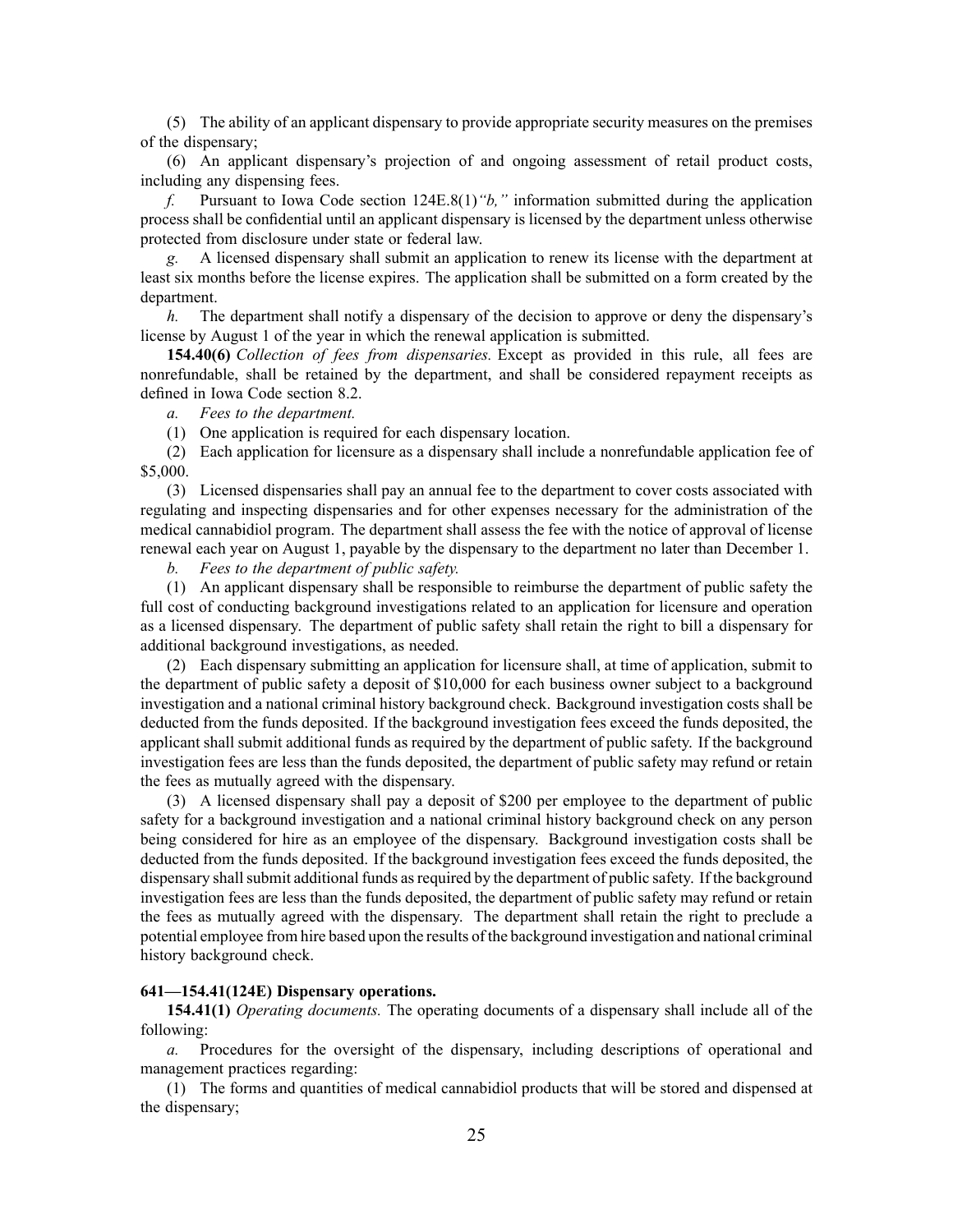(2) The estimated forms and quantities of medical cannabidiol waste to be generated or collected;

(3) The disposal methods for all waste materials;

(4) Employee training methods for the dispensary employees;

(5) Strategies for identifying and reconciling discrepancies in inventory of medical cannabidiol;

(6) Medical cannabidiol labeling procedures;

(7) Procedures for recall or market withdrawal of medical cannabidiol;

(8) Plans for responding to <sup>a</sup> security breach at the dispensary facility;

(9) A business continuity plan; and

(10) Other information requested by the department.

*b.* Procedures to ensure accurate record keeping.

*c.* Procedures for the implementation of appropriate security measures to deter and preven<sup>t</sup> the theft of medical cannabidiol and unauthorized entrance into areas of the dispensary facility containing medical cannabidiol.

**154.41(2)** *Prohibited activities.*

*a.* A person or entity shall not own or operate <sup>a</sup> dispensary unless the person or entity is licensed by the department pursuan<sup>t</sup> to Iowa Code chapter 124E and these rules.

*b.* A dispensary shall not:

(1) Dispense medical cannabidiol in any location excep<sup>t</sup> in those areas approved by the department;

(2) Sell, receive, transport, or distribute medical cannabidiol from any location excep<sup>t</sup> its dispensary;

(3) Sell, receive, or distribute medical cannabidiol from any entity other than <sup>a</sup> manufacturer licensed by the department;

(4) Sell or distribute medical cannabidiol to any person other than an approved patient or primary caregiver;

(5) Transport or deliver medical cannabidiol to any location, unless approved by the department;

(6) Sell medical cannabidiol that is not packaged and labeled in accordance with rules [641—154.21\(124E\)](https://www.legis.iowa.gov/docs/iac/rule/641.154.46.pdf) and [641—154.46\(124E\)](https://www.legis.iowa.gov/docs/iac/rule/641.154.46.pdf);

(7) Repackage medical cannabidiol or remove the manufacturer's label;

(8) Sell medical cannabidiol in any form or quantity other than <sup>a</sup> form or quantity approved by the department and adopted by rule;

(9) Permit any person to consume medical cannabidiol on the property of the dispensary;

(10) Employ <sup>a</sup> person who is under 18 years of age or who has been convicted of <sup>a</sup> disqualifying felony offense.

**154.41(3)** *Criminal background checks.*

*a.* An owner of <sup>a</sup> dispensary shall not have been convicted of <sup>a</sup> disqualifying felony offense and shall be subject to <sup>a</sup> background investigation conducted by the department of public safety, including but not limited to <sup>a</sup> national criminal history background check.

*b.* An employee of <sup>a</sup> dispensary shall not have been convicted of <sup>a</sup> disqualifying felony offense and shall be subject to <sup>a</sup> background investigation conducted by the department of public safety, including but not limited to <sup>a</sup> national criminal history background check.

**154.41(4)** *Relationship to health care practitioners.* A dispensary shall not share office space with, refer patients to, or have any financial relationship with <sup>a</sup> health care practitioner.

**641—154.42(124E) Security requirements.** The department may reques<sup>t</sup> assistance from the department of public safety in ensuring dispensaries meet the security requirements in this rule.

**154.42(1)** *Restricted access.* A dispensary shall have <sup>a</sup> controlled access system to limit entrance to all restricted access areas of the dispensary facility. Visitors to restricted access areas shall sign manifests with name, date, and times of entry and exit, if the controlled access system cannot electronically record visitors. Visitors shall wear badges that are visible at all times and identify them as visitors.

*a.* The controlled access system shall do all of the following:

(1) Limit access to authorized individuals;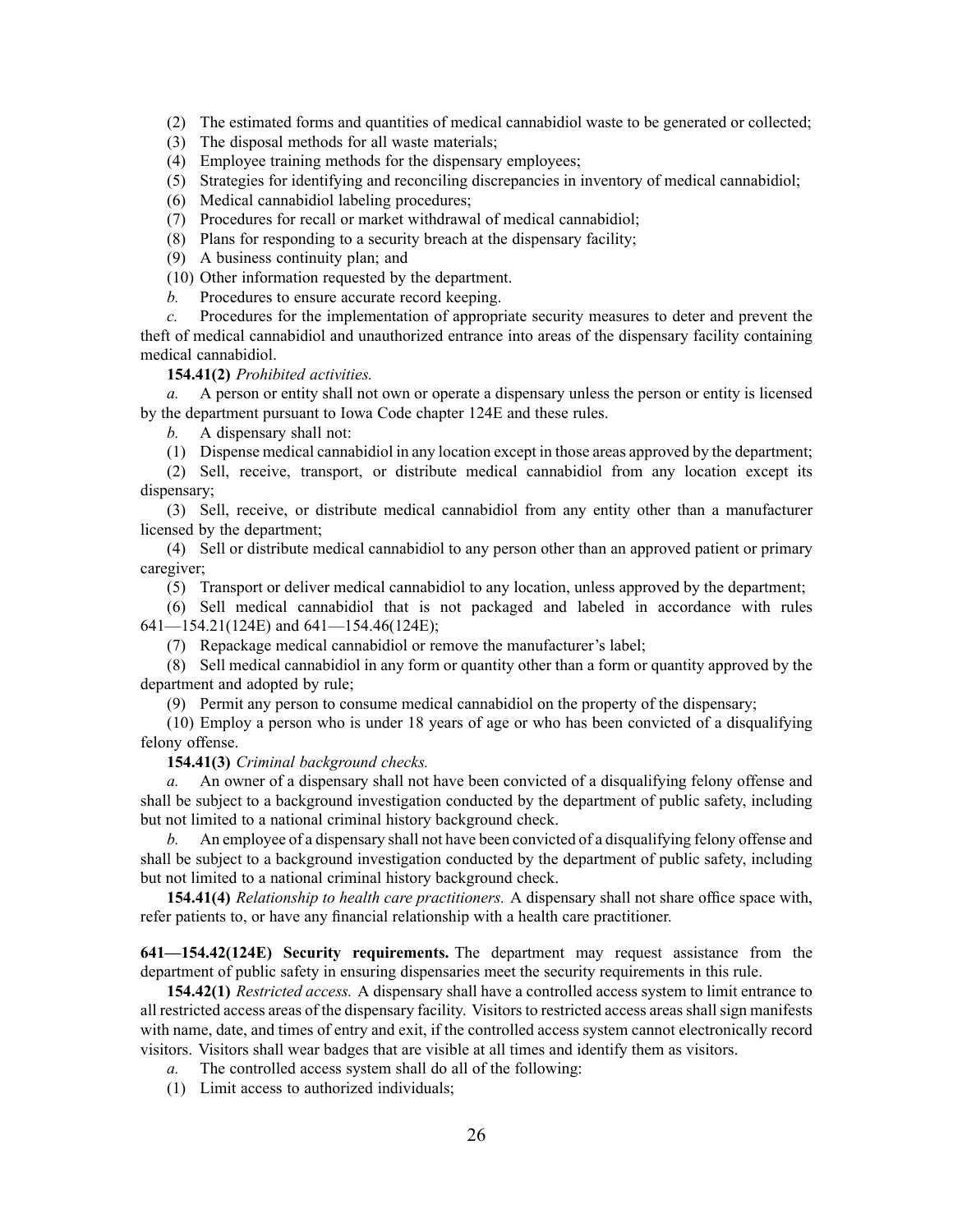(2) Maintain <sup>a</sup> log of individuals with approved access, including dates of approvals and revocations;

(3) Track times of personnel entry to and exit from restricted access areas;

(4) Store data for retrieval for <sup>a</sup> minimum of one year; and

(5) Limit access to authorized individuals in the event of <sup>a</sup> power failure.

*b.* A dispensary shall promptly, but no later than five business days after receipt of request, submit stored controlled access system data to the department.

*c.* Separate written manifests of visitors to restricted access areas shall be kept and stored for <sup>a</sup> minimum of one year if the controlled access system does not include electronic records of visitors to the restricted access areas.

*d.* Restricted access areas shall be identified with signs that state: "Do Not Enter – Restricted Access Area – Access Limited to Authorized Personnel Only."

**154.42(2)** *Perimeter intrusion detection system.*

*a. Computer-controlled video surveillance system.* A dispensary shall operate and maintain in good working order <sup>a</sup> computer-controlled, closed-circuit television surveillance system on its premises that operates 24 hours per day, seven days <sup>a</sup> week, and visually records:

(1) All areas that might contain medical cannabidiol, including all safes, vaults, and storage areas;

(2) All points of entry and exit;

(3) The entrance to the video surveillance control room; and

(4) Parking areas, which shall have appropriate lighting for the normal conditions of the area under surveillance.

*b. Camera specifications.* Cameras shall:

(1) Capture clear and certain identification of any person entering or exiting <sup>a</sup> dispensary or its parking areas to the extent identification is technologically feasible with generally accepted commercial security cameras;

(2) Have the ability to produce <sup>a</sup> clear, color still photograph live or from <sup>a</sup> recording;

(3) Have on all recordings an embedded date-and-time stamp that is synchronized to the recording and does not obscure the picture; and

(4) Continue to operate during <sup>a</sup> power outage.

*c. Video recording specifications.*

(1) A video recording shall expor<sup>t</sup> still images in an industry standard image format, such as .jpg, .bmp, or .gif.

(2) Exported video shall be archived in <sup>a</sup> format that ensures authentication and guarantees that the recorded image has not been altered.

(3) Exported video shall also be saved in an industry standard file format that can be played on <sup>a</sup> standard computer operating system.

(4) All recordingsshall be erased or destroyed at the end of the retention period and prior to disposal of any storage medium.

*d. Additional requirements.* A dispensary shall maintain all security system equipment and recordings in <sup>a</sup> secure location to preven<sup>t</sup> theft, loss, destruction, corruption, and alterations.

*e. Retention.* A dispensary shall ensure that recordings from all video cameras are:

(1) Available for viewing by the department upon request;

(2) Retained for at least 60 days;

(3) Maintained free of alteration or corruption; and

(4) Retained longer, as needed, if <sup>a</sup> dispensary is given actual notice of <sup>a</sup> pending criminal, civil, or administrative investigation, or other legal proceeding for which the recording may contain relevant information.

*f. Required signage.* A dispensary shall pos<sup>t</sup> <sup>a</sup> sign in capital letters in <sup>a</sup> conspicuous location at every entrance to the dispensary that reads, "THESE PREMISES ARE UNDER CONSTANT VIDEO SURVEILLANCE."

**154.42(3)** *Security alarm system requirements.*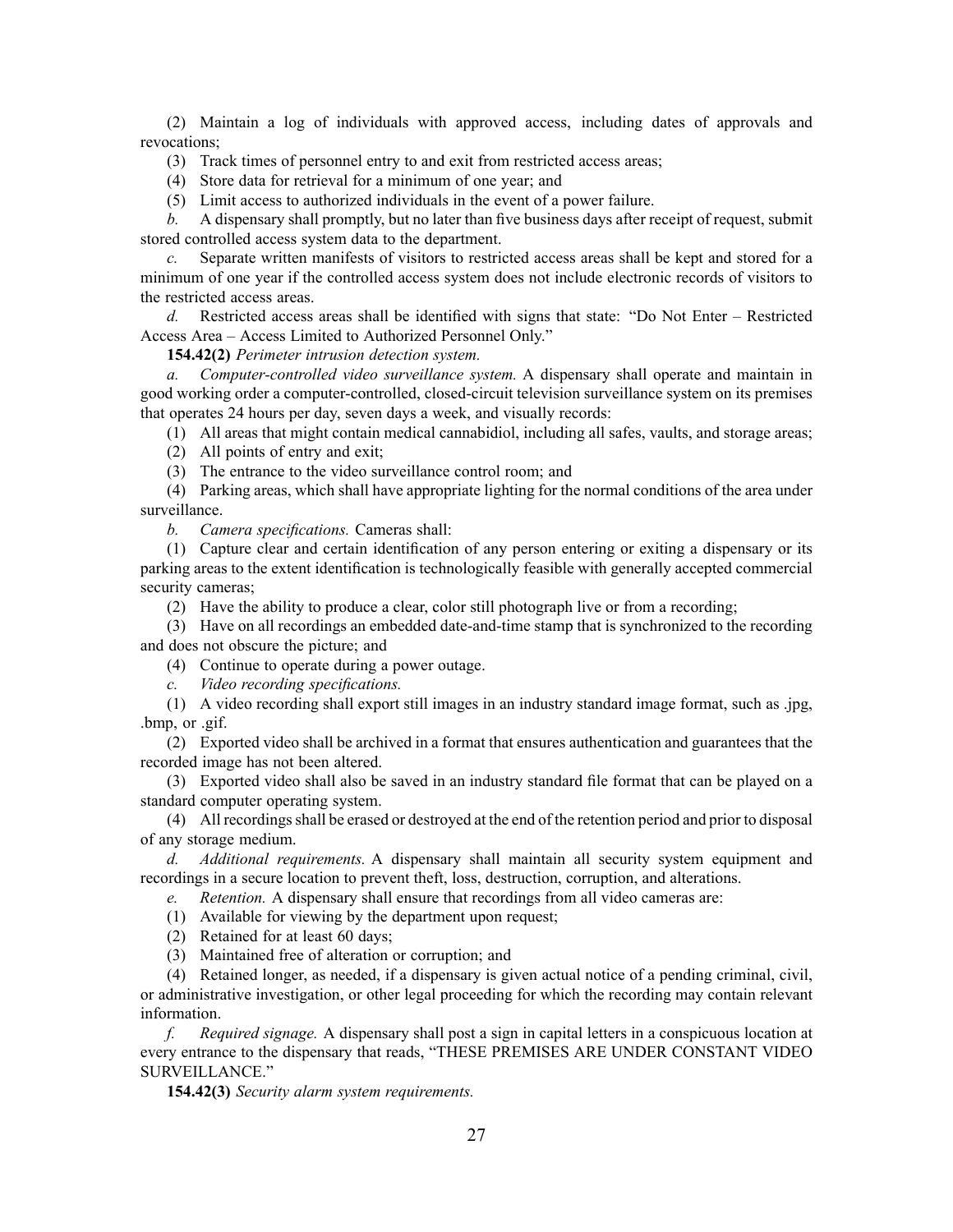*a.* A dispensary shall install and maintain <sup>a</sup> professionally monitored security alarm system that provides intrusion and fire detection of all:

- (1) Dispensary entrances and exits;
- (2) Rooms with exterior windows;
- (3) Rooms with exterior walls;
- (4) Roof hatches;
- (5) Skylights; and
- (6) Storage rooms.

*b.* For the purposes of this subrule, a security alarm system means a device or series of devices that summons law enforcement personnel during, or as <sup>a</sup> result of, an alarm condition. Devices may include:

(1) Hardwired systems and systems interconnected with <sup>a</sup> radio frequency method such as cellular or private radio signals that emit or transmit <sup>a</sup> remote or local audio, visual, or electronic signal;

- (2) Motion detectors;
- (3) Pressure switches;
- (4) A duress alarm;
- (5) A panic alarm;
- (6) A holdup alarm;
- (7) An automatic voice dialer; and

(8) A failure notification system that provides an audio, text, or visual notification of any failure in the surveillance system.

*c.* A dispensary's security alarm system and all devices shall continue to operate during <sup>a</sup> power outage.

*d.* A dispensary's security alarm system shall be inspected and all devices tested annually by <sup>a</sup> qualified alarm vendor. A dispensary shall provide documentation of the annual inspection and device testing to the department upon request.

**154.42(4)** *Personnel identification system.* A dispensary shall use <sup>a</sup> personnel identification system that controls and monitors individual employee access to restricted access areas within the dispensary and that meets the requirements of this subrule and subrule [154.42\(1\)](https://www.legis.iowa.gov/docs/iac/rule/641.154.42.pdf).

*a.* Requirement for employee identification card. An employee identification card shall contain:

- (1) The name of the employee;
- (2) The date of issuance and expiration;
- (3) An alphanumeric identification number that is unique to the employee; and
- (4) A photographic image of the employee.

*b.* A dispensary's employees shall keep the identification card visible at all times when the employee is in <sup>a</sup> dispensary or <sup>a</sup> vehicle transporting medical cannabidiol.

- *c.* Upon termination or resignation of an employee, <sup>a</sup> dispensary shall immediately:
- (1) Revoke the employee's access to restricted access areas of the dispensary; and
- (2) Obtain and destroy the employee's identification card, if possible.

**641—154.43(124E) Location.** All dispensing of medical cannabidiol shall take place in an enclosed facility at one physical address provided to the department during the licensure process.

**154.43(1)** *Proximity to manufacturers.* A dispensary shall not operate at the same physical location as <sup>a</sup> manufacturer.

**154.43(2)** *Proximity to schools.* A dispensary shall not operate in any location within 1,000 feet of <sup>a</sup> public or private school existing before the date of the dispensary's licensure by the department.

## **641—154.44(124E) Advertising and marketing.**

**154.44(1)** *Permitted marketing and advertising activities.*

*a.* A dispensary may:

(1) Display the dispensary's business name and logo on medical cannabidiol labels, signs, website, and informational material provided to patients. The name or logo shall not include:

1. Images of cannabis or cannabis-use paraphernalia;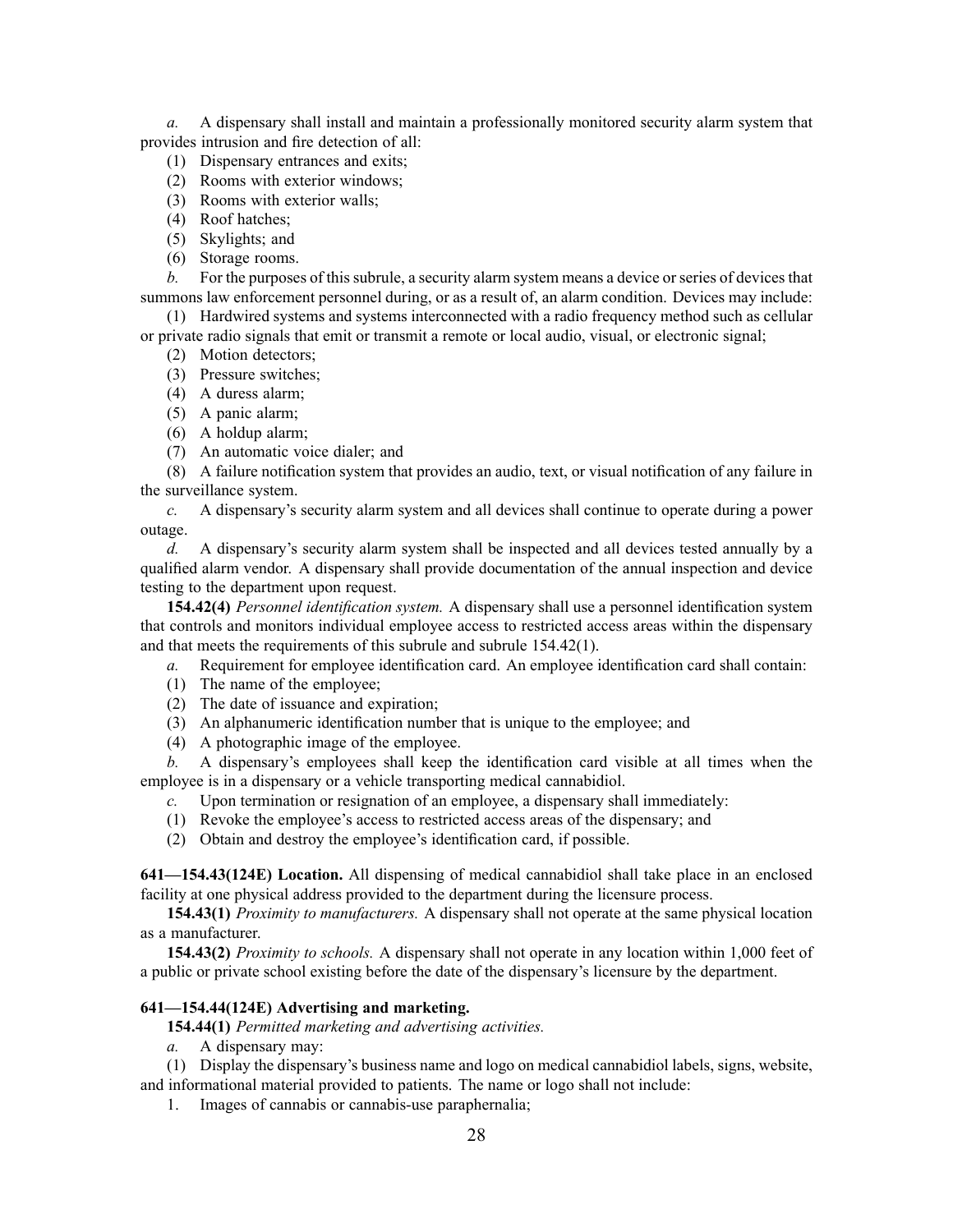- 2. Colloquial references to cannabis;
- 3. Names of cannabis plant strains or varieties;
- 4. Unsubstantiated medical claims; or

5. Medical symbols that bear <sup>a</sup> reasonable resemblance to established medical associations. Examples of established medical organizations include the American Medical Association or American Academy of Pediatrics. The use of medical symbols is subject to approval by the department.

- (2) Display signs on the dispensary; and
- (3) Maintain <sup>a</sup> business website that contains the following information:
- 1. The dispensary's name and contact information;
- 2. The medical cannabidiol forms and quantities provided;
- 3. Medical cannabidiol pricing;
- 4. Hours of operation; and
- 5. Other information as approved by the department.
- *b.* The business website shall not include any false, misleading, or unsubstantiated statements.

*c.* The department reserves the right to review <sup>a</sup> dispensary's marketing and advertising materials and to require <sup>a</sup> dispensary to make changes to the content. The department has 30 calendar days following submission to approve or deny marketing and advertising materials of <sup>a</sup> dispensary.

**154.44(2)** *Other marketing and advertising activities.* A dispensary shall reques<sup>t</sup> and receive the department's written approval before beginning marketing or advertising activities that are not specified in subrule 154.44(1). The department has 30 calendar days to approve, deny, or reques<sup>t</sup> additional information regarding marketing and advertising activity requests from <sup>a</sup> dispensary. In the event the department fails to respond to <sup>a</sup> dispensary within 30 days with an approval, denial, or reques<sup>t</sup> for additional information, the dispensary's marketing and advertising activity requests shall be deemed approved.

**154.44(3)** *Inconspicuous display.* A dispensary shall arrange displays of medical cannabidiol, interior signs, and other exhibits to reasonably preven<sup>t</sup> public viewing from outside the dispensary.

#### **641—154.45(124E) Storage.**

**154.45(1)** *Storage of saleable medical cannabidiol.*

*a.* A dispensary shall store medical cannabidiol to preven<sup>t</sup> diversion, theft, or loss, including ensuring that:

(1) Medical cannabidiol is kept in <sup>a</sup> secure and monitored location within the dispensary; and

(2) Cabinets or storage containers inside the secure and monitored area are locked at the end of <sup>a</sup> business day.

- *b.* A dispensary shall store all medical cannabidiol:
- (1) In areas that are maintained in <sup>a</sup> clean, orderly, and well-ventilated condition;
- (2) In areas that are free from infestation by insects, rodents, birds, and other pests of any kind;

(3) According to the manufacturer's requirements regarding temperature, light exposure, or other environmental conditions;

(4) Under conditions that will protect the product and its container against physical, chemical, and microbial contamination and deterioration.

**154.45(2)** *Storage of returned medical cannabidiol.* A dispensary shall maintain <sup>a</sup> separate secure storage area for medical cannabidiol that is to be returned to <sup>a</sup> manufacturer for disposal, including medical cannabidiol that is outdated, damaged, deteriorated, mislabeled, or contaminated, or whose containers or packaging has been opened or breached, until the medical cannabidiol is collected by <sup>a</sup> manufacturer. For purposes of this subrule, <sup>a</sup> separate secure storage area includes <sup>a</sup> container, closet, or room that can be locked or secured.

## **641—154.46(124E) Dispensing.**

**154.46(1)** *Access to all forms of product.* A dispensary shall provide access to all medical cannabidiol forms produced by each licensed manufacturer.

**154.46(2)** *Dispensing to <sup>a</sup> patient.*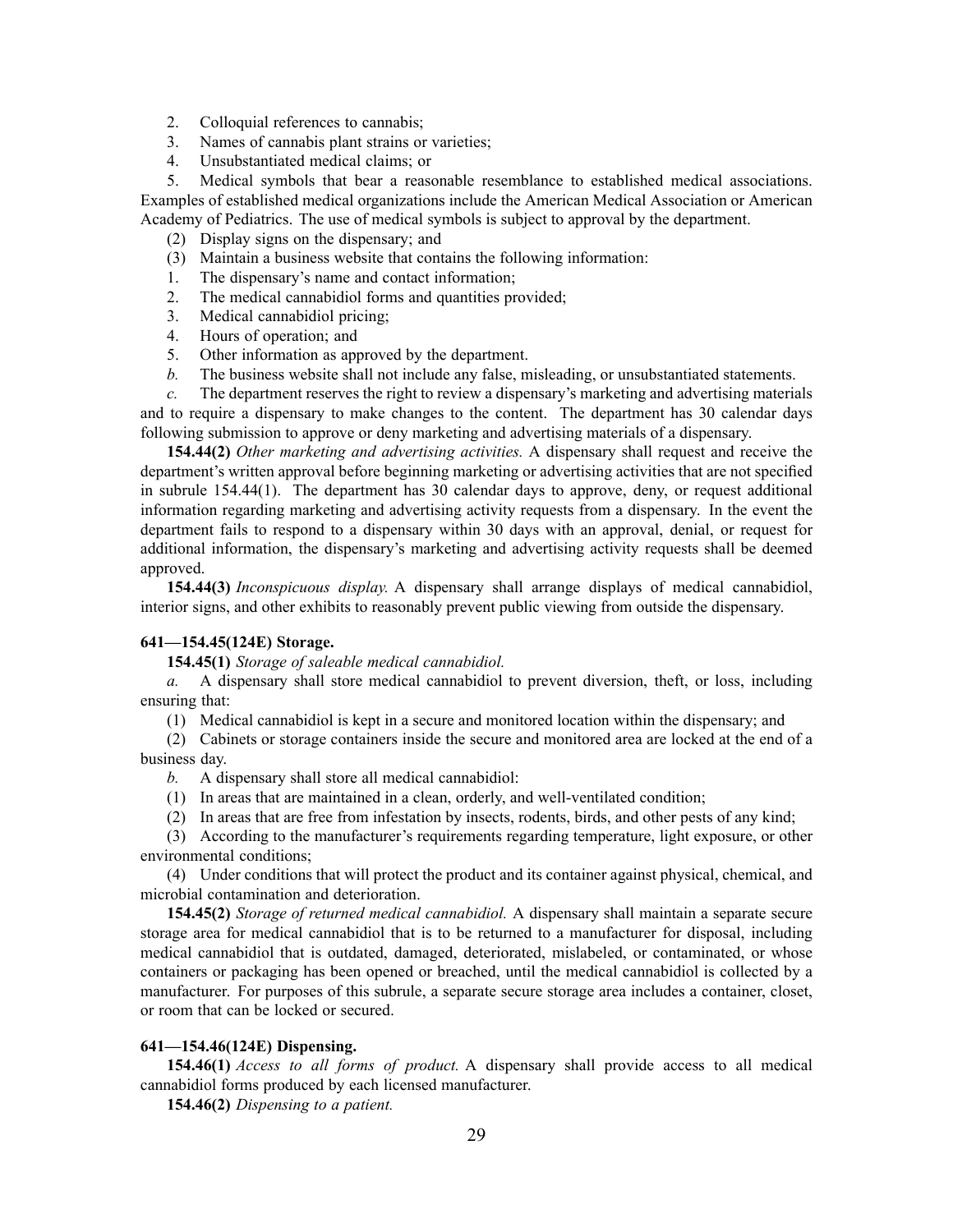*a.* Prior to dispensing any medical cannabidiol to <sup>a</sup> patient, <sup>a</sup> dispensary shall do all of the following:

(1) Verify the patient's identity;

(2) Verify that the patient is registered and listed in the secure sales and inventory tracking system and has <sup>a</sup> valid medical registration card;

- (3) Assign <sup>a</sup> tracking number to any medical cannabidiol that is to be dispensed to the patient;
- (4) Issue <sup>a</sup> label that contains the following information:
- 1. The medical cannabidiol tracking number;
- 2. The date and time the medication is being dispensed;
- 3. The name and address of the dispensary;
- 4. The patient's registry identification number, name, and date of birth;
- 5. The patient's address; and

6. Any specific instructionsfor use based upon manufacturer or departmental guidelines. Labeling text shall not include any false, misleading, or unsubstantiated statements regarding health or physical benefits to the patient.

*b.* The dispensary shall record the patient name, the amount dispensed, the price, the medical cannabidiol tracking number, the time and date, and other information required by the department in the secure sales and inventory tracking system within one business day.

**154.46(3)** *Dispensing to <sup>a</sup> primary caregiver.*

*a.* Prior to dispensing any medical cannabidiol to <sup>a</sup> primary caregiver, <sup>a</sup> dispensary shall do all of the following:

(1) Verify the primary caregiver's identity;

(2) Verify that the patient and the primary caregiver are registered and listed in the secure sales and inventory tracking system and have valid medical registration cards;

(3) Assign <sup>a</sup> medical cannabidiol tracking number to any medical cannabidiol that isto be dispensed to the primary caregiver;

- (4) Issue <sup>a</sup> label that contains the following information:
- 1. The medical cannabidiol tracking number;
- 2. The date and time the medication is being dispensed;
- 3. The name and address of the dispensary;
- 4. The patient's registry identification number, name, and date of birth;
- 5. The primary caregiver's registry identification number, name, and date of birth;
- 6. The patient's address; and

7. Any specific instructionsfor use based upon manufacturer or departmental guidelines. Labeling text shall not include any false, misleading, or unsubstantiated statements regarding health or physical benefits to the patient.

*b.* The dispensary shall record the names of the patient and primary caregiver, the amount dispensed, the price, the medical cannabidiol tracking number, the time and date, and other information required by the department in the secure sales and inventory tracking system within one business day.

**641—154.47(124E) Transportation of medical cannabidiol.** A dispensary is not authorized to transport medical cannabidiol, unless approved by the department. Any approved transport shall be logged in the secure sales and inventory tracking system.

# **641—154.48(124E) Disposal of medical cannabidiol.**

**154.48(1)** *Identification of excess, expired, or damaged medical cannabidiol.*

*a.* Dispensaries shall identify unused, excess, expired, or damaged medical cannabidiol for return to manufacturers.

*b.* Unused, excess, expired, or damaged medical cannabidiolshall be stored as described in [subrule](https://www.legis.iowa.gov/docs/iac/rule/641.154.45.pdf) [154.45\(2\)](https://www.legis.iowa.gov/docs/iac/rule/641.154.45.pdf).

**154.48(2)** *Return of medical cannabidiol from <sup>a</sup> patient or primary caregiver to <sup>a</sup> dispensary.*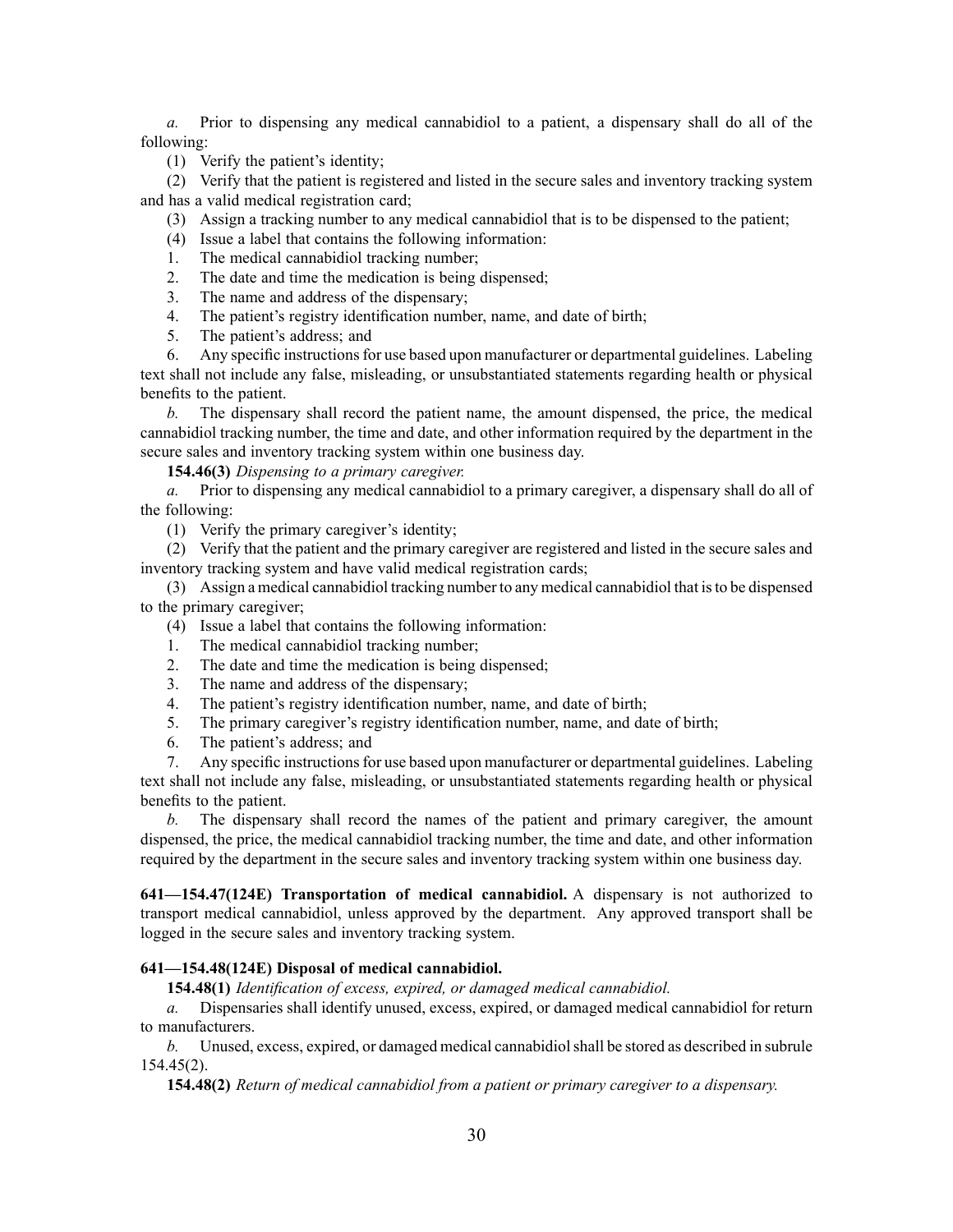*a.* A dispensary shall accep<sup>t</sup> at no charge unused, expired, or unwanted medical cannabidiol from any patient or primary caregiver.

*b.* The dispensary shall enter the following information into the secure sales and inventory tracking system for all medical cannabidiol returned from <sup>a</sup> patient or primary caregiver:

(1) The tracking number assigned at the time of the dispensing, if available, or the name of the patient, if the tracking number is unavailable, when the medical cannabidiol was returned to the dispensary from <sup>a</sup> patient or primary caregiver;

(2) The date the medical cannabidiol was returned;

(3) The quantity of medical cannabidiol returned; and

(4) The type and lot number of medical cannabidiol returned.

*c.* A dispensary shall store medical cannabidiol returned from patients and primary caregivers as described in subrule [154.45\(2\)](https://www.legis.iowa.gov/docs/iac/rule/641.154.45.pdf).

**154.48(3)** *Return of medical cannabidiol to <sup>a</sup> manufacturer.*

*a.* A manufacturer shall collect and dispose of medical cannabidiol from dispensaries as provided in rule [641—154.23\(124E\)](https://www.legis.iowa.gov/docs/iac/rule/641.154.23.pdf).

*b.* A dispensary shall record information on all medical cannabidiol collected by the manufacturer in the secure sales and inventory tracking system. Information shall include:

- (1) The date the medical cannabidiol was collected by the manufacturer;
- (2) The quantity of medical cannabidiol collected; and
- (3) The type and lot number of medical cannabidiol collected.

## **641—154.49(124E) Record-keeping requirements.**

**154.49(1)** *Sales.* A dispensary shall maintain complete and accurate electronic sales transaction records in the department's secure sales and inventory tracking system, including:

*a.* The name of the patient and, if purchase is made by the primary caregiver, the name of the primary caregiver;

- *b.* The date of each sale;
- *c.* The item number, product name and description, and quantity of medical cannabidiol sold;
- *d.* The sale price;
- *e.* Other information required by the department.

**154.49(2)** *Financial transactions.* A dispensary shall maintain records that reflect all financial transactions and the financial condition of the business. The following records shall be maintained for at least five years and made available for review, upon reques<sup>t</sup> of the department:

*a.* Purchase invoices, bills of lading, sales records, copies of bills of sale, and any supporting documents, to include the items or services purchased, from whom the items were purchased, and the date of purchase;

*b.* Bank statements and canceled checks for all business accounts;

*c.* Accounting and tax records;

*d.* Records of all financial transactions, including contracts and agreements for services performed or services received.

**154.49(3)** *Other records.*

*a.* A dispensary shall maintain the following for at least five years, unless otherwise noted, and provide to the department upon request:

- (1) All personnel records; and
- (2) Records of any theft, loss, or other unaccountability of any medical cannabidiol.

*b.* A dispensary shall maintain for at least one year and provide to the department upon reques<sup>t</sup> its controlled access system data and visitor manifests.

*c.* A dispensary shall use the department's secure sales and inventory tracking system to maintain the following:

(1) Inventory records;

(2) Return of medical cannabidiol from <sup>a</sup> patient or primary caregiver; and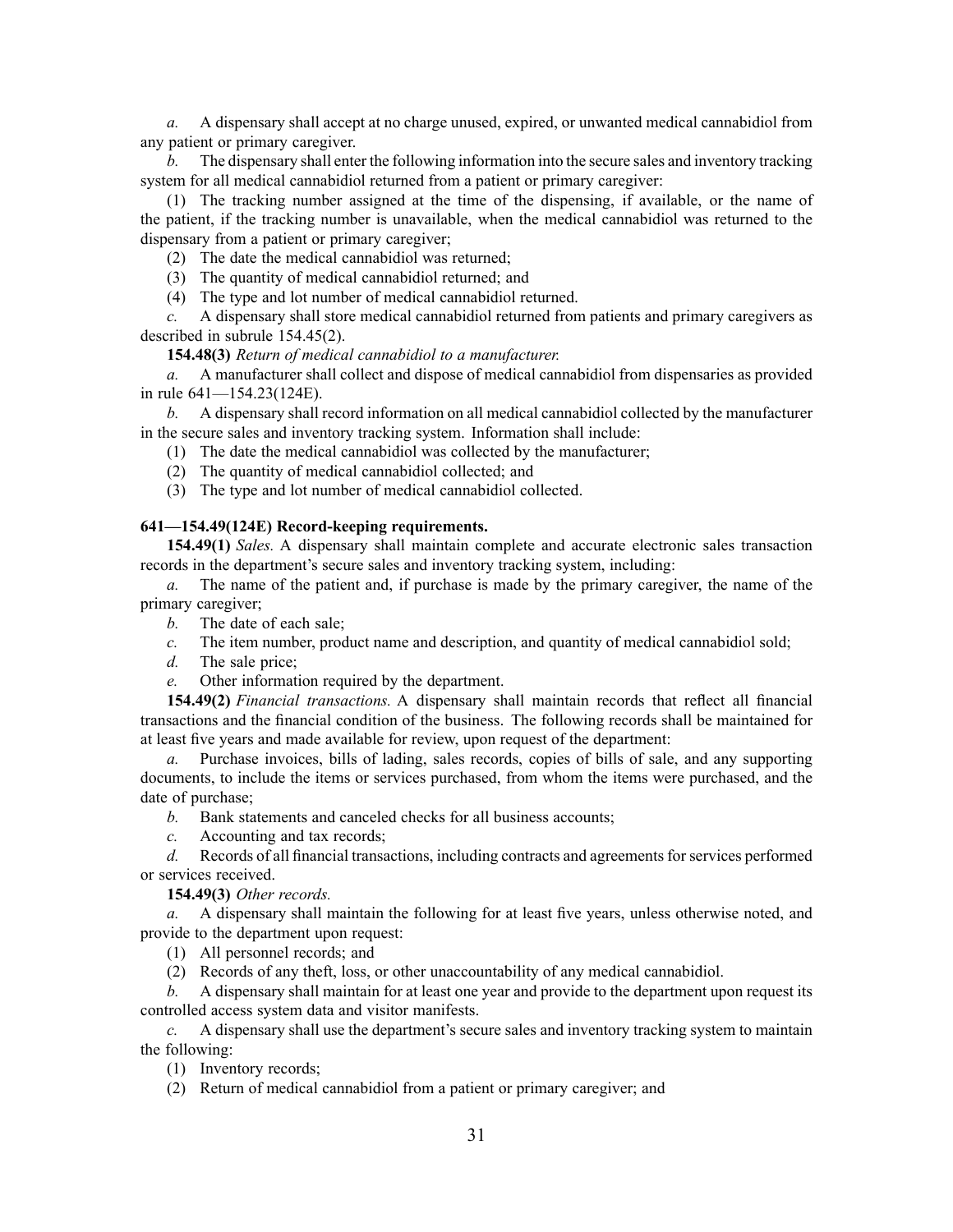(3) Return of unused, excess, expired, or damaged medical cannabidiol to <sup>a</sup> manufacturer.

**641—154.50(124E) Quality assurance and control.** A dispensary shall cooperate with manufacturers and the department on quality assurance and control procedures, including participating in stability-testing studies, developing sampling strategies, and returning medical cannabidiol that has been recalled or withdrawn from the market.

## **641—154.51(124E) Inventory.**

**154.51(1)** *Inventory controls and procedures.* A dispensary shall establish inventory controls and proceduresfor conducting inventory reviewsto preven<sup>t</sup> and detect any diversion, theft, or lossin <sup>a</sup> timely manner.

**154.51(2)** *Real-time inventory required.* A dispensary shall use the department-approved secure sales and inventory tracking system to maintain <sup>a</sup> real-time record of the dispensary's inventory of medical cannabidiol to include:

*a.* The quantity and form of saleable medical cannabidiol maintained at the dispensary on <sup>a</sup> daily basis;

*b.* The amount of damaged, expired, or returned medical cannabidiol being held at the dispensary for return to <sup>a</sup> manufacturer; and

*c.* Other information deemed necessary and requested by the department.

**154.51(3)** *Reconciliation.* At least once <sup>a</sup> calendar week, <sup>a</sup> dispensary shall reconcile all medical cannabidiol at the dispensary with the secure sales and inventory tracking system. Inconsistencies shall be reported to the department and law enforcement within 24 hours of discovery.

**641—154.52(124E) Inspection by department or independent consultant.** A dispensary is subject to reasonable inspection by the department, <sup>a</sup> department-approved consultant, or other agency as authorized by Iowa Code chapter 124E and these rules or state or local laws and regulations.

**154.52(1)** *Types of inspections.* Inspections may include:

- *a.* Aspects of the business operations;
- *b.* The physical location of <sup>a</sup> dispensary, including any storage facilities;
- *c.* Financial information and inventory documentation;
- *d.* Physical and electronic security alarm systems; and
- *e.* Other aspects or areas as determined by the department.

**154.52(2)** *Local safety inspections.* A dispensary may be subject to inspection of its dispensary by the local fire department, building inspector, or code enforcement officer to confirm that no health or safety concerns are present. The inspection could result in additional specific standards to meet local licensing authority restrictions related to medical cannabidiol dispensing or other local businesses. An annual fire safety inspection may result in the required installation of fire suppression devices, or other means necessary for adequate fire safety.

**154.52(3)** *Health and sanitary inspection.* The department has discretion to determine when an inspection by an independent consultant is necessary. The following is <sup>a</sup> nonexhaustive list of examples that may justify an independent inspection:

*a.* The department has reasonable grounds to believe that the dispensary is in violation of one or more of the requirements set forth in these rules or other applicable public health or sanitary laws, rules or regulations;

*b.* The department has reasonable grounds to believe that the dispensary was the cause or source of contamination of medical cannabidiol; or

*c.* The department has reasonable grounds to believe that the dispensary was the cause of loss of product quality or change in chemical composition due to improper storage and handling of medical cannabidiol.

**154.52(4)** *Compliance required.* A dispensary shall pay for and cooperate in <sup>a</sup> timely manner with the department's requirement that the dispensary undergo an independent health and sanitary inspection in accordance with this rule.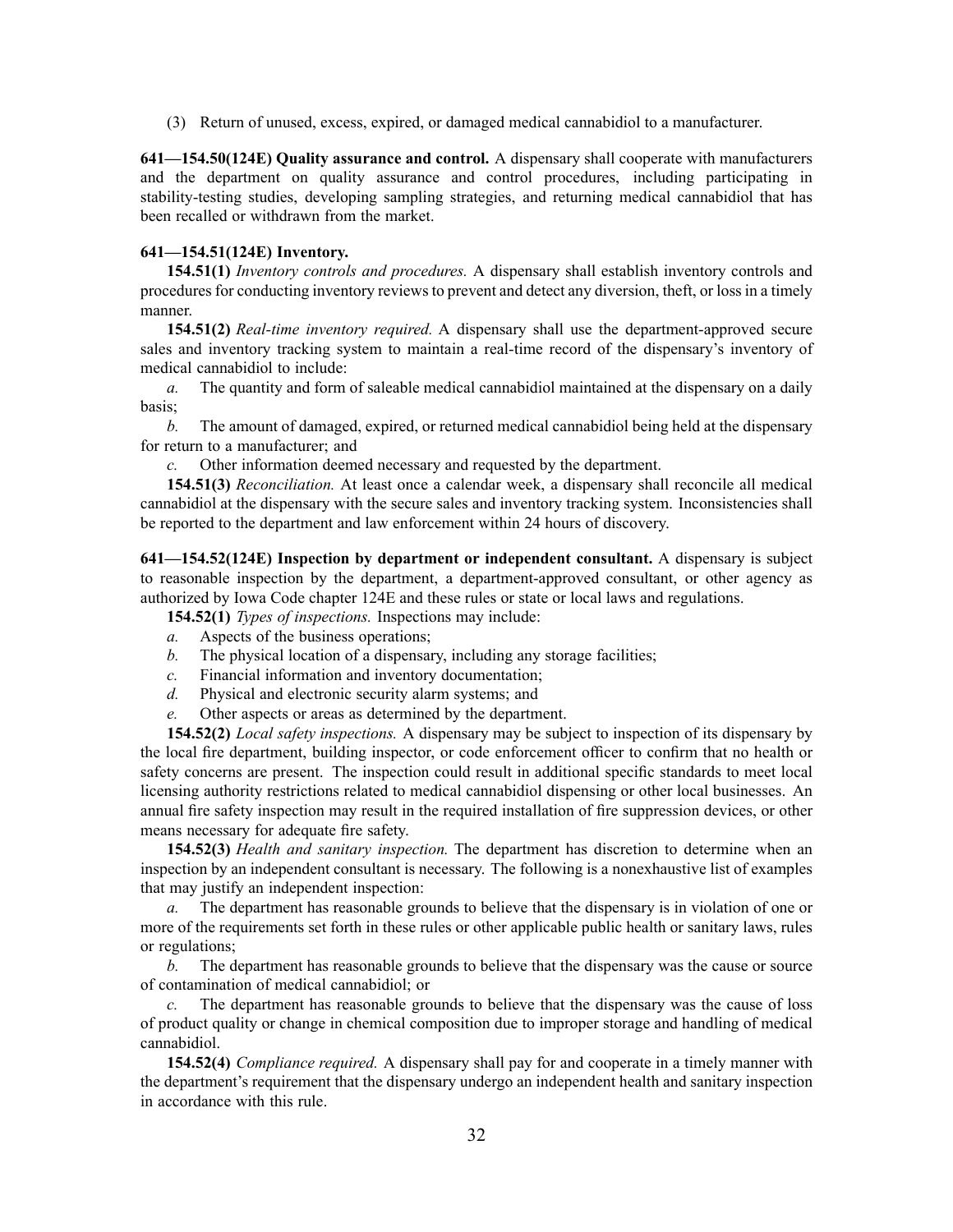**641—154.53(124E) Assessment of penalties.** The departmentshall assessto <sup>a</sup> dispensary <sup>a</sup> civil penalty of up to \$1,000 per violation of Iowa Code chapter 124E or these rules in addition to other applicable penalties.

## **641—154.54(124E) Suspension or revocation of <sup>a</sup> dispensary license.**

**154.54(1)** The department may suspend or revoke <sup>a</sup> dispensary license upon any of the following grounds:

*a.* Submission of false, inaccurate, misleading, or fraudulent information to the department in the application or inspection processes.

*b.* Failure to submit required reports and documents.

*c.* Violation of Iowa Code chapter 124E or these rules, or violation of state or local law related to operation of the licensee.

*d.* Conduct or practices detrimental to the safety, health, or welfare of <sup>a</sup> patient, primary caregiver, or the public.

*e.* Criminal, civil, or administration action taken against <sup>a</sup> license or registration in this or another state or country related to manufacturing or dispensing medical cannabidiol.

*f.* False, misleading, or deceptive representations to the department, another state or federal agency, or <sup>a</sup> law enforcement agency.

*g.* Discontinuance of operation for more than 30 days, unless the department approves an extension of such period for good cause shown.

*h.* Failure to maintain effective controls against diversion, theft, or loss of medical cannabidiol.

*i.* Failure to correct a deficiency within the time frame required by the department.

*j.* Failure of a dispensary's business owner to have a satisfactory result in a background investigation or national criminal history background check conducted by the department of public safety and as determined by the department.

**154.54(2)** The department shall notify the licensee of the proposed action pursuan<sup>t</sup> to Iowa Code sections [17A.12](https://www.legis.iowa.gov/docs/ico/section/2017/17A.12.pdf) and [17A.18](https://www.legis.iowa.gov/docs/ico/section/2017/17A.18.pdf). Notice of issuance of <sup>a</sup> suspension or revocation shall be served by restricted certified mail, return receipt requested, or by personal service.

**154.54(3)** A reques<sup>t</sup> for appeal concerning the suspension or revocation of <sup>a</sup> license shall be submitted by the aggrieved party in writing to the department by certified mail, return receipt requested, within 20 days of the receipt of the department's notice. The address is: Iowa Department of Public Health, Office of Medical Cannabidiol, Lucas State Office Building, Des Moines, Iowa 50319-0075. If such <sup>a</sup> reques<sup>t</sup> is made within the 20-day time period, the notice shall be deemed to be suspended. Prior to or at the hearing, the department may rescind the notice upon satisfaction that the reason for the suspension or revocation has been or will be removed. After the hearing or upon default of the applicant or alleged violator, the administrative law judge shall affirm, modify or set aside the suspension or revocation. If no reques<sup>t</sup> for appeal is received within the 20-day time period, the department's notice of suspension or revocation shall become the department's final agency action.

**154.54(4)** Upon receipt of an appeal that meets contested case status, the appeal shall be forwarded within five working days to the department of inspections and appeals. The information upon which the adverse action is based and any additional information which may be provided by the aggrieved party shall also be provided to the department of inspections and appeals.

**154.54(5)** The hearing shall be conducted according to the procedural rules of the department of inspections and appeals found in [481—Chapter](https://www.legis.iowa.gov/docs/iac/chapter/481.10.pdf) 10.

**154.54(6)** When the administrative law judge makes <sup>a</sup> proposed decision and order, itshall be served by restricted certified mail, return receipt requested, or delivered by personal service. That proposed decision and order then becomes the department's final agency action without further proceedings ten days after it is received by the aggrieved party unless an appeal to the director is taken.

**154.54(7)** Any appeal to the director for review of the proposed decision and order of the administrative law judge shall be filed in writing and mailed to the director by certified mail, return receipt requested, or delivered by personal service within ten days after the receipt of the administrative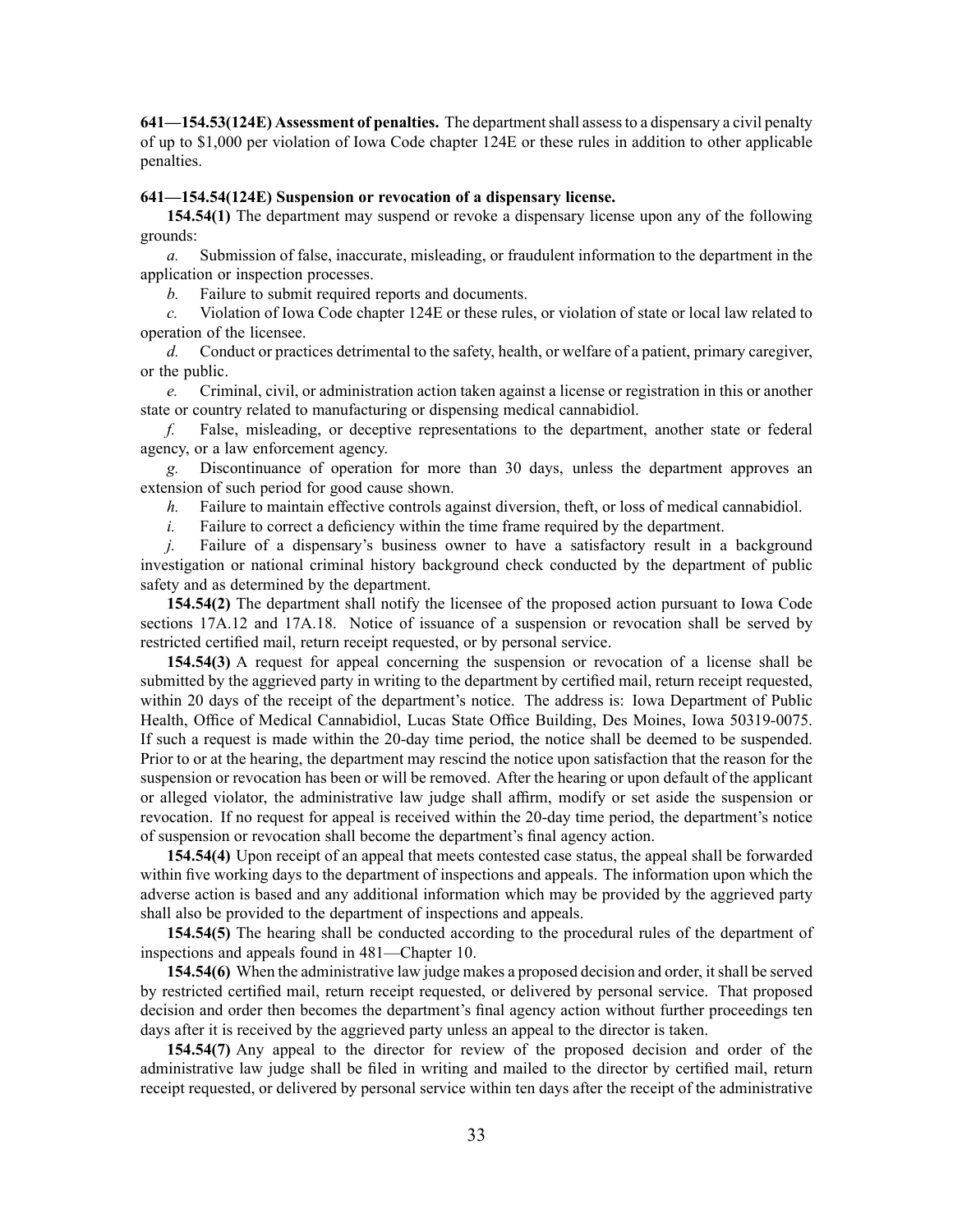law judge's proposed decision and order by the aggrieved party. A copy of the appeal shall also be mailed to the administrative law judge. Any reques<sup>t</sup> for an appeal shall state the reason for appeal.

**154.54(8)** Upon receipt of an appeal request, the administrative law judge shall prepare the record of the hearing for submission to the director. The record shall include the following:

- *a.* All pleadings, motions, and rules.
- *b.* All evidence received or considered and all other submissions by recording or transcript.
- *c.* A statement of all matters officially noticed.
- *d.* All questions and offers of proof, objections, and rulings thereon.
- *e.* All proposed findings and exceptions.
- *f.* The proposed decision and order of the administrative law judge.

**154.54(9)** The decision and order of the director becomes the department's final agency action upon receipt by the aggrieved party and shall be delivered by restricted certified mail, return receipt requested, or by personal service.

**154.54(10)** It is not necessary to file an application for <sup>a</sup> rehearing to exhaust administrative remedies when appealing to the director or the district court as provided in Iowa Code section [17A.19](https://www.legis.iowa.gov/docs/ico/section/2017/17A.19.pdf). The aggrieved party to the final agency action of the department who has exhausted all administrative remedies may petition for judicial review of that action pursuan<sup>t</sup> to Iowa Code chapter [17A](https://www.legis.iowa.gov/docs/ico/chapter/2017/17A.pdf).

**154.54(11)** Any petition for judicial review of <sup>a</sup> decision and order shall be filed in the district court within 30 days after the decision and order becomes final. A copy of the notice of appeal shall be sent to the department by certified mail, return receipt requested, or by personal service. The address is: Iowa Department of Public Health, Lucas State Office Building, Des Moines, Iowa 50319-0075.

**154.54(12)** The party who appeals <sup>a</sup> final agency action to the district court shall pay the cost of the preparation of <sup>a</sup> transcript of the contested case hearing for the district court.

**154.54(13)** Emergency adjudicative proceedings.

*a.* Necessary emergency action. To the extent necessary to preven<sup>t</sup> or avoid immediate danger to the public health, safety, or welfare, and consistent with the Constitution and other provisions of law, the department may issue <sup>a</sup> written order in compliance with Iowa Code section [17A.18A](https://www.legis.iowa.gov/docs/ico/section/2017/17A.18A.pdf) to suspend <sup>a</sup> license in whole or in part, order the cessation of any continuing activity, order affirmative action, or take other action within the jurisdiction of the department by emergency adjudicative order.

*b.* Before issuing an emergency adjudicative order, the department shall consider factors including, but not limited to, the following:

(1) Whether there has been <sup>a</sup> sufficient factual investigation to ensure that the department is proceeding on the basis of reliable information;

(2) Whether the specific circumstances which pose immediate danger to the public health, safety or welfare have been identified and determined to be continuing;

(3) Whether the licensee required to comply with the emergency adjudicative order may continue to engage in other activities without posing immediate danger to the public health, safety or welfare;

(4) Whether imposition of monitoring requirements or other interim safeguards would be sufficient to protect the public health, safety or welfare; and

(5) Whether the specific action contemplated by the department is necessary to avoid the immediate danger.

*c.* Issuance of order.

(1) An emergency adjudicative order shall contain findings of fact, conclusions of law, and policy reasons to justify the determination of an immediate danger in the department's decision to take immediate action. The order is <sup>a</sup> public record.

(2) The written emergency adjudicative order shall be immediately delivered to the licensee that is required to comply with the order. The order shall be delivered by one or more of the following methods:

1. Personal delivery.

2. Certified mail, return receipt requested, to the last address on file with the department.

3. Fax. Fax may be used as the sole method of delivery if the licensee required to comply with the order has filed <sup>a</sup> written reques<sup>t</sup> that agency orders be sent by fax and has provided <sup>a</sup> fax number for that purpose.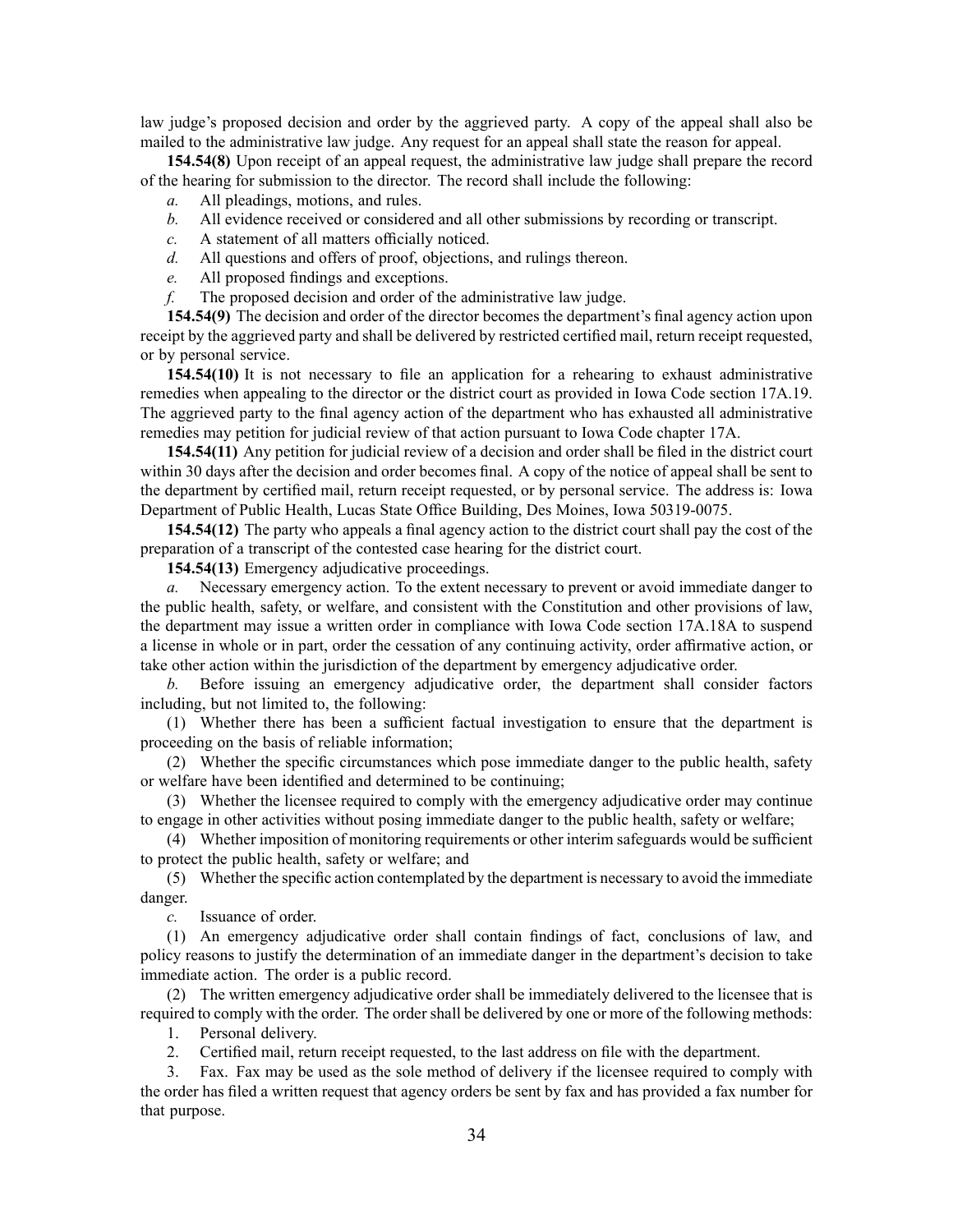(3) To the degree practicable, the department shall select the procedure for providing written notice that best ensures prompt, reliable delivery.

(4) Unless the written emergency adjudicative order is provided by personal delivery on the same day that the order issues, the department shall make reasonable immediate efforts to contact by telephone the licensee that is required to comply with the order.

(5) After the issuance of an emergency adjudicative order, the department shall proceed as quickly as feasible to complete any proceedings that would be required if the matter did not involve an immediate danger.

(6) Issuance of <sup>a</sup> written emergency adjudicative order shall include notification of the date on which department proceedings are scheduled for completion. After issuance of an emergency adjudicative order, continuance of further department proceedings to <sup>a</sup> later date will be granted only in compelling circumstances upon application in writing unless the licensee that is required to comply with the order is the party requesting the continuance.

#### **641—154.55(124E) Closure of operations.**

**154.55(1)** *Notice.* A dispensary shall notify the department at least six months before the closure of the dispensary.

**154.55(2)** *Procedures.* If <sup>a</sup> dispensary ceases operation, the dispensary shall work with the department to verify the remaining inventory of the dispensary and ensure that any medical cannabidiol is returned to <sup>a</sup> manufacturer.

## **641—154.56** to **154.59** Reserved.

## **641—154.60(124E) Purpose and duties of board.**

**154.60(1)** The purpose of the board is to administer the provisions of Iowa Code section 124E.5.

**154.60(2)** Responsibilities of the board include but are not limited to:

*a.* Accepting and reviewing petitions to add medical conditions, medical treatments, or debilitating diseases to the list of debilitating medical conditions for which the medical use of cannabidiol would be medically beneficial under Iowa Code chapter 124E.

*b.* Making recommendations to the board of medicine relating to the removal or addition of debilitating medical conditions to the list of allowable debilitating medical conditions for which the medical use of cannabidiol under Iowa Code chapter 124E would be medically beneficial.

*c.* Working with the department regarding the requirements for the licensure of manufacturers and dispensaries, including licensure procedures.

*d.* Advising the department regarding the location of manufacturers and dispensaries throughout the state.

*e.* Making recommendations to the board of medicine relating to the form and quantity of allowable medical uses of cannabidiol.

*f.* Considering recommendations to the general assembly for statutory revisions to the definition of medical cannabidiol to increase the tetrahydrocannabinol (THC) level to more than 3 percent.

*g.* Submitting an annual repor<sup>t</sup> to the general assembly detailing the activities of the board no later than January 1.

## **641—154.61(124E) Organization of board and proceedings.**

**154.61(1)** *Membership.* The board shall be composed of nine members appointed by the governor pursuan<sup>t</sup> to Iowa Code section 124E.5. The appointments, unless provided otherwise by law, shall be for three-year staggered terms which shall expire on June 30. Board members shall be knowledgeable about the use of medical cannabidiol. The medical practitioners appointed to the board shall be licensed in Iowa and be nationally board-certified in their area of specialty.

**154.61(2)** *Vacancies.* Vacancies shall be filled in the same manner in which the original appointments were made for the balance of the unexpired term.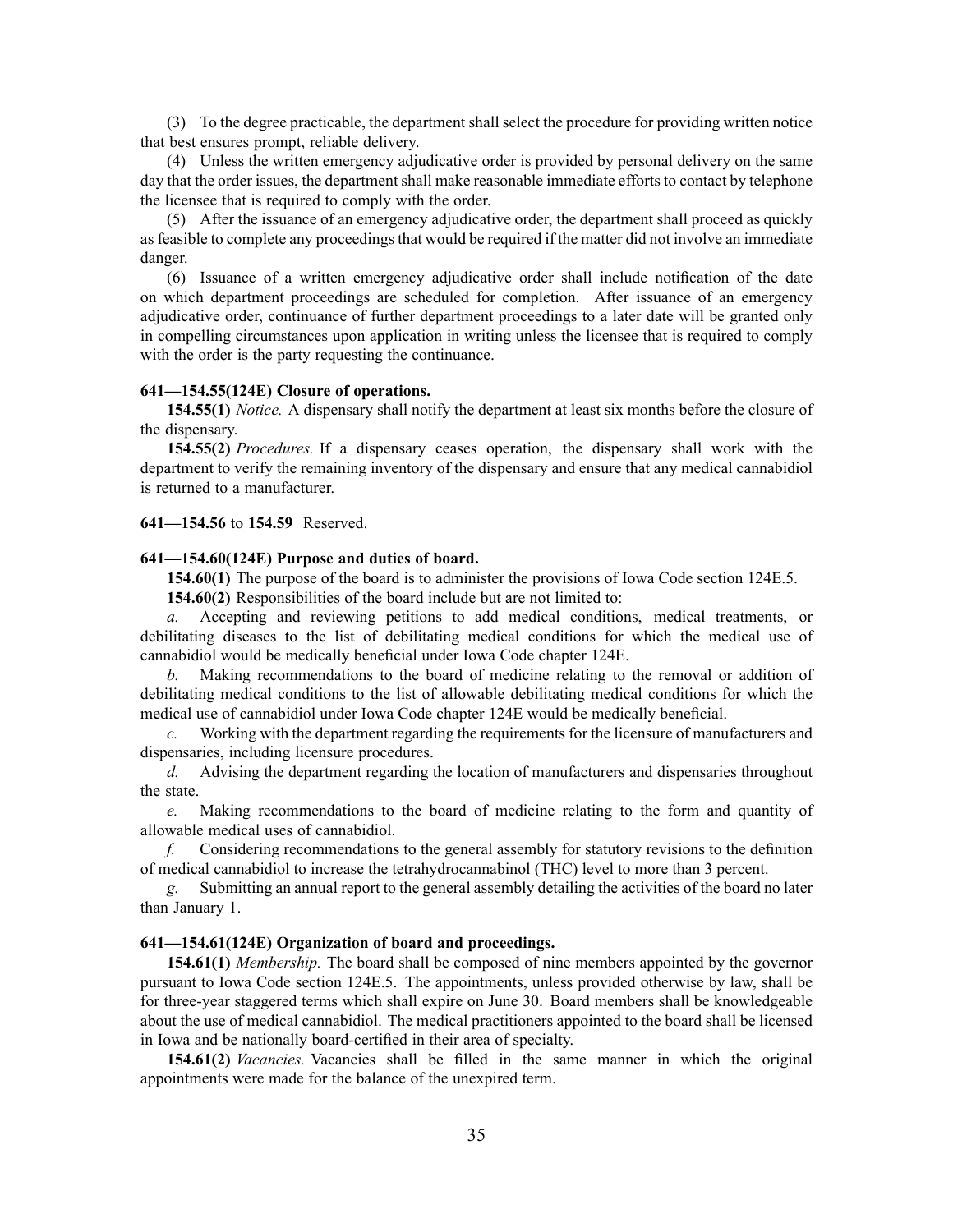**154.61(3)** *Absences.* Three consecutive unexcused absences shall be grounds for the governor to consider dismissal of <sup>a</sup> board member and to appoint another. Departmentstaff is charged with providing notification of absences to the governor's office.

**154.61(4)** *Board meetings.*

*a.* The board shall convene at least twice but no more than four times <sup>a</sup> year.

*b.* Board meetings shall be conducted in accordance with the open meetings requirements of Iowa Code chapter [21](https://www.legis.iowa.gov/docs/ico/chapter/2017/21.pdf).

*c.* The department's office of medical cannabidiol shall schedule the time, date and location of meetings.

*d.* A majority of the members shall constitute <sup>a</sup> quorum for conducting business of the board.

*e.* An affirmative vote of <sup>a</sup> majority of the board members presen<sup>t</sup> at <sup>a</sup> meeting is required for <sup>a</sup> motion to pass.

**154.61(5)** *Facilities and staffing.* The departmentshall furnish the board with the necessary facilities and employees to perform the duties required by this chapter but shall be reimbursed for all costs incurred by fee revenue generated from licensing activities and registration card applications.

**154.61(6)** *Subcommittees.* The board may designate one or more subcommittees to perform such duties as may be deemed necessary.

**641—154.62(124E) Official communications.** All official communications, including submissions, petitions and requests, may be addressed to the Medical Cannabidiol Board, Office of Medical Cannabidiol, Lucas State Office Building, 321 E. 12th Street, Des Moines, Iowa 50319-0075.

**641—154.63(124E) Office hours.** The board office is open for public business from 8 a.m. to 4:30 p.m., Monday to Friday of each week, excep<sup>t</sup> holidays.

**641—154.64(124E) Public meetings.** Members of the public may be presen<sup>t</sup> during board meetings unless the board votes to hold <sup>a</sup> closed session. Dates and location of board meetings may be obtained through the Iowa department of public health's website [\(idph.iowa.gov/mcarcp](http://idph.iowa.gov/mcarcp)) or directly from the board office.

**154.64(1)** *Exclusion of participants.* The person presiding at <sup>a</sup> meeting of the board may exclude <sup>a</sup> person from an open meeting for behavior that obstructs the meeting.

**154.64(2)** *Recording of meetings.* Cameras and recording devices may be used at open meetings, provided the cameras or recording devices do not obstruct the meeting. If the user of <sup>a</sup> camera or recording device obstructs the meeting by the use of such device, the presiding department staff member at the meeting may reques<sup>t</sup> the user to discontinue use of the camera or device.

**641—154.65(124E) Petitions for the addition or removal of medical conditions, medical treatments or debilitating diseases.** Petitionsfor the addition or removal of medical conditions, medical treatments, or debilitating conditions for which the medical use of cannabidiol would be medically beneficial under Iowa Code chapter 124E may be submitted to the board pursuan<sup>t</sup> to this rule.

**154.65(1)** *Petition form.* Any person or entity may file <sup>a</sup> petition to add or remove medical conditions, medical treatments or debilitating diseases with the board. A petition is deemed filed when it is received by the medical cannabidiol office. The board must provide the petitioner with <sup>a</sup> file-stamped copy of the petition if the petitioner provides the board an extra copy for this purpose. The petition must be typewritten or legibly handwritten in ink and must substantially conform to the following form:

#### BEFORE THE MEDICAL CANNABIDIOL BOARD

Petition by (Name of Petitioner) for the (addition or removal) of (medical conditions, medical treatments or debilitating diseases) to the list of debilitating medical conditions for which the medical use of cannabidiol would be medically beneficial.

al  $\begin{matrix} \mathbf{r} \\ \mathbf{r} \\ \mathbf{r} \\ \mathbf{r} \\ \mathbf{r} \\ \mathbf{r} \end{matrix}$  PETITION FOR (ADDITION or REMC (ADDITION or REMOVAL)